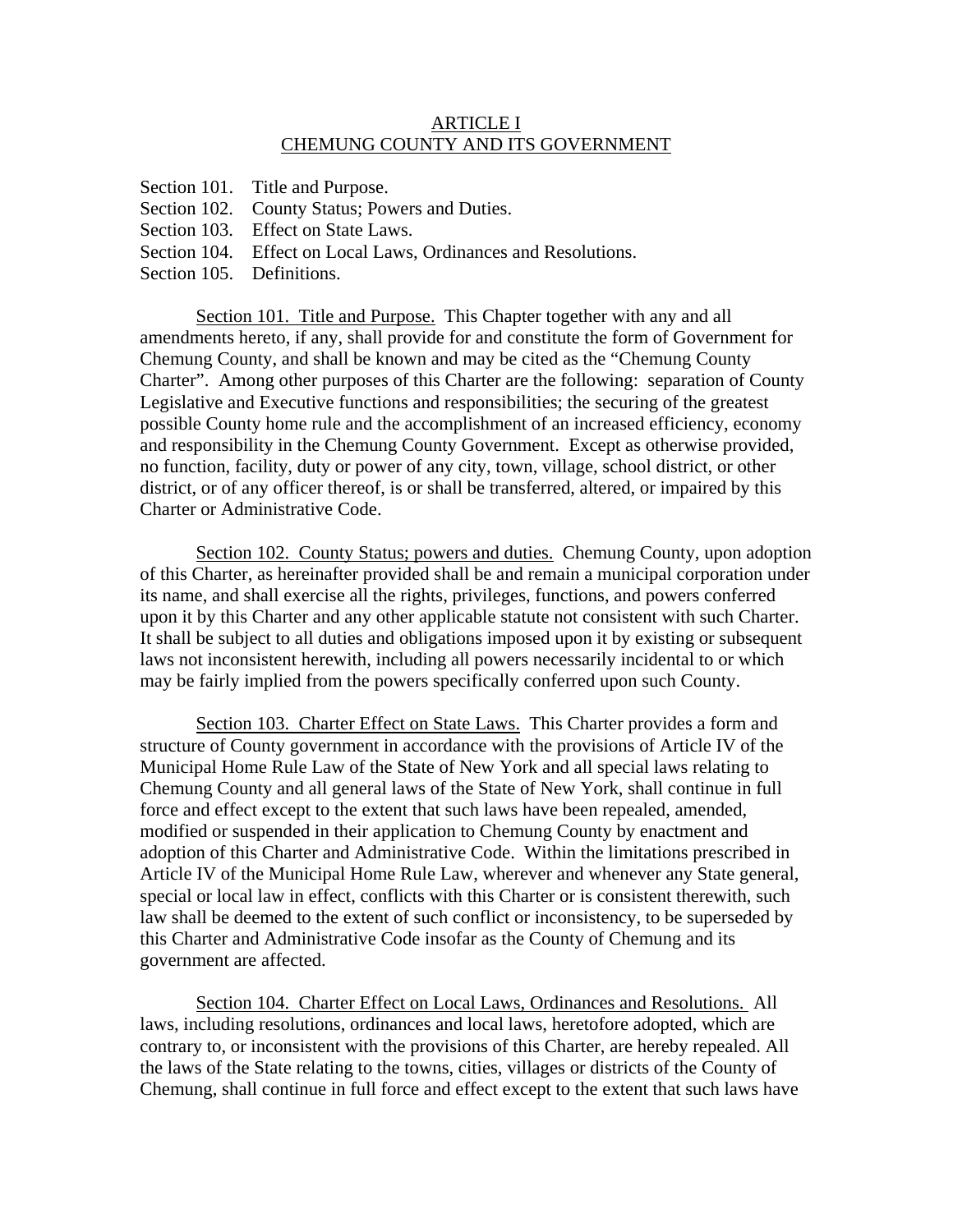been repealed, amended, modified or superseded in their application to Chemung County by the enactment and adoption of this Charter and Administrative Code.

Section 105. Definitions. Whenever used in this Charter, unless otherwise expressly stated, or unless the context or subject matter otherwise requires:

- (a) "County" shall mean the County of Chemung;
- (b) "Charter" and "County Charter" shall mean the Chemung County Charter and all amendments thereto;
- (c) "County Legislature" shall mean the elective legislative body of the County of Chemung:
- (d) "administrative unit" shall mean any department, executive division, institution, office, or other agency of County Government, except a bureau, division, section, or other subordinate part of the foregoing;
- (e) "administrative head" shall mean the head of any administrative unit;
- (f) "authorized agency" shall mean any agency authorized by this Charter, Administrative Code, or applicable law, including but not limited to those authorized by Section 224 of the County Law, to receive and expend County funds for a County purpose;
- (g) "executive division" shall include but not be limited to the divisions of budget and research, purchase, central services and such other divisions of the executive department as may be hereinafter authorized;
- (h) "quorum" shall mean a majority of a whole number of members of the County Legislature and a majority of the whole number of the membership of the commission, body or other group of persons or officers charged with any County public power, authority or duty to be performed or exercised by them jointly, and not less than a majority as required herein may perform and exercise such power, authority, or duty;
- (i) "legislative district" shall mean a geographical area of Chemung County which is entitled to elect a County Legislator;
- (j) "County Legislator" shall mean a person elected from a legislative district to represent it on the County Legislature;
- (k) "Administrative Code" shall mean the Chemung County Administrative Code and all amendments thereto.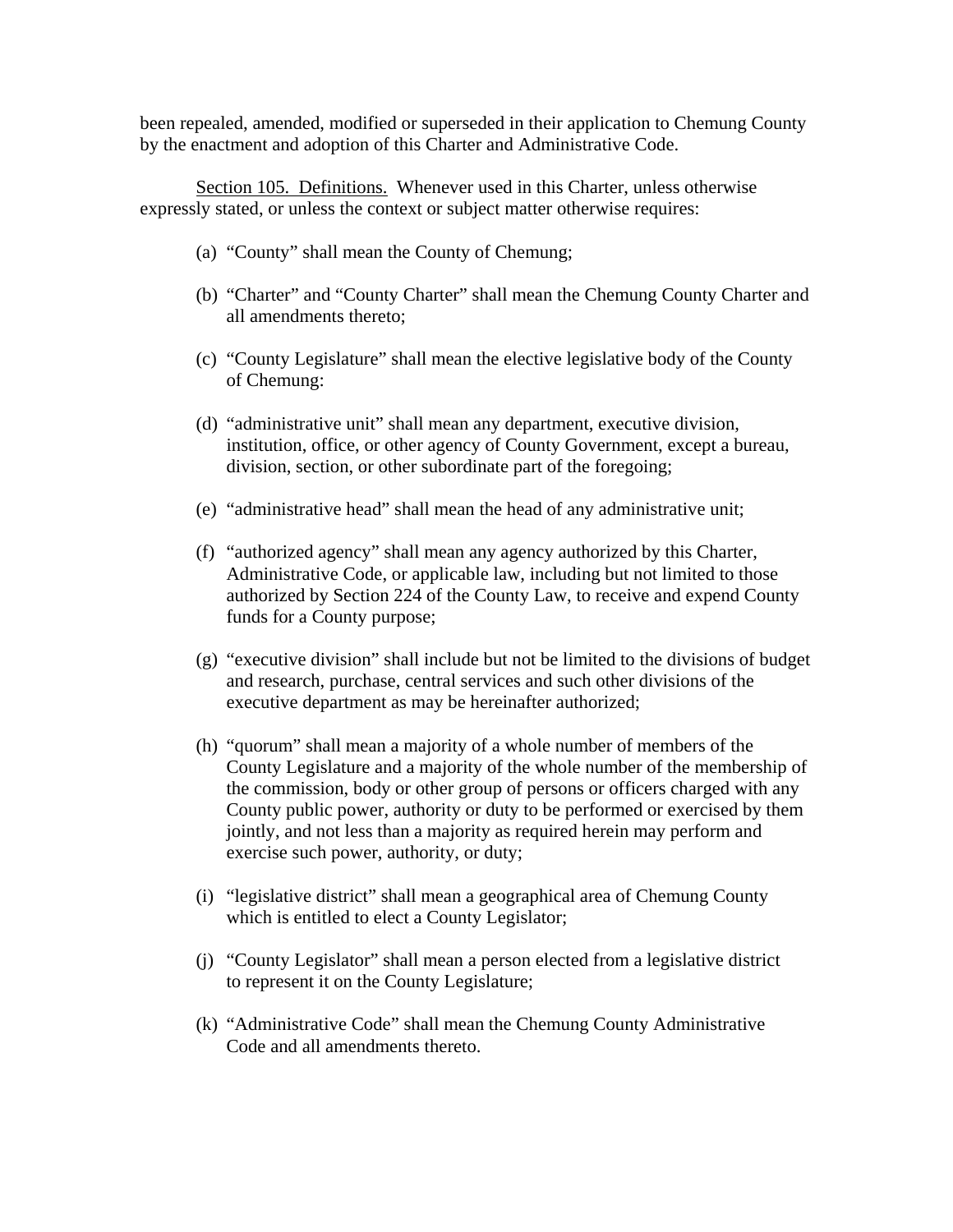# ARTICLE II LEGISLATIVE BRANCH

- Section 200. Termination of Board of Supervisors as now constituted.
- Section 201. County Legislature; Members; Qualification.
- Section 202. Term of Office.
- Section 203. Powers and Duties.
- Section 204. Chairman of County Legislature.
- Section 205. Vacancy.
- Section 206. Veto.
- Section 207. Local laws; Definitions; Power to Adopt, Amend and Repeal; Effect on Legislative Acts.
- Section 208. Form and Procedure.
- Section 209. Filing and Publication of Local Law; Judicial Notice.
- Section 210. Referendum.
- Section 211. Effective Date.
- Section 212. Ordinances.
- Section 213. Clerk of Legislature.

Section 200. Termination of Board of Supervisors as now constituted. The terms of Supervisors heretofore elected to the Chemung County Board of Supervisors, and those elected at the General Election of 1971 shall terminate on December 31, 1973.

# Section 201. County Legislature; Members; Qualification.

- 1. Upon adoption of this Charter, the elective legislative body of Chemung County shall be the County Legislature of the County of Chemung.
- 2. Members. The County of Chemung shall be divided into districts to be known as legislative districts, from each of which shall be elected one(1) person to be a member of the County Legislature. Such persons while holding office shall be known as County Legislators.
- 3. The County Legislature shall be the governing body of Chemung County. It shall be the legislative, appropriating and policy-determining body of the County.
- 4. The County of Chemung shall be divided into such legislative districts as adopted and approved by the voters of Chemung County at the General Election on November 3, 1981, by Local Law which established fifteen(15) legislative districts with fifteen(15) Legislators in the County of Chemung, as follows (amended at the General Election held on November 8, 1994) (1990 district population numbers are given—former number given in parenthesis) :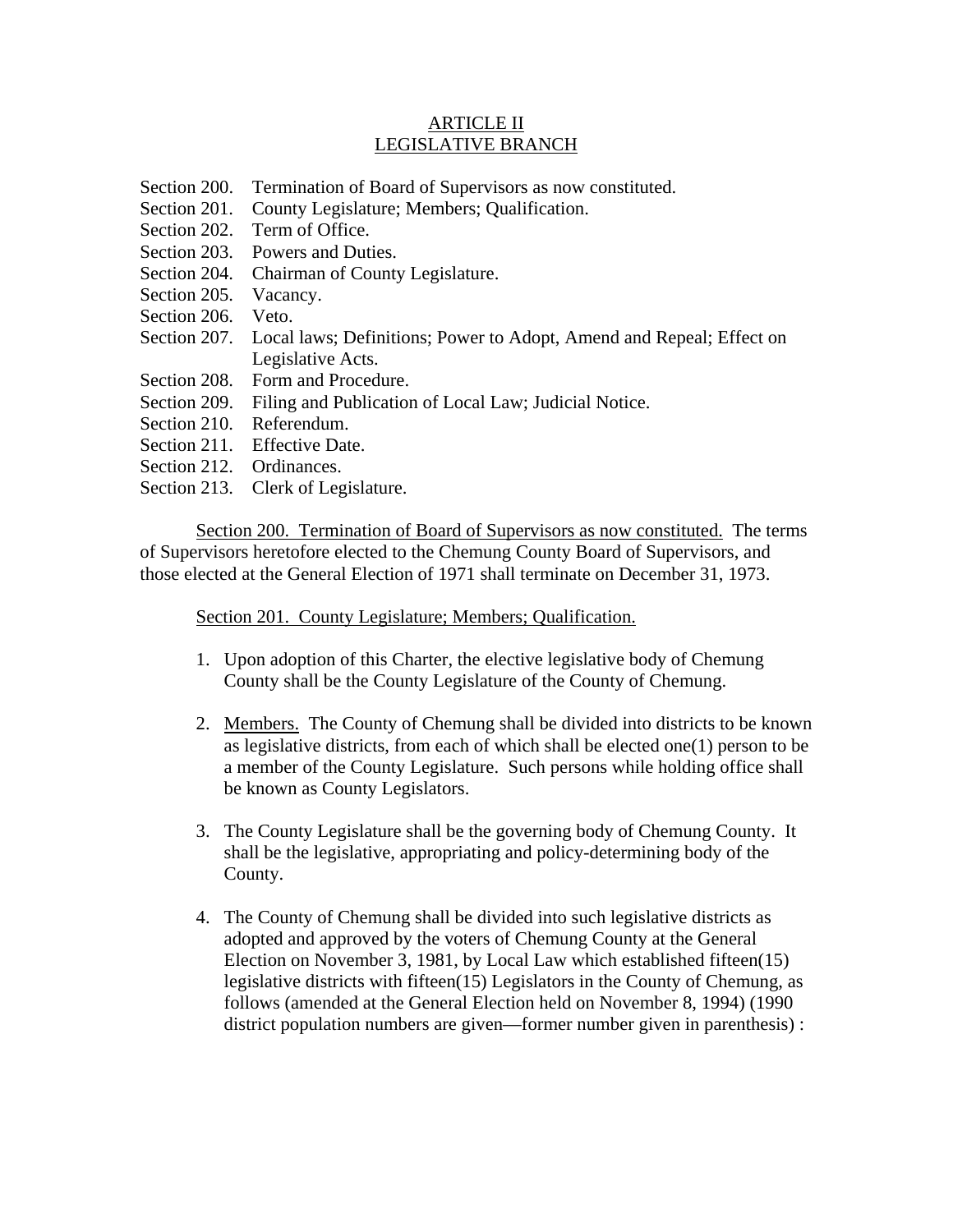#### LEGISLATIVE DISTRICT #1 – POPULATION 6,094 (6370)

All that tract or parcel of land in the County of Chemung described as follows;

All of the Town of Catlin and Town of Veteran.

#### LEGISLATIVE DISTRICT #2 – POPULATION 6,311 (6367)

 All that tract of land in the County of Chemung, Town of Big Flats, described as follows:

 Commencing at the northwest corner of the Town of Big Flats, which is the southwest corner of the Town of Catlin, running thence easterly along the northern boundary of the Town of Big Flats, which is the southern boundary of the Town of Catlin, to a point of intersection with the Barnes Hill Road in the Town of Big Flats;

 Running thence southerly along the centerline of Barnes Hill Road to a point of intersection with the centerline of Sing Sing Road in the Town of Big Flats;

 Running thence westerly along the centerline of Chambers Road to the point of intersection with the centerline of County Road 64 (also known as the Horseheads/Big Flats Road) in the Town of Big Flats;

 Running thence southerly along the centerline of Chambers Road to the point of intersection with the centerline of County Road 64 (also known as the Horseheads/Big Flats Road) in the Town of Big Flats;

 Running thence easterly along the centerline of County Road 64 (also known as the Horseheads/Big Flats Road) to the point of intersection with the eastern boundary of the Town of Big Flats;

 Running thence southerly along the eastern boundary of the Town of Big Flats, which is also the western boundary of the Town of Horseheads and the Town of Elmira, to the point of intersection with the centerline of NYS Route 352 in the Town of Big Flats;

 Running thence northwesterly along the centerline of NYS Route 352 to the point of intersection with the centerline of an extension of Bennett Road if the said Bennett Road were extended northerly from the road known as Far Rockaway Road in the Town of Big Flats;

 Running thence southerly along the centerline of Bennett Road as extended to said centerline of NYS Route 352 to the point of intersection of said Bennett Road with the centerline of the road known as Far Rockaway Road in the Town of Big Flats;

 Running thence southeasterly along the centerline of Far Rockaway Road to point of intersection with the centerline of Hendy Creek Road in the Town of Big Flats;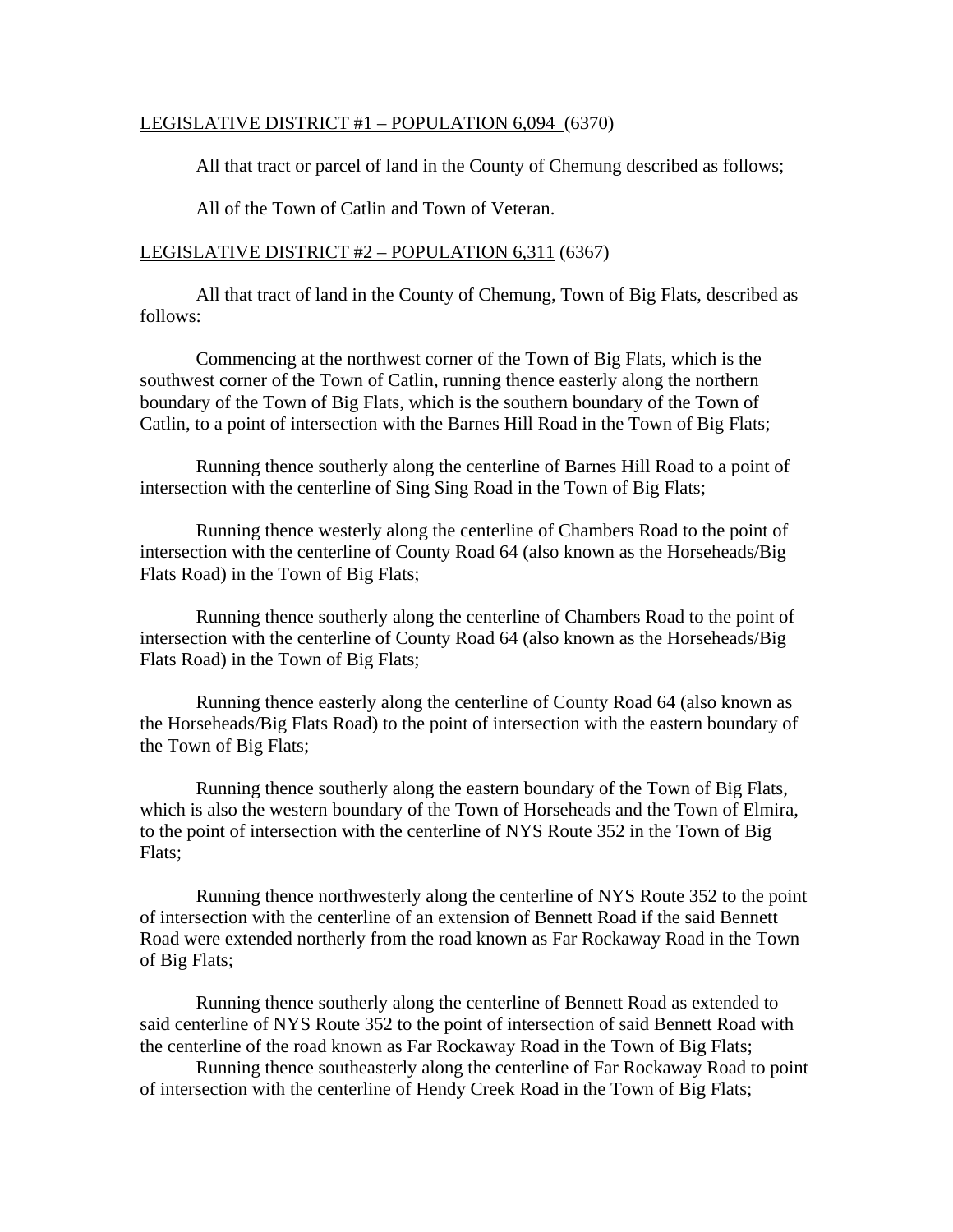Running thence westerly and southerly along the centerline of Hendy Creek Road to the southern boundary of the Town of Big Flats, which is also the northern boundary of the Town of Southport.

 Running thence westerly along the southern boundary of the Town of Big Flats and along the northern boundary of the Town of Southport to the southwest corner of the Town of Big Flats, which is also the northwest corner of the Town of Southport;

 Running thence northerly along the western boundary of the Town of Big Flats, which is also the eastern boundary of Steuben County, to the point of beginning, which is the northwest corner of the Town of Big Flats.

#### LEGISLATIVE DISTRICT #3 – POPULATION 5,924 (6355)

 All that tract or parcel; of land in the County of Chemung, Town of Horseheads, described as follows:

 Commending at the point of intersection of the centerline of Wygant Road with the centerline of County Road 5 (also known a Ridge Road), running thence easterly along the centerline of Wygant Road, which is also the northern boundary of the Village of Horseheads, to a point where said village boundary turns south;

 Running thence southerly along the eastern boundary of the Village of Horseheads to the point of intersection with the centerline of NYS Route 17;

 Running thence northwesterly and westerly along the centerline of NYS Route 17 as the same proceeds through the Village of Horseheads to the point of intersection with the Village of Horseheads western boundary;

 Running thence northwesterly and westerly along the centerline of NYS Route 17 as the same proceeds through the Village of Horseheads to the point of intersection with the Village of Horseheads western boundary;

 Running thence northerly along the Village of Horseheads western boundary as the same now exists, to the point of intersection wit the centerline of Sing Sing Road in the Town of Horseheads:

 Running thence easterly along the northern boundary of the Village of Horseheads as the same now exists, to the point of beginning which is the point of intersection of the centerlines of Wygant Road and County Road 5 (also knows as Ridge Road) located in the Town of Horseheads.

## LEGISLATIVE DISTRICT #4 – POPULATION 6105 (6140)

 All that tract or parcel of land in the County of Chemung, Towns of Big Flats and Horseheads, described a follows: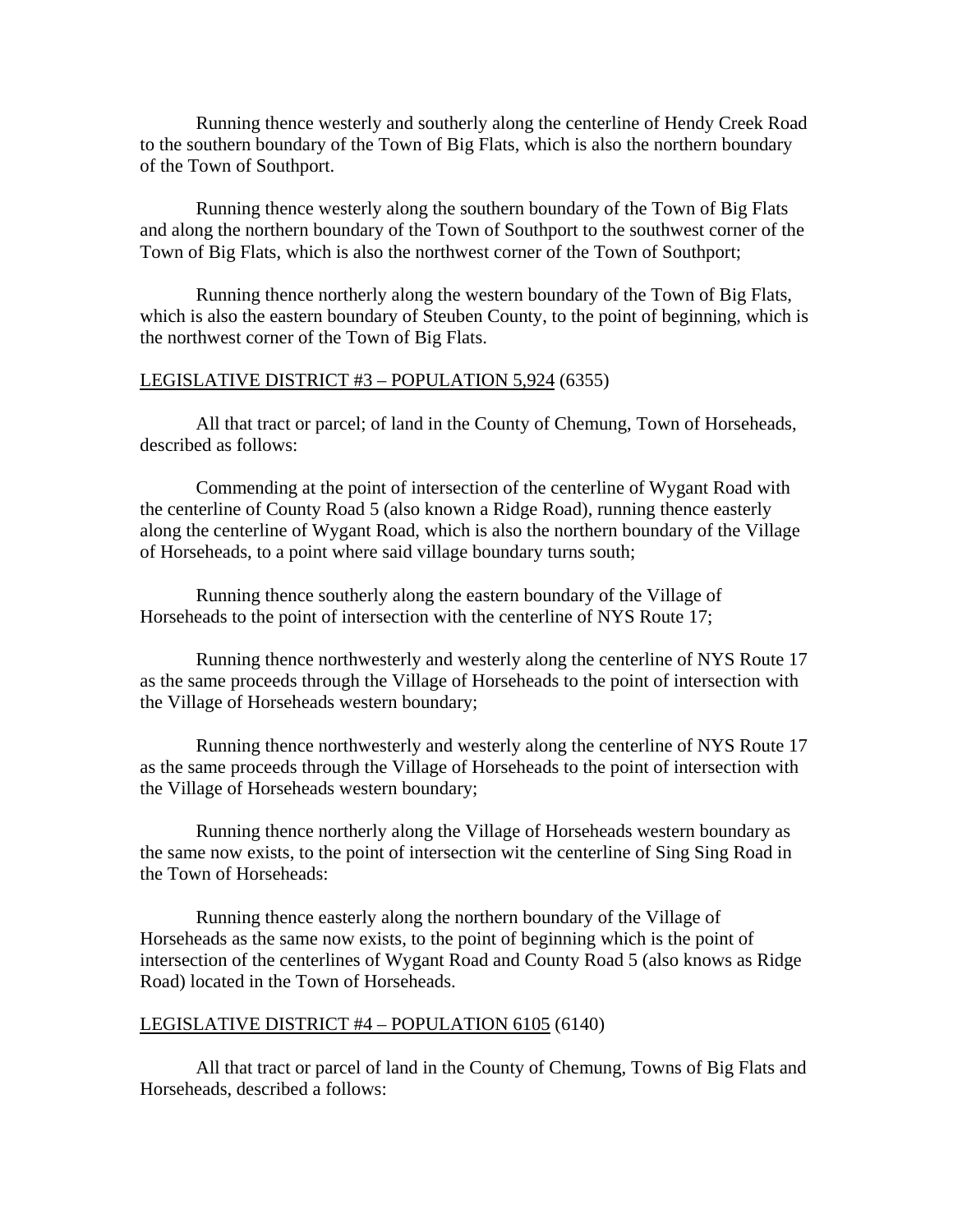Commencing at the point of intersection of the centerline of County Road 5 (also known as Ridge Road) and the northern boundary of the Town of Horseheads, which is also the southern boundary of the Town of Veteran, running thence westerly along the northern boundaries of the Town of Horseheads and Big Flats, which are also the southern boundaries of the towns of Veteran and Catlin, to their point of intersection with the centerline of Barnes Hill Road in the Town of Big Flats;

 Running thence southerly along the centerline of Barnes Hill Road to the point of intersection with the centerline of Sing Sing Road in the Town of Big Flats;

 Running thence westerly along the centerline of Sing Sing Road to the point of intersection with the centerline of Chambers Road in the Town of Big Flats;

 Running thence southerly along the centerline of Chambers Road to the point of intersection with the centerline of County Road 64 (also known as the Horseheads/Big Flats Road) in the Town of Big Flats;

 Running thence easterly along the centerline of County Road 64 (also known as the Horseheads/Big Flats Road) to the point of intersection with the western boundary of the Town of Horseheads and the eastern boundary of the Town of Big Flats;

 Running thence southerly along the eastern boundary of the Town of Big Flats and the western boundary of the Town of Horseheads to the point of intersection with the southwest corner of the Town of Horseheads, being also the northwest corner of the Town of Elmira;

 Running thence easterly along the southern boundary of the Town of Horseheads, which is also the northern boundary of the Town of Elmira, to the point of intersection with the western boundary of the Village of Elmira Heights;

 Running thence northerly along the western boundary of the Village of Elmira Heights to the northwestern corner of the Village of Elmira Heights;

 Running thence easterly along the northern boundary of the Village of Elmira Heights to the northeast corner of the Village of Elmira Heights to the northeast corner of the Village of Elmira Heights boundary, continuing then easterly as an extension of the northern boundary to the Village of Elmira Heights, as if the same were extended to the centerline of NYS Route 17;

 Running thence northerly and northwesterly along the centerline of NYS Route 17 as the same proceeds through the Village of Horseheads to the point of intersection with the western boundary of the Village of Horseheads;

 Running thence northerly along the Village of Horseheads western boundary to the point of intersection with the centerline of Sing Sing Road in the Town of Horseheads;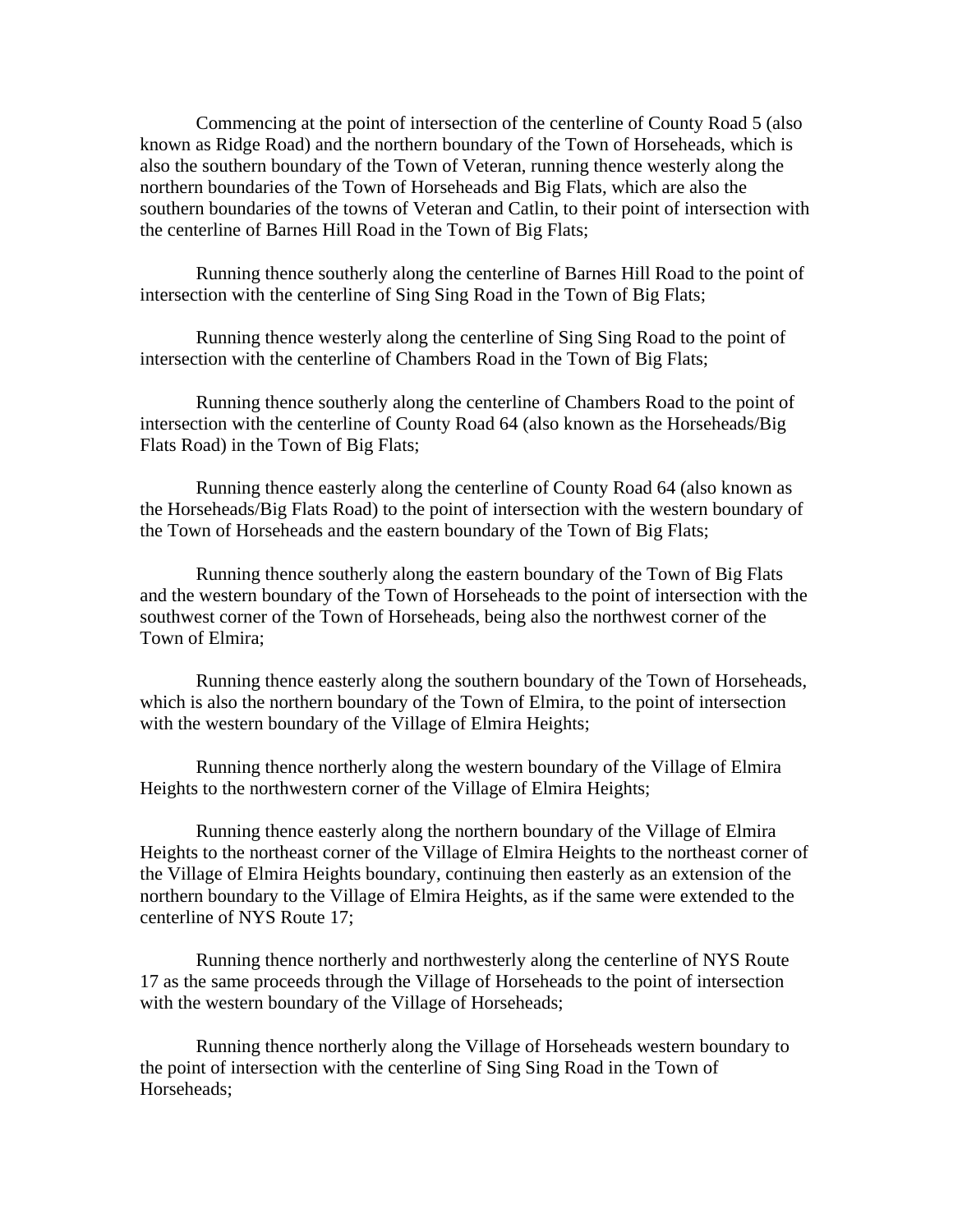Running thence easterly along the northern boundary of the Village of Horseheads as the same now exists to the point of intersection with the centerline of County Road 5 (also knows as Ridge Road) located in the Town of Horseheads;

 Running thence northerly along the centerline of County Road 5 (also known as Ridge Road) to the point of beginning at the intersection of County Road 5 with the northern of the Town of Horseheads and the southern boundary of the Town of Veteran.

## LEGISLATIVE DISTRICT #5 – POPULATION 6,334 (6254)

 All that tract or parcel of land in the County of Chemung, Town of Horseheads and Town of Erin, described as follows:

 Commencing at a point which is the northeast corner of the Town of Horseheads, which is also the southeast corner of the Town of Veteran, running thence westerly along the northern boundary of the Town of Horseheads, which is the southern boundary of the Town of Veteran, to its point of intersection with the centerline of County Route 5 (also known as Ridge Road) in the Town of Horseheads;

 Running thence southerly along the centerline of County Route 5 (also known as Ridge Road) to the point of intersection with the northwestern corner of the Village of Horseheads boundary;

 Running thence southerly along the eastern boundary of the village of Horseheads to the point of intersection with the centerline of NYS Route 17 in the Town of Horseheads;

 Running thence easterly along the southern boundary of the Town of Horseheads, also being the northern boundary of the Town of Elmira, to a point in the southeast corner of the Town of Horseheads which is also the northeast corner of the Town of Elmira;

 Running thence northerly along the eastern boundary of the Town of Horseheads, which is also the western boundary of the Town of Erin, to the point of intersection with the centerline of County Route 1 (also known as the Breesport/North Chemung Road) in the Town of Erin;

 Running thence southeasterly along the centerline of County Route 1 (also known as the Breesport/North Chemung Road) to the point of intersection with the centerline of Rorick Hollow Road in the Town of Erin;

 Running thence easterly and northerly along the centerline of Rorick Hollow Road to its point of intersection with the Langdon Hill Road where Rorick Hollow Road becomes Wheaton Road in the Town of Erin;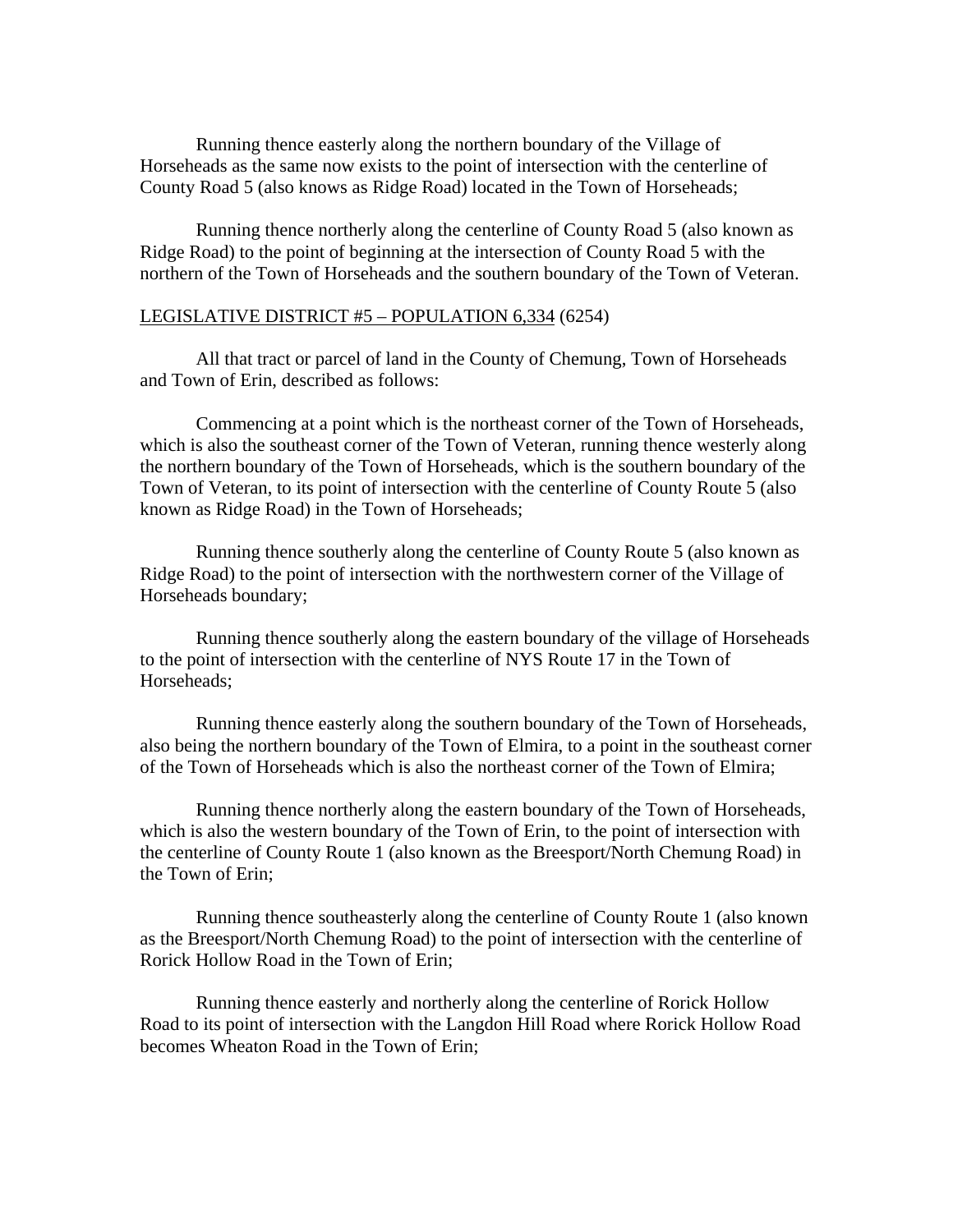Running thence northeasterly and northerly along the centerline of Wheaton Road to the point of intersection with the centerline of County Route 37 also known as Fairview Road) in the Town of Erin;

 Running thence easterly along the centerline of County Route 37 (also known as Fairview Road) to the point of intersection with the centerline of County Route 4 (also known as Marsh Road)

 Running thence northerly along the centerline of County Route 4 (also known as Marsh Road) to the point of intersection with the centerline of NYS Route 223 (also known as the Erin/Breesport Road) in the Town of Erin;

 Running thence northerly and northeasterly along the centerline of NYS 223 (this segment known as the Erin/VanEtten Road) to the point of intersection with the northeastern boundary of the Town of Erin, which is also a southwestern boundary of the Town of VanEtten;

 Running thence northwesterly and westerly along the northern boundary of the Town of Erin, which is also the southeastern boundary of Schuyler County, to a point where the northern boundary of the Town of Erin intersects with the eastern boundary of the Town of Veteran;

 Running thence southerly along the western boundary of the Town of Erin, which is also the eastern boundary of the Town of Erin, which is also the eastern boundary of the Town of Veteran, to the point of beginning which is the northeastern corner of the Town of Horseheads and the southeastern corner of the Town of Veteran.

## LEGISLATIVE DISTRICT #6 – POPULATION 6,227 (6228)

 All that tract or parcel of land in the County of Chemung in the Towns of Elmira, Chemung, Baldwin, Erin, and VanEtten described as follows:

 Commencing at the northeast corner of the Town of Elmira, which is also the southeast corner of the Town of Horseheads, running thence westerly along the northern boundary of the Town of Elmira, which is the southern boundary of the Town of Horseheads, to the point of intersection with the centerline of NYS Route 17;

 Running thence southerly along the centerline of NYS Route 17 to the point of intersection with the eastern boundary of the City of Elmira;

 Running thence easterly and southeasterly along the eastern boundary of the City of Elmira to the point of intersection with the centerline of NYS Route 17;

 Running thence southerly along the centerline of NYS Route 17 to the point of intersection with the centerline of an extension of Schuyler Avenue if the same were extended easterly from the City of Elmira to the centerline of NYS Route 17;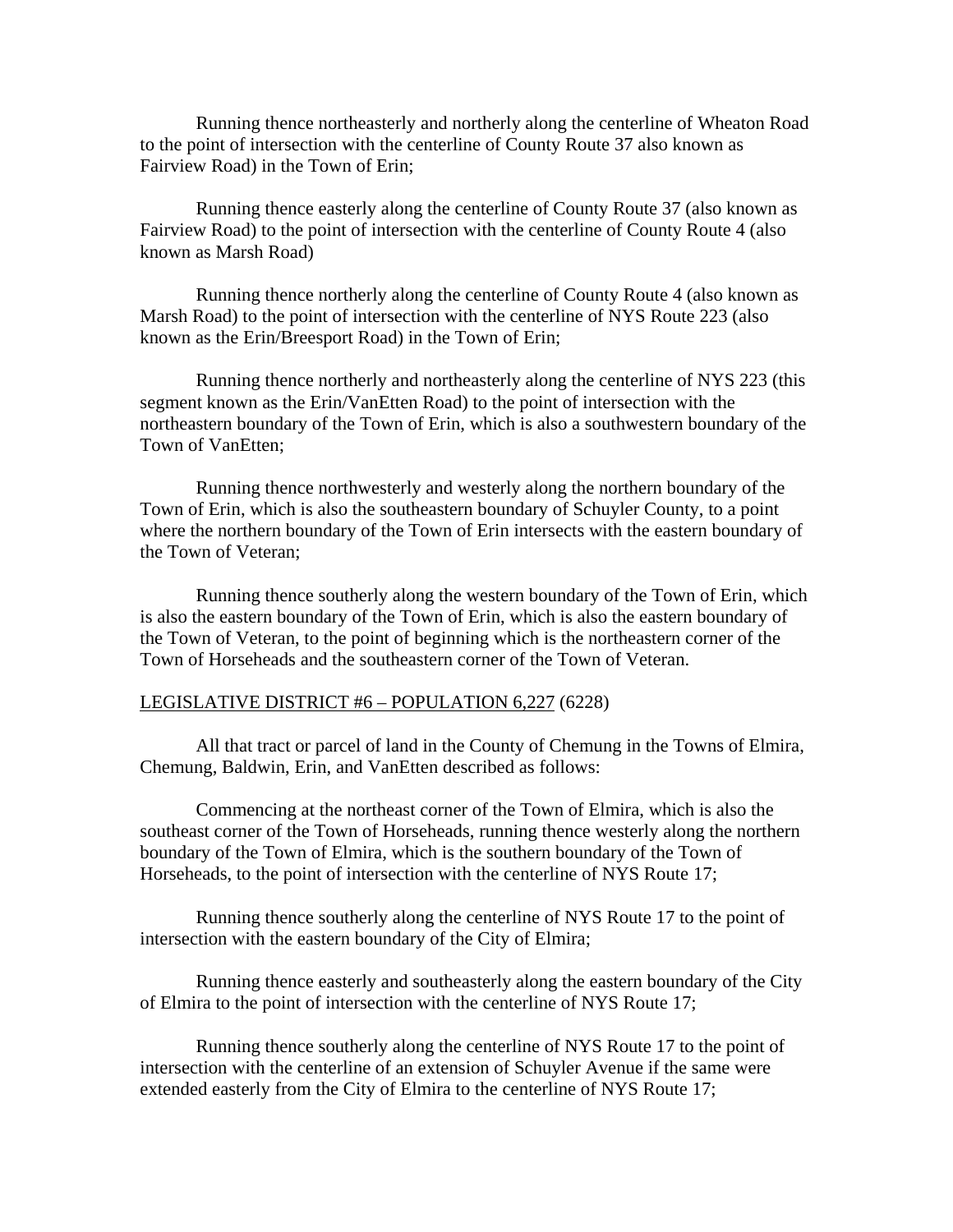Running thence westerly along the said extension of Schuyler Avenue to a point in the Chemung River, which is the northern boundary of the Town of Ashland;

 Running thence southerly and southeasterly along the northern boundary of the Town of Ashland, which is also the southern boundary of the Town of Elmira, to the point of intersection with the western boundary of the Town of Chemung;

 Running thence southerly and easterly along the western boundary of the Town of Chemung, which is also the eastern boundary of the Town of Ashland, to the point of intersection with the southwestern corner of the Town of Chemung, this being also the northern boundary of the State of Pennsylvania;

 Running thence easterly along the southern boundary of the Town of Chemung, which is also the northern boundary of the State of Pennsylvania, to the southeast corner of the Town of Chemung;

 Running thence northerly along the eastern boundary of the Town of Chemung which is also the western boundary of the County of Tioga to the northeastern corner of the Town of Chemung, this being also the southeastern corner of the Town of Baldwin;

 Running thence northerly from the southeastern corner of the Town of Baldwin along the eastern boundary of the Town of Baldwin, which is also the western boundary of the County of Tioga, to the northeast corner of the Town of Baldwin, this being also the southeast corner of the Town of VanEtten;

 Running thence northerly and easterly along the western boundary of the Town of VanEtten, which is also the western boundary of the County of Tioga, to the northeast corner of the Town of VanEtten;

 Running thence westerly along the northern boundary of the Town of VanEtten, which is also the southern boundary of the County of Tompkins, to the northwest corner of the Town of VanEtten;

 Running thence southerly and southwesterly along the western boundary of the Town of VanEtten, which is also the southwestern boundary of the County of Schuyler, to the point of intersection with the northeastern boundary of the Town of Erin;

 Running thence southeasterly along the western boundary of the Town of VanEtten, which is also the eastern boundary of the Town of Erin, to the point of intersection with the centerline of the NYS Route 223 (also known as the Erin/VanEtten Road) in the Town of Erin;

 Running thence southwesterly and southerly along the centerline of NYS Route 223 (also known as the Erin/VanEtten Road) to the point of intersection with the centerline of County Route 4 (also known as the Marsh Road) in the Town of Erin;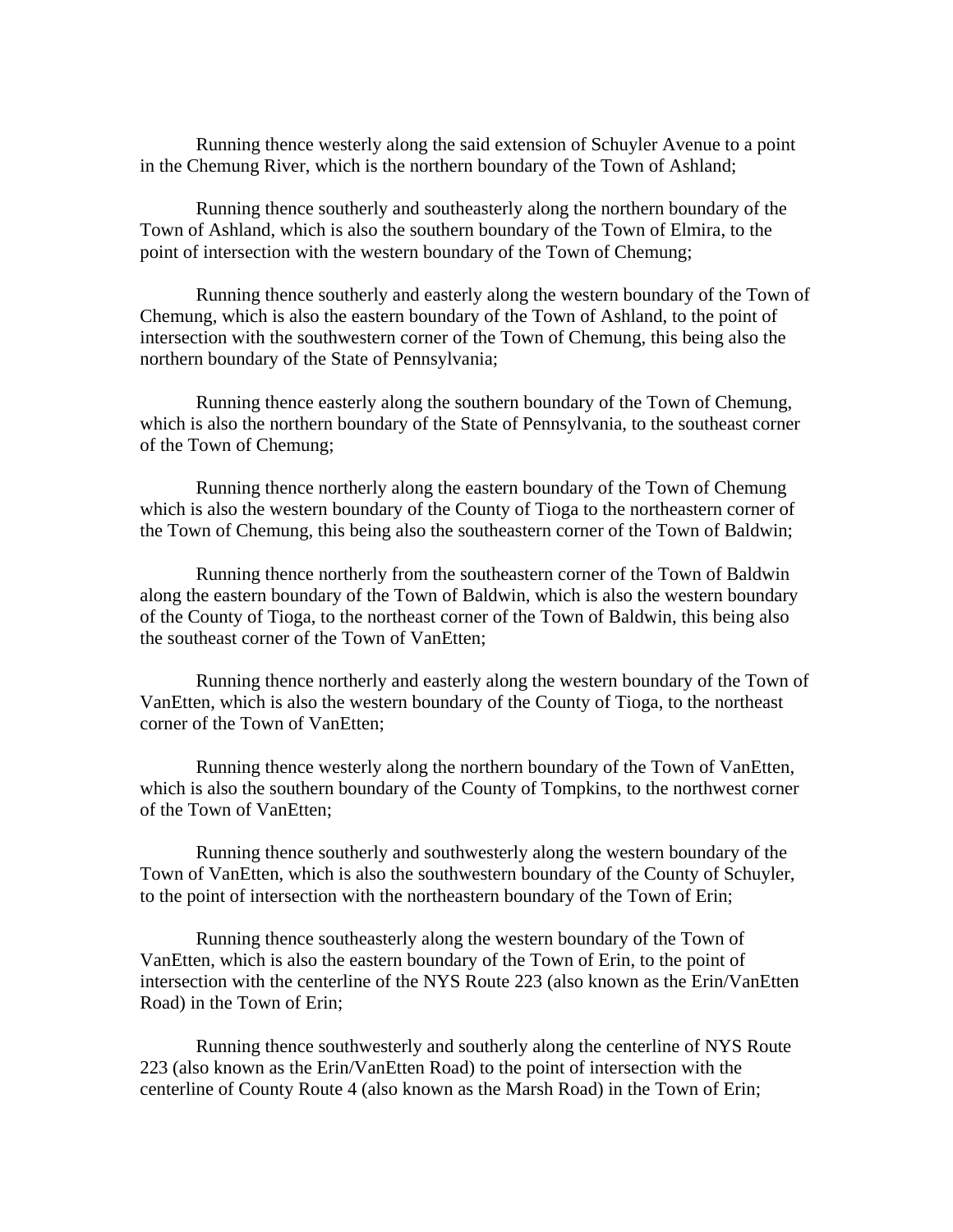Running thence southerly along the centerline of County Route 4 (also known as the Marsh Road) to the point of intersection with the centerline of County Route 37 (also known as Fairview Road) in the Town of Erin;

 Running thence westerly along the centerline of County Route 37 (also known as Fairview Road) to the point of intersection with the centerline of Wheaton Road in the Town of Erin;

 Running thence southerly and westerly along the centerline of Rorick Hollow Road to the point of intersection with the centerline of County Route 1 (also known as the Breesport/North Chemung Road) in the Town of Erin;

 Running thence westerly and northerly along the centerline of County Route 1 (also known as the Breesport/North Chemung Road) to the point of intersection with the western boundary of the Town of Erin, which is also the eastern boundary of the Town of Horseheads;

 Running thence southerly to the point of beginning which is the northeast corner of the Town of Elmira and the southeast corner of the Town of Horseheads.

#### LEGISLATIVE DISTRICT #7 – POPULATION 6,050 (6404)

 All that tract or parcel of land in the County of Chemung in the Town of Elmira described as follows:

 Commencing at a point on the northwestern corner of the Town of Elmira, which is also the southwestern corner of the Town of Horseheads, running thence southerly along the western boundary of the Town of Elmira, this being also the eastern boundary of the Town of Big Flats, to the point of intersection with the centerline of NYS Route 352 in the Town of Big Flats;

 Running thence northwesterly along the centerline of NYS Route 352 to the point of intersection with the centerline of an extension of Bennett Road if the same were extended northerly from Far Rockaway Road in the Town of Big Flats;

 Running thence southerly along said extension to its point of intersection with the centerline of Far Rockaway Road in the Town of Big Flats;

 Running thence southwesterly along the centerline of Far Rockaway Road to the point of intersection with the centerline of Hendy Creek Road in the Town of Big Flats;

 Running thence westerly and southerly along the centerline of Hendy Creek Road to its intersection with the southern boundary of the town of Big Flats, which is also the northern boundary of the Town of Southport;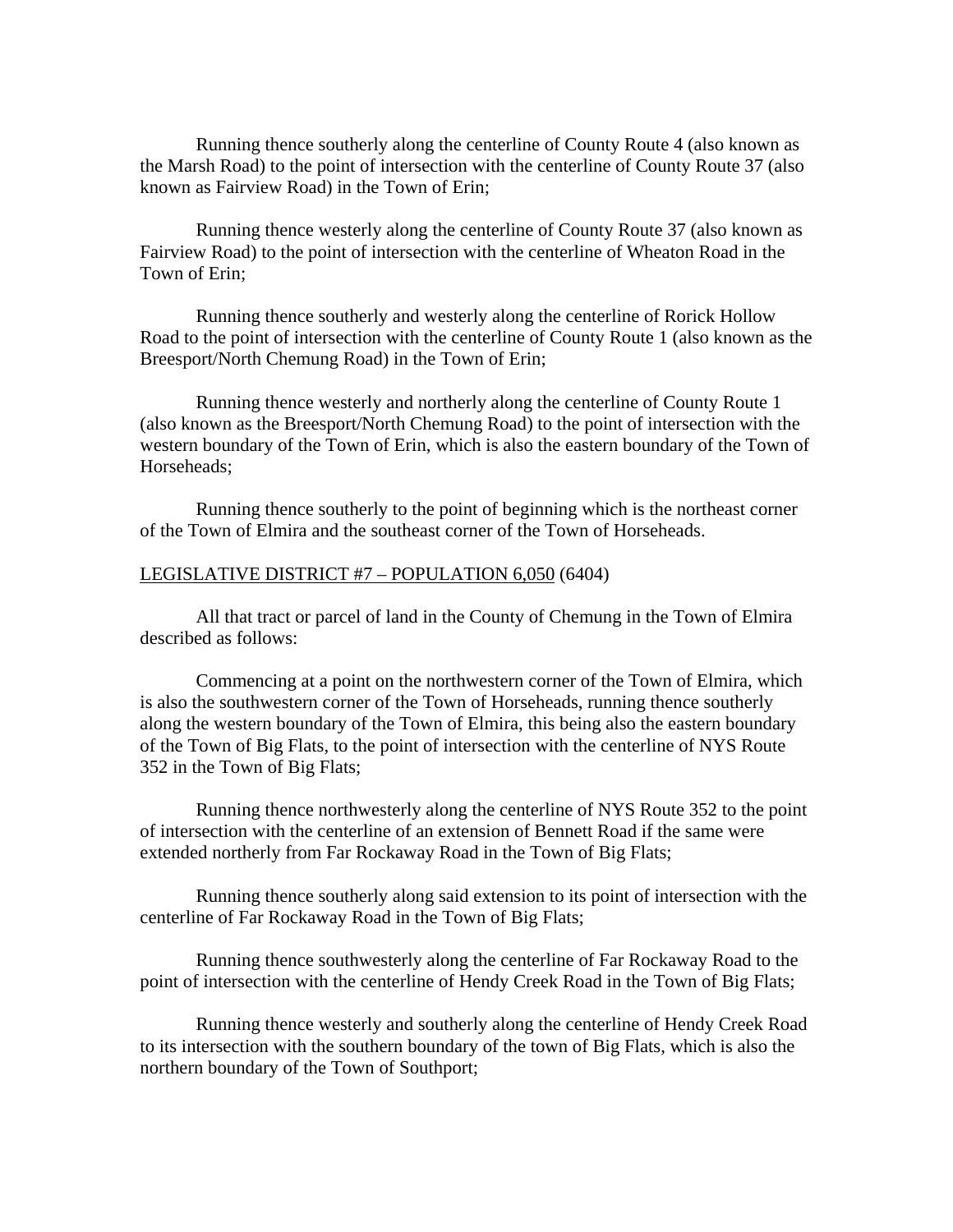Running thence easterly along the southern boundary of the Town of Big Flats, which is also the northern boundary of the Town of Southport, to the point of intersection with the southwestern corner of the Town of Elmira;

 Running thence southerly and easterly along the centerline of the Chemung River, which is also the southern boundary of the Town of Elmira and the northern boundary of the Town of Southport, to the point of intersection with the western boundary of the City of Elmira;

 Running thence northerly along the western boundary of the City of Elmira to the northwest corner of the City of Elmira;

 Running thence easterly along the northern boundary of the City of Elmira to the point of intersection with the centerline of Davis Street, which is also known as Oakwood Avenue in the Village of Elmira Heights;

 Running thence northerly along the centerline of Davis Street, which is also known as Oakwood Avenue in the Village of Elmira Heights, to the point of intersection with the southwestern boundary of the Village of Elmira Heights;

 Running thence northerly and westerly along the western boundary of the Village of Elmira Heights to the point of intersection with the northern boundary of the Town of Elmira, which is also the southern boundary of the Town of Horseheads;

 Running thence westerly along the northern boundary of the town of Elmira and the southern boundary of the Town of Horseheads to the point of beginning, which is the northwest corner of the Town of Elmira and the southwest corner of the Town of Horseheads.

#### LEGISLATIVE DISTRICT #8 – POPULATION 6,344

 All that tract or parcel of land in the County of Chemung in the Village of Elmira Heights, City of Elmira, and Towns of Elmira and Horseheads described as follows:

 Commencing at the point of intersection of the southern boundary of the Town of Horseheads, which is also the northern boundary of the Town of Elmira, with the western boundary of the Village of Elmira Heights

 Running thence northerly along the western boundary of the Village of Elmira Heights to the northwest corner of the Village of Elmira Heights;

 Running thence easterly along the northern boundary of the Village of Elmira Heights to the northeast corner of the Village of Elmira Heights, continuing then easterly as an extension of the northern boundary of the Village of Elmira Heights as if the same were extended to the centerline of NYS Route 17;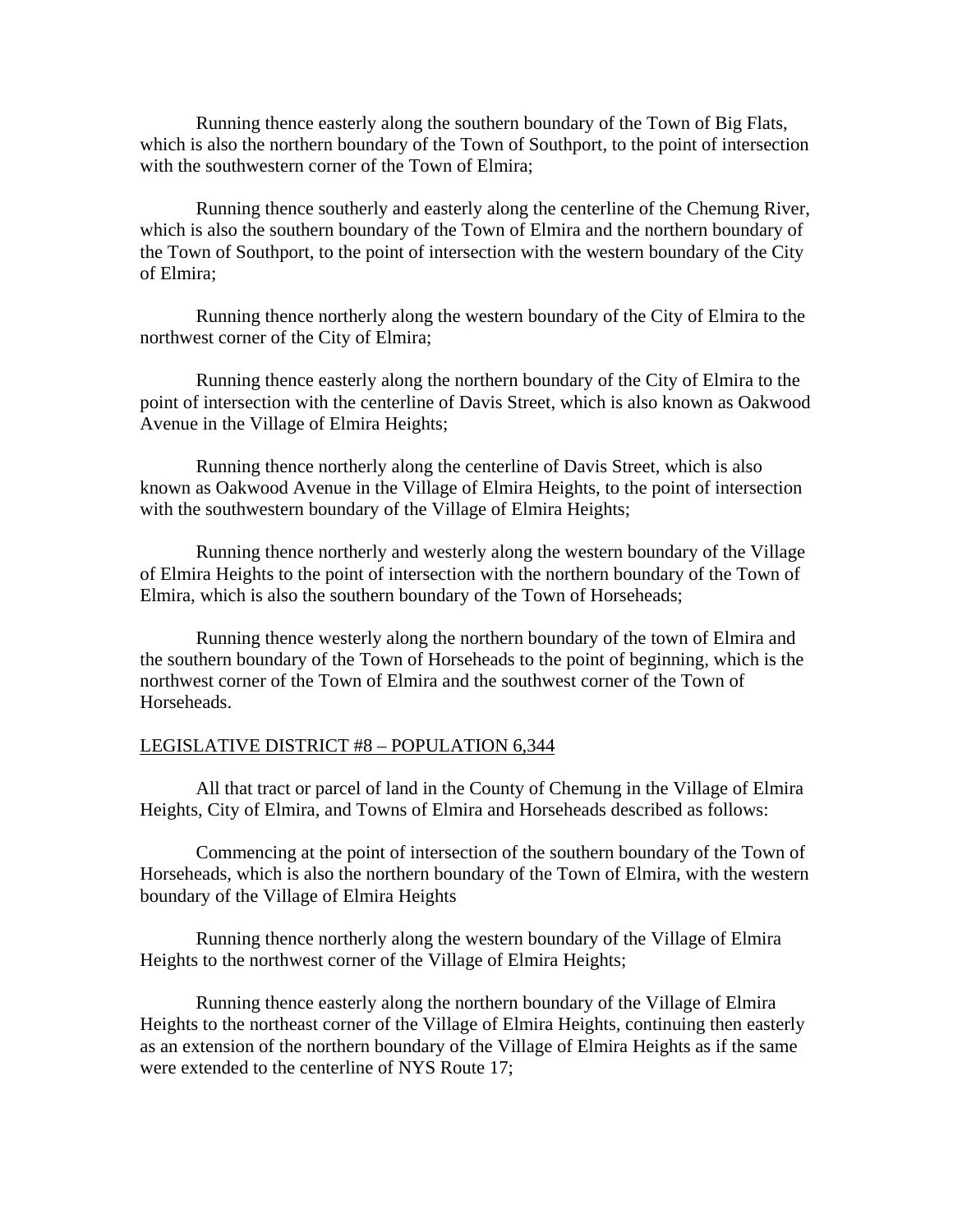Running thence southerly along the centerline of NYS Route 17 to the point of intersection with the southern boundary of the Town of Horseheads, which is also the northern boundary of the Town of Elmira;

 Running thence southerly along NYS Route 17 in the Town of Elmira to the point of intersection with an easterly extension of the northeast corner of the City of Elmira, if the same were extended due east from its northerly point of intersection with Newtown Creek located in the Town of Elmira;

 Running thence westerly along said extension to the northeast corner of the City of Elmira;

 Running thence westerly along the northern boundary of the City of Elmira to its point of intersection with the centerline of the abandoned Lehigh Valley right-of-way;

 Running thence southwesterly along the centerline of the abandoned Lehigh Valley right-of-way to the point of intersection with the centerline of Clemens Center Parkway located in the City of Elmira;

 Running thence southwesterly along the centerline of Clemens Center Parkway to its intersection with the centerline of Woodlawn Avenue located in the city of Elmira;

 Running thence westerly along the centerline of Woodlawn Avenue to the point of intersection with the centerline of North Main Street located in the City of Elmira;

 Running thence southerly along the centerline of Northern Main Street to the point of intersection with the centerline of Park Avenue located in the City of Elmira;

 Running thence southwesterly along the centerline of Park Avenue to the point of intersection with the centerline of College Avenue located in the City of Elmira;

 Running thence southerly along the centerline of College Avenue to the point of intersection with the centerline of Grant Street located in the City of Elmira;

 Running thence westerly along the centerline of Grant Street to the point of intersection with the centerline of Davis Street located in the City of Elmira;

 Running thence northerly along the centerline of Davis Street also known as Oakwood Avenue in the Village of Elmira Heights, to its intersection with the southern boundary of the Village of Elmira Heights;

 Running thence westerly and northerly along the western boundary of the Village of Elmira Heights to the point of beginning, which is the intersection of the western boundary of the Village of Elmira Heights with the southern boundary of the Town of Horseheads and the northern boundary of the Town of Elmira.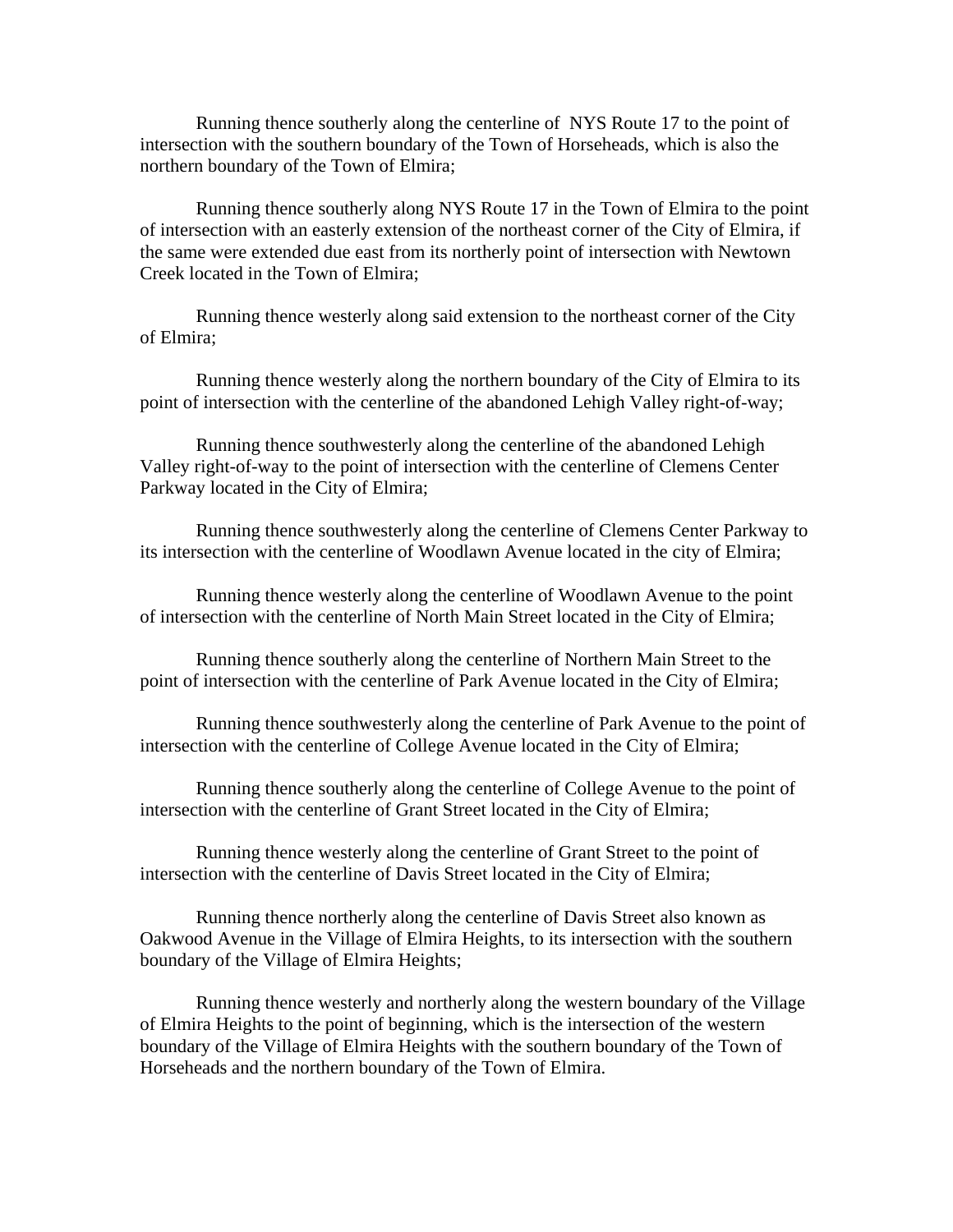#### LEGISLATIVE DISTRICT #9 – POPULATION 6,370

 All that tract or parcel of land in the County of Chemung in the City of Elmira and the Town of Elmira described as follows:

 Commencing at the point of intersection of the centerline of NYS Route 17 and the extension of the northeast corner the City of Elmira, if the same extended due east from its northerly point of intersection with Newtown Creek located in the Town of Elmira;

 Running thence westerly along the said extension to the northeast corner of the City of Elmira;

 Running thence westerly along the northern boundary of the City of Elmira to its point of intersection with the centerline of the abandoned Lehigh Valley right-of –way;

 Running thence southwesterly along the centerline of the abandoned Lehigh Valley right-of-way to the point of intersection with the centerline of Clemens Center Parkway located in the city of Elmira;

 Running thence southwesterly along the centerline of Clemens Center Parkway to its intersection with the centerline of Woodlawn Avenue located in the City of Elmira;

 Running thence westerly along the centerline of Woodlawn Avenue to the point of intersection with the centerline of North Main Street located in the City of Elmira;

 Running thence southerly along the centerline of North Main Street to the point of intersection with the centerline of Park Avenue located in the City of Elmira;

 Running thence southwesterly along the centerline of Park Avenue to the point of intersection with the centerline of College Avenue located in the City of Elmira;

 Running thence southerly along the centerline of College Avenue to the point of intersection with the centerline of Grant Street located in the City of Elmira;

 Running thence westerly along the centerline of Grant Street to the point of intersection with the centerline of Davis Street located in the city of Elmira;

 Running thence southwesterly along the northern boundary of the City of Elmira to the northwest corner of the City of Elmira;

 Running thence southerly along the western boundary of the City of Elmira to the point of intersection with the centerline of Hillcrest Road located in the City of Elmira;

 Running thence easterly along the centerline of Hillcrest Road to the point of intersection with the centerline of Hoffman Street in the City of Elmira;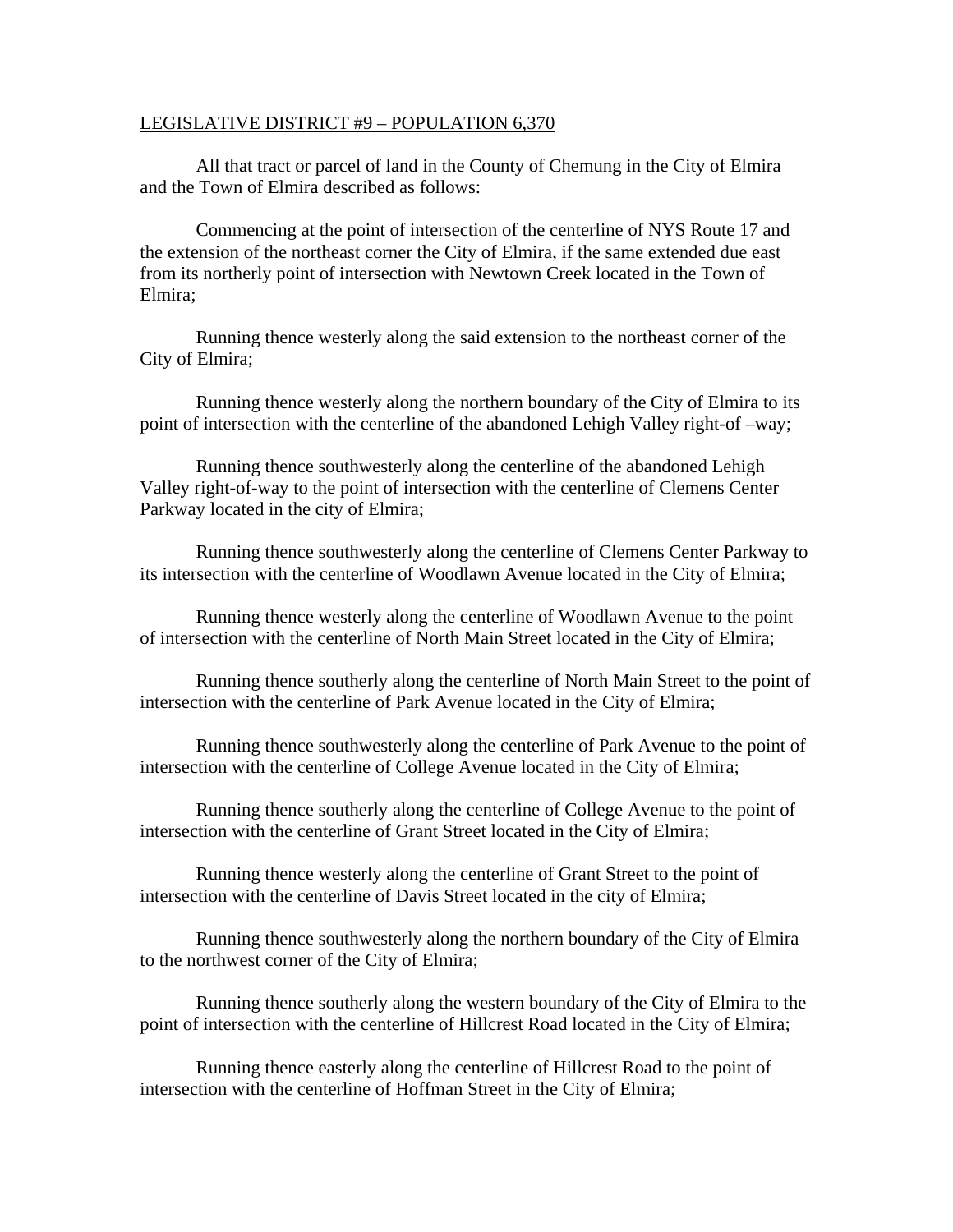Running thence southerly on Hoffman Street to the point of intersection with the centerline of Hart Street in the City of Elmira;

 Running thence easterly along the centerline of Hart Street to the point of intersection with the centerline of Walnut Street in the City of Elmira;

 Running thence southerly along the centerline of Walnut Street to the point of intersection with the centerline of Roe Avenue located in the City of Elmira;

 Running thence easterly along the centerline of Roe Avenue to the point of intersection with the centerline of Davis Street located in the City of Elmira;

 Running thence southerly along the centerline of Davis Street to the point of intersection with the centerline of Washington Avenue located in the City of Elmira;

 Running thence easterly along the centerline of Washington Avenue to the point of intersection with the centerline of the Conrail right-of-way located in the City of Elmira;

 Running thence southerly along the centerline of the Conrail right-of-way to the point of intersection with the centerline of East Fifth Street located in the City of Elmira;

 Running thence easterly the centerline of East Fifth Street to the point of intersection with the centerline of Madison Avenue located in the City of Elmira;

 Running thence southerly along the centerline of Madison Avenue to the point of intersection with the centerline of East Clinton Street located in the City of Elmira;

 Running thence easterly along the centerline of East Clinton Street to the point of intersection with the centerline of High Street located in the City of Elmira;

 Running thence southerly along the centerline of High Street to its point of intersection with the centerline of Church Street located in the City of Elmira;

 Running thence easterly along the centerline of Church Street to the point of intersection with the eastern boundary or the City of Elmira;

 Running thence northerly and westerly along the eastern boundary of the City of Elmira to the point of intersection with the centerline of NYS Route 17;

 Running thence northerly along the centerline of NYS Route 17 to the point of beginning which is an extension of the northeast corner of the City of Elmira if the same were extended due east from the northern junction of Newtown Creek in the Town of Elmira.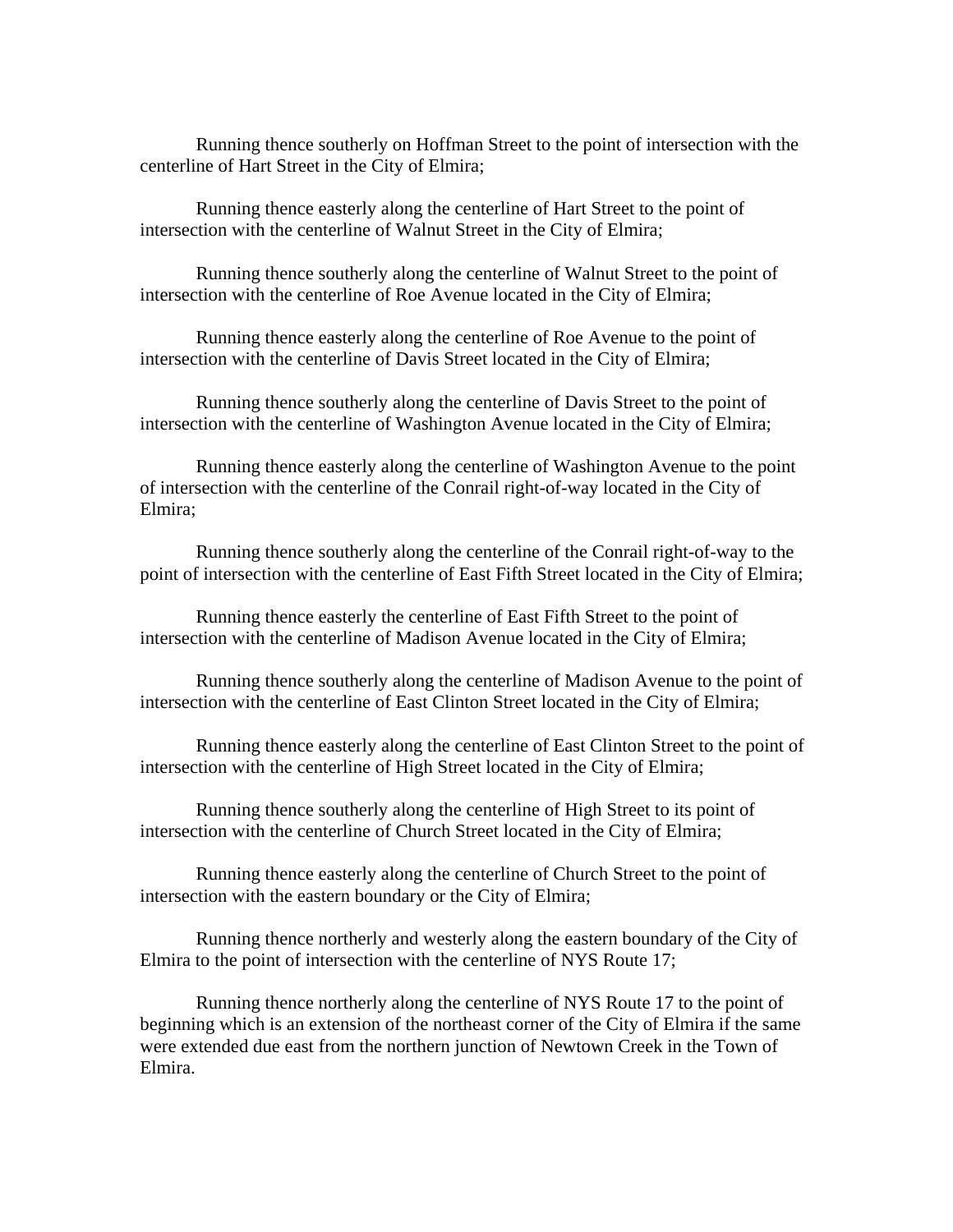## LEGISLATIVE DISTRICT #10 – POPULATION 6,371 (6625)

 All that tract or parcel of land in the County of Chemung in the City of Elmira described as follows:

 Commencing at the point of intersection of the centerline of Walnut Street and Hart Street in the City of Elmira, running thence westerly along the centerline of Hart Street to its point of intersection with the centerline of Hoffman Street located in the City of Elmira;

 Running northerly along the centerline of Hoffman Street to the point of intersection with the centerline of Hillcrest Road in the City of Elmira;

 Running thence westerly along the centerline of Hillcrest Road to the point of intersection with the western boundary of the City of Elmira;

 Running southerly along the western boundary of the City of Elmira to the point of intersection with the centerline of West Second Street;

 Running thence easterly along the centerline of West Second Street to its point of intersection with the centerline of Davis Street located in the City of Elmira;

 Running thence northerly along the centerline of Davis Street to the point of intersection with the centerline of West Third Street located in the City of Elmira;

 Running thence easterly along the centerline of West Third Street to the point of intersection with the centerline of Columbia Street located in the City of Elmira;

 Running thence northerly along the centerline of Columbia Street to the point of intersection with the centerline of West Clinton Street located in the City of Elmira;

 Running thence easterly along the centerline of West Clinton Street and continuing easterly as if the same were extended to the point of intersection with the centerline of the Conrail right-of-way;

 Running thence northerly along the centerline of Conrail right-of-way to the point of intersection with the centerline of Washington Avenue in the City of Elmira;

 Running thence westerly along the centerline of Washington Avenue to the point of intersection with the centerline of Davis Street located in the City of Elmira;

 Running thence northerly along the centerline of David Street to the point of intersection with the centerline of Roe Avenue located in the City of Elmira;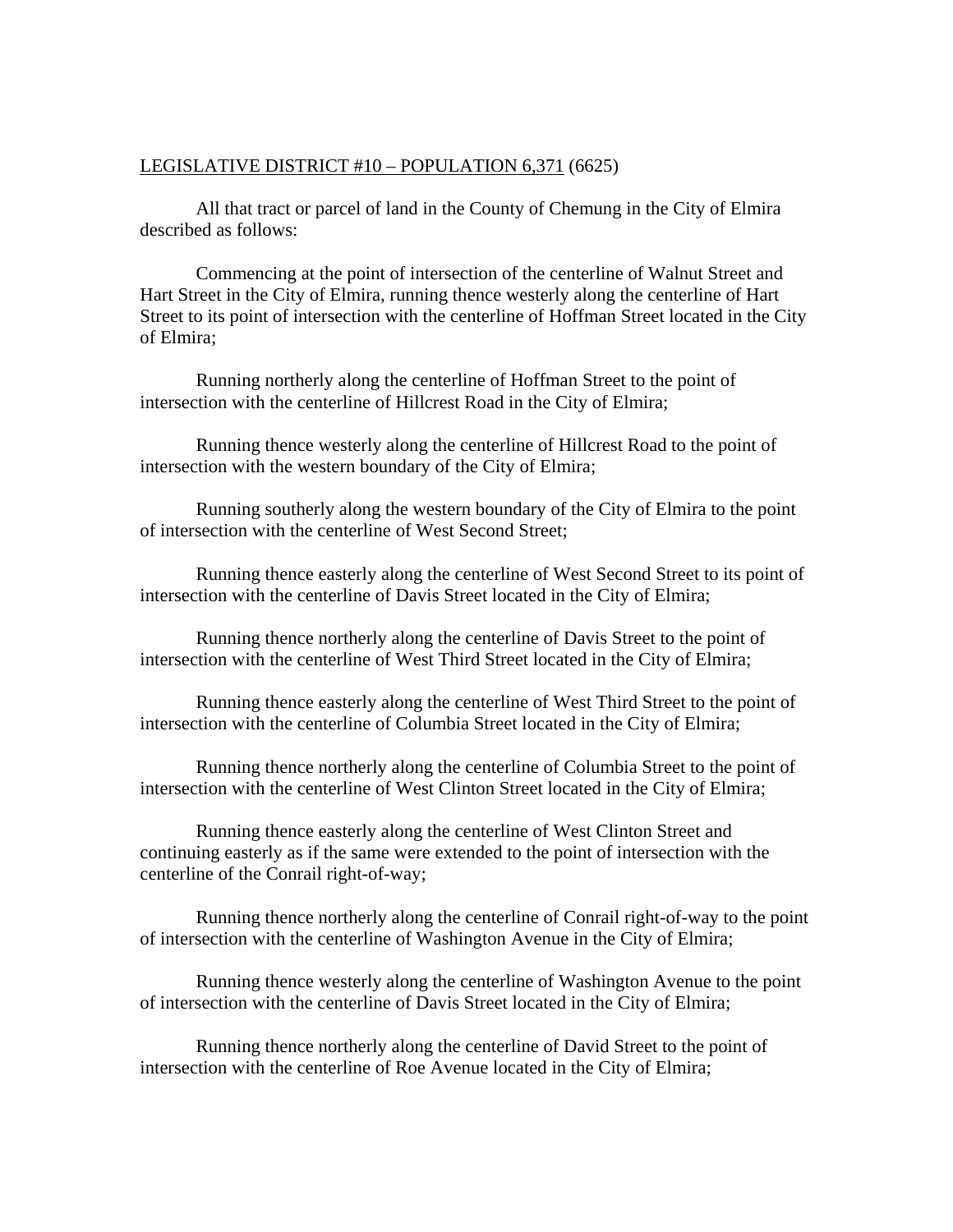Running thence westerly along the centerline of Roe Avenue to the point of intersection with the centerline of Walnut Street located in the City of Elmira;

 Running thence northerly along the centerline of Walnut Street to the point of beginning which is the intersection of centerlines of Walnut Street and Hart Street in the City of Elmira.

## LEGISLATIVE DISTRICT #11 – POPULATION 5,931 (6167)

 All that tract or parcel of land in the County of Chemung in the City of Elmira described as follows:

 Commencing at the point of intersection of the western boundary of the City of Elmira with the centerline of the Chemung River, running thence northerly along the western boundary of the City of Elmira to the point of intersection with the centerline of West Second Street in the City of Elmira;

 Running thence easterly along the centerline of West Second Street to the point of intersection with the centerline of Davis Street in the City of Elmira;

 Running thence northerly along the centerline of Davis Street to the point of intersection with the centerline of West Third Street in the City of Elmira;

 Running thence easterly along the centerline of West Third Street to the point of intersection with the centerline of Columbia Street in the City of Elmira;

 Running thence northerly along the centerline of Columbia Street to the point of intersection with the centerline of West Clinton Street in the City of Elmira;

 Running thence easterly along the centerline of West Clinton Street and continuing easterly as if the same were extended to the point of intersection with the centerline of the Conrail right-of-way in the City of Elmira;

 Running thence northerly along the centerline of the Conrail right-of-way to the point of intersection with the centerline of East Fifth Street in the City of Elmira;

 Running thence easterly along the centerline of East Fifth Street to the point of intersection with the centerline of Madison Avenue in the City of Elmira;

 Running thence southerly along the centerline of Madison Avenue to the point of intersection with the centerline of East Clinton Street in the City of Elmira;

 Running thence easterly along the centerline of East Clinton Street to the point of intersection with the centerline of High Street in the City of Elmira;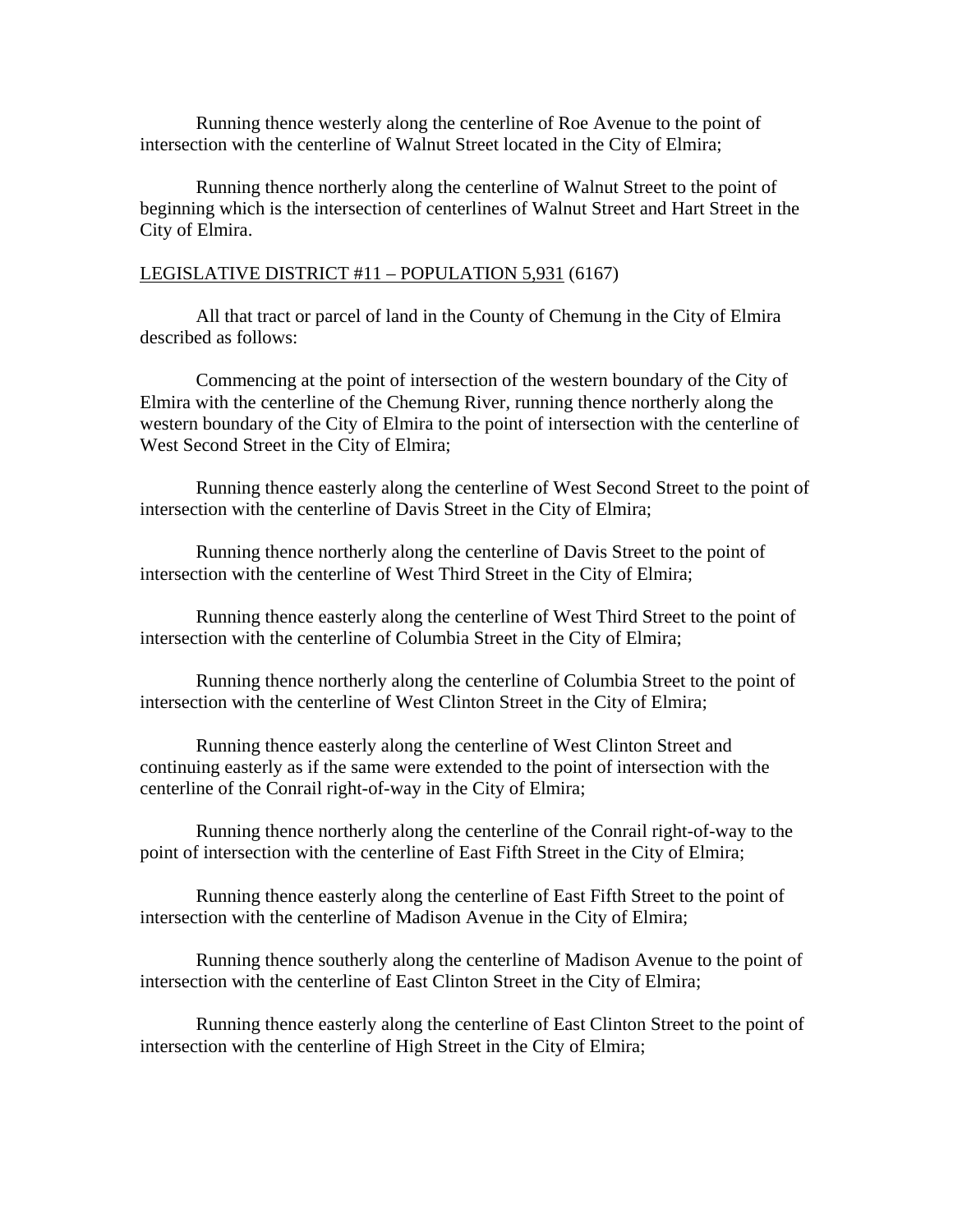Running thence southerly along the centerline of East Fifth Street to the point of intersection with the centerline of East Clinton Street in the City of Elmira;

 Running thence easterly along the centerline of East Clinton Street to the point of intersection with the centerline of High Street in the City of Elmira;

 Running thence southerly along the centerline of High Street to the point of intersection with the centerline of East Church Street in the City of Elmira;

 Running thence easterly along the centerline of East Church Street to the point of intersection with the centerline of NYS Route 17;

 Running thence southerly along the centerline of NYS Route 17 to the point of intersection with an extension of the east-west centerline of the Chemung River if the same were intended to intersect with the centerline of NYS Route 17;

 Running thence westerly along the said extension and the centerline of the Chemung River as it runs through the City of Elmira, to the point of Beginning, which is the point of intersection of the centerline of the Chemung River with the western boundary of the City of Elmira.

#### LEGISLATIVE DISTRICT #12 – POPULATION 6149 (6348)

 All that tract or parcel of land in the County of Chemung in the City of Elmira described as follows:

 Commencing at the point of intersection of the centerline of the Chemung River, with the centerline of South Main Street in the City of Elmira, and running thence southerly along the centerline of Pennsylvania Avenue in the City of Elmira;

 Running thence southwesterly along the centerline of Pennsylvania Avenue to the point of intersection with the southern boundary of the City of Elmira;

 Running thence westerly along the southern boundary of the City of Elmira to the southwest corner of the City of Elmira;

 Running thence northerly along the western boundary of the City of Elmira to its point of intersection with the centerline of the Chemung River;

 Running thence easterly along the centerline of the Chemung River to the point of beginning, which is the intersection of the centerline of the Chemung River with the centerline of South Main Street in the City of Elmira.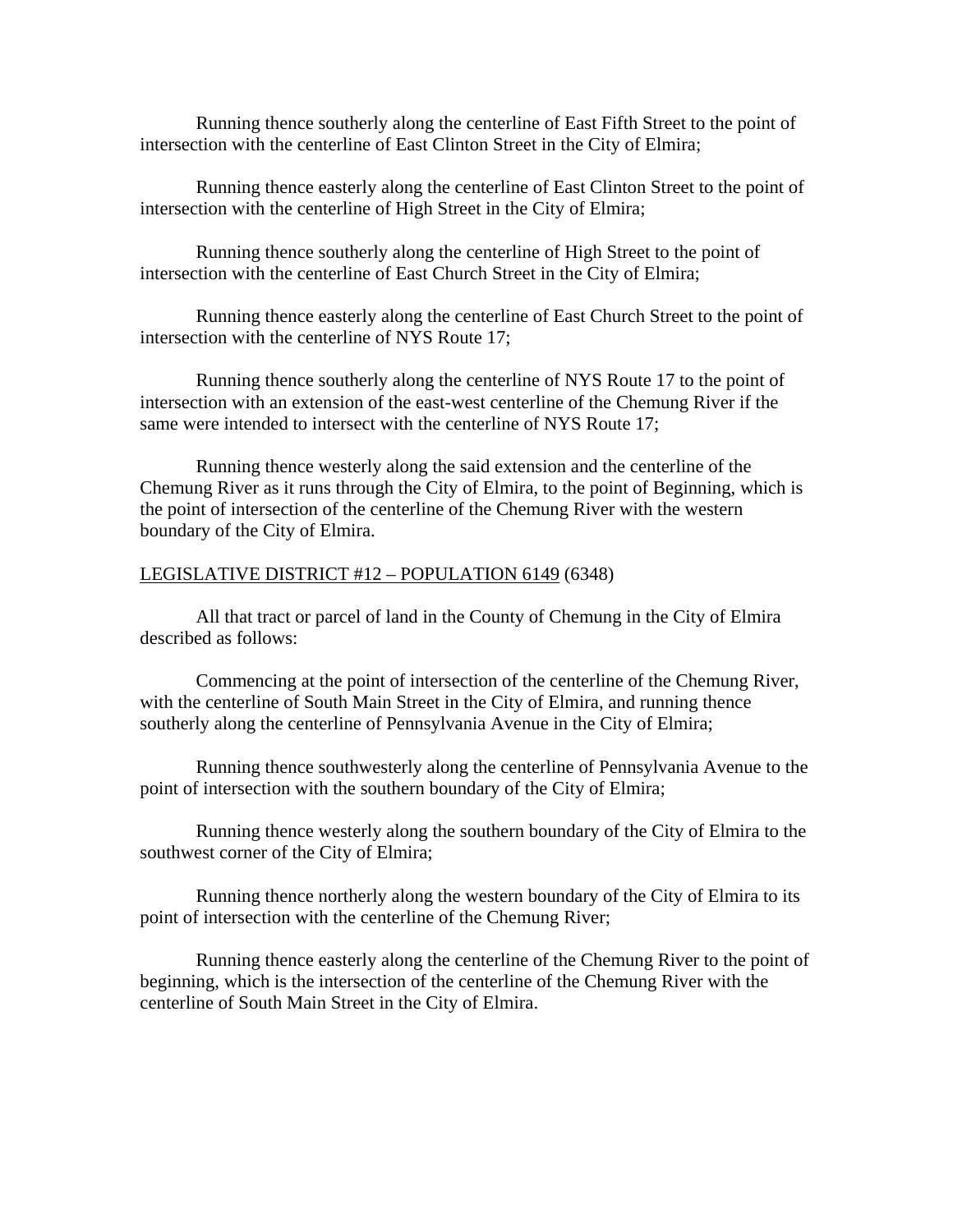## LEGISLATIVE DISTRICT #13 – POPULATION 5,931 (6425)

 All that tract or parcel of land in the County of Chemung in the Town of Southport and City of Elmira described as follows:

 Commencing at the point of intersection of the centerline of the Chemung River with the centerline of South Main Street, and running thence southerly along the centerline of South Main Street to the point of intersection with the centerline of Pennsylvania Avenue in the City of Elmira;

 Running thence southwesterly along the centerline of Pennsylvania Avenue to the point of intersection with the southern boundary of the City of Elmira;

 Running thence easterly along the southern boundary of the City of Elmira to a point where the southern boundary of the City of Elmira runs northerly;

 Running thence northerly along the eastern boundary of the City of Elmira to the point of intersection with the centerline of Schuyler Avenue in the Town of Southport;

 Running thence easterly along the centerline of Schuyler Avenue to its point of ending with the Chemung River dike, thence continuing easterly as an extension to the centerline of Schuyler Avenue if the same were extended to the centerline of NYS Route 17;

 Running thence northerly from the said extension of Schuyler Avenue and the centerline of NYS Route 17 to the point of intersection with the southern boundary of the City of Elmira;

 Running thence northerly along the eastern boundary of the City of Elmira to the point of intersection with an extension of the east-west centerline of the Chemung River if the same were intended to intersect with the centerline of NYS Route 17;

 Running thence westerly along the said extension of the centerline of the Chemung River and centerline of the Chemung River to the point of beginning at the centerline of South Main Street in the City of Elmira.

#### LEGISLATIVE DISTRICT #14 – POPULATION 6,240 (6722)

 All that tract or parcel of land in the County of Chemung in the Town of Southport described as follows:

 Commencing at the northwest corner of the Town of Southport, which is also the southwest corner of the Town of Big Flats, running thence easterly along the northern boundary of the Town of Southport, also being the southern boundary of the Town of Big Flats, to the point of intersection with the southwestern corner of the Town of Elmira;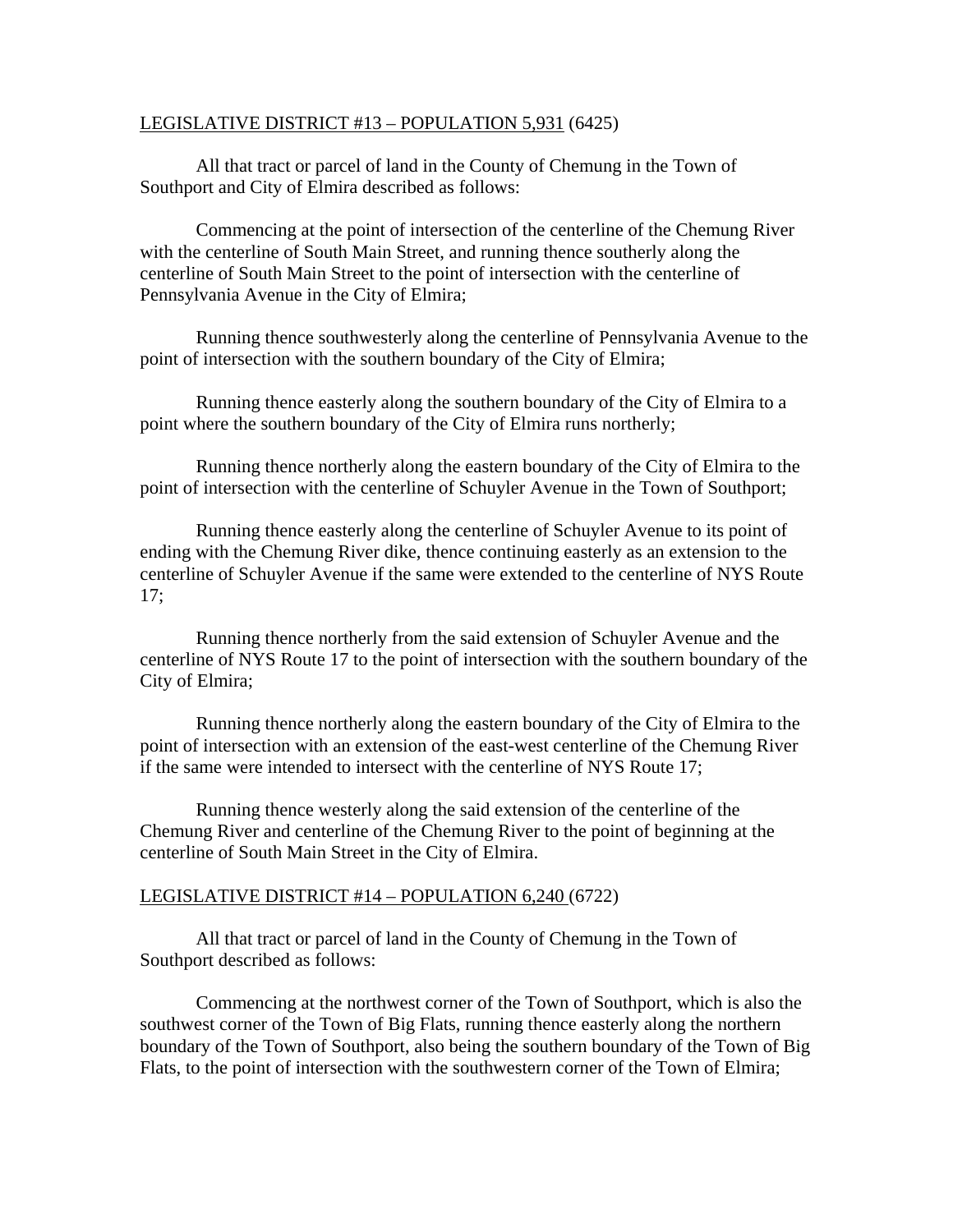Running thence easterly along the southern boundary of the Town of Elmira, which is also the centerline of the Chemung River, to the point of intersection with the western boundary of the City of Elmira;

 Running thence southerly along the western boundary of the City of Elmira to the point of intersection with the centerline of Thompson Street in the Town of Southport;

 Running thence westerly along the centerline of Thompson Street to the point of intersection with the centerline of Cedar Street in the Town of Southport;

 Running thence southerly along the centerline of Cedar Street to the point of intersection with the centerline of Pennsylvania Avenue in the Town of Southport;

 Running thence southwesterly along the centerline of Pennsylvania Avenue to the point of intersection with the centerline of NYS Route 14 in the Town of Southport;

 Running thence southerly along the centerline of NYS Route 14 to the point of intersection with the eastern boundary of the Town of Southport, which is also the western boundary of the Town of Ashland;

 Running thence southeasterly along the eastern boundary of the Town of Southport, which is also the western boundary of the Town of Ashland, to the point in the southeast corner of the Town of Southport and the southwest center of the Town of Ashland, being also the northern boundary of the State of Pennsylvania;

 Running thence westerly along the southern boundary of the Town of Southport, which is also the northern boundary of the State of Pennsylvania, to the point in the southwestern corner of the Town of Southport, being also southeastern corner of the County of Steuben;

 Running thence northerly along the western boundary of the Town of Southport, which is also the eastern boundary of the County of Steuben, to the point of beginning, which is a point in the northwest corner of the Town of Southport, being also the southwest corner of the Town of Big Flats.

#### LEGISLATIVE DISTRICT #15 – POPULATION 6134 (6408)

 All that tract or parcel of land in the County of Chemung in the Towns of Ashland and Southport described as follows:

 Commencing at the point of intersection of the western boundary of the City of Elmira with the centerline of Thompson Street, running thence westerly along the centerline of Thompson Street to the point of intersection with the centerline of Cedar Street in the Town of Southport;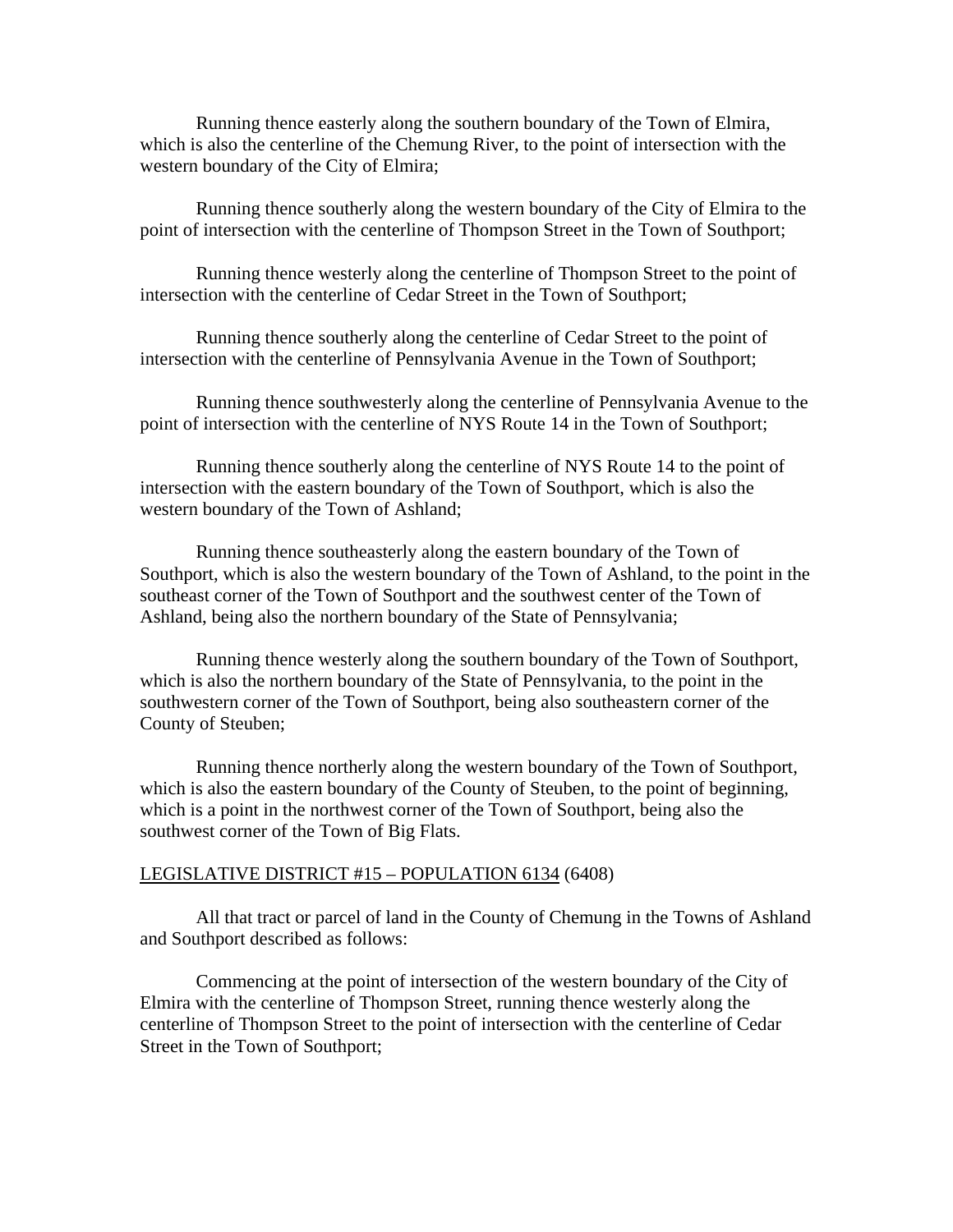Running thence southerly along the centerline of Cedar Street to the point of intersection with the centerline of Pennsylvania Avenue in the Town of Southport;

 Running thence southwesterly along the centerline of Pennsylvania Avenue to the point of intersection with the centerline of NYS Route 14 in the Town of Southport;

 Running thence southerly along the centerline of NYS Route 14 to the point of intersection with the eastern boundary of the Town of Southport, which is also the western boundary of the Town of Ashland;

 Running thence easterly along the eastern boundary of the Town of Ashland, which is also the northern boundary of the State of Pennsylvania, to the southeastern corner of the Town of Ashland, being also the southwestern corner of the Town of Chemung;

 Running thence northerly along the eastern boundary of the Town of Ashland which is also the southern boundary of the Town of Chemung, to the point of intersection with the southern boundary of the Town of Elmira;

 Running thence westerly along the northern boundary of the Town of Ashland, which is also the southern boundary of the Town of Elmira, to a point where the same intersects the centerline of the Chemung River;

 Running thence northerly along the centerline of the Chemung River, which is also the eastern boundary of the Town of Ashland and the western boundary of the Town of Elmira, to the point of intersection of an extension of the centerline of Schuyler Avenue if the same were extended from the City of Elmira to the centerline of NYS Route 17;

 Running thence southwesterly along said extension of Schuyler Avenue and the centerline of Schuyler Avenue in the Town of Southport to the point of intersection with the eastern boundary of the City of Elmira;

 Running thence southerly along the eastern boundary of the City of Elmira to a point where it turns westward;

 Running thence westerly along the southern boundary of the City of Elmira to the southwest corner of the City of Elmira;

 Running thence northerly to the point of beginning, which is the intersection of the western boundary of the City of Elmira with the centerline of Thompson Street in the Town of Southport.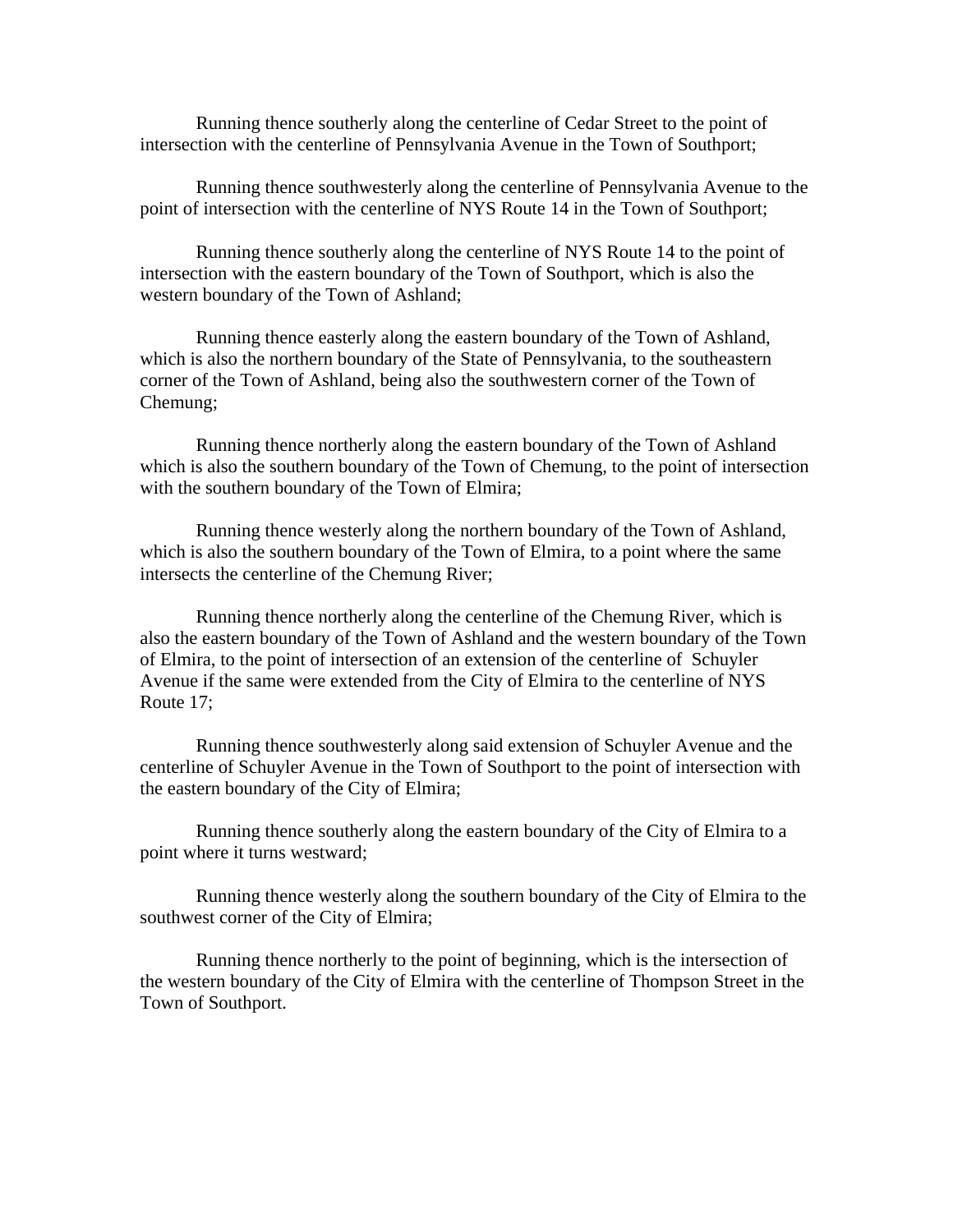- 5. Each County Legislator shall be a resident elector of the district he represents at the time of his nomination and election throughout his term of office. He shall also be a resident elector of the district he represents if he is appointed to fill a vacancy and throughout that term of office. No mayors of cities or villages, supervisors of towns, or members of the legislative body of cities, towns or villages who reside in the County shall be eligible to be elected as members of the County Legislative body.
- 6. After each Federal decennial census, including that of 1970, the Clerk of the County Legislature shall determine the results of said census, publicly announce each results, and file same with the County Legislature. The County Legislature shall thereupon reconsider its representation, and, if necessary, redraw legislative district boundaries. Any amendment to the Charter reapportioning representation on the County Legislative shall be submitted to the electorate of Chemung County not later than the General Election next succeeding the year in which the results of any Federal decennial census are announced.

Section 202. Term of Office. The term of office of the members of the County Legislature shall be for four(4) years, and shall begin on the first day of January immediately succeeding their election.

Section 203. Powers and Duties. The County Legislature shall be the governing body of the County and shall be the legislative, appropriating and policy-determining body of the County and shall have and exercise all powers and duties of the County, now or hereafter conferred or imposed on the County Legislature by applicable law, and any and all powers and duties as are provided for in this Charter. In addition to all powers conferred or imposed on the County Legislature by applicable law, and any and all powers and duties as are provided for in this Charter. In addition to all powers conferred by the foregoing of other provisions of this Charter, the County Legislature shall have the power among others:

- (a) to make appropriations, levy taxes, incur indebtedness and adopt a budget, including a capital program
- (b) to make appropriations, levy taxes, incur indebtedness and adopt a budget, including a capital program
- (c) to exercise all powers of local legislation in elation to enacting, amending, or rescinding local laws, legalizing acts, ordinances, or resolutions;
- (d) by local law to adopt, amend or repeal an Administrative Code which shall set forth the details of administration of the County Government consistent with the provisions of this Charter and which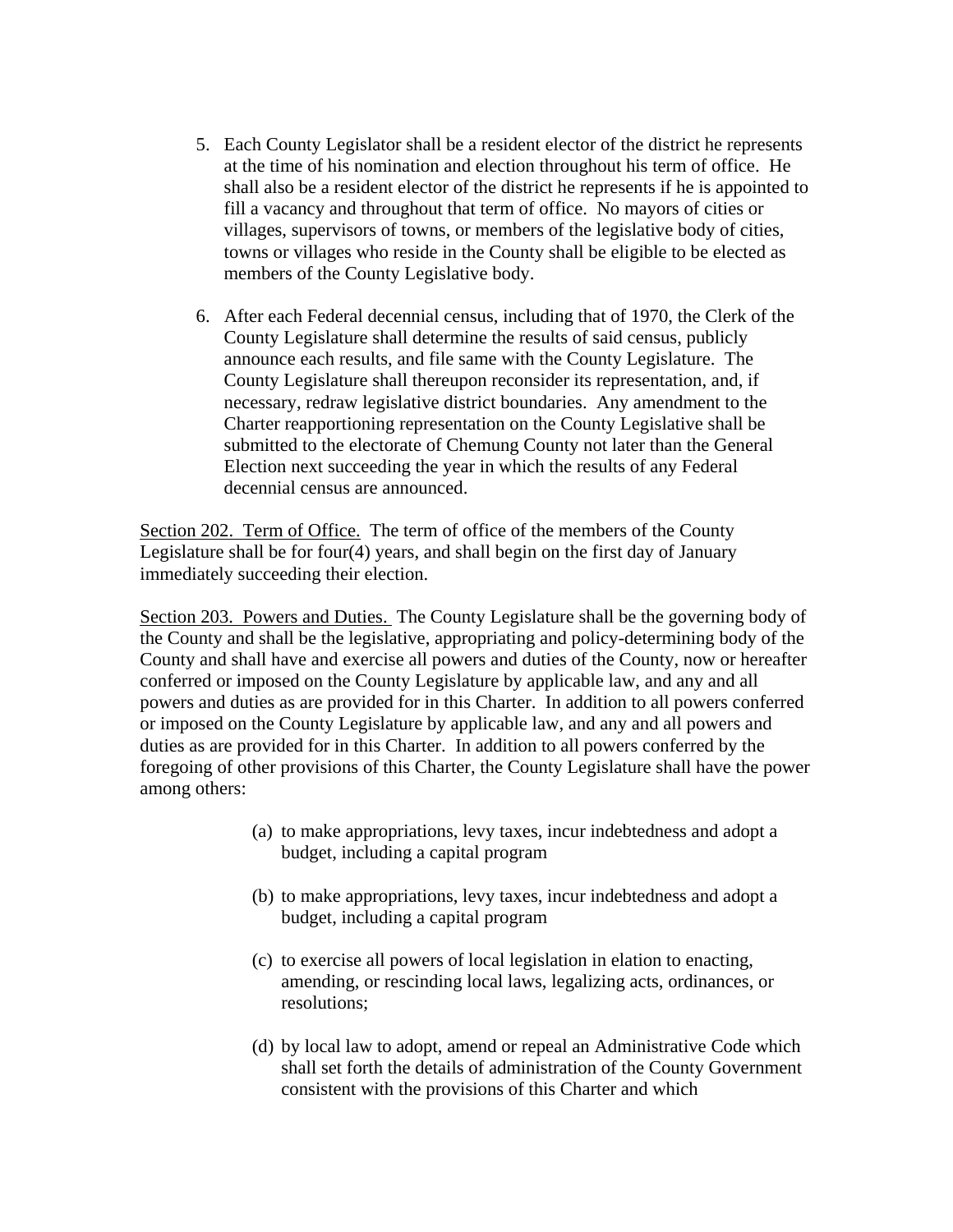Administrative Code may contain revisions, simplification, consolidations, modifications and restatements of special laws, ordinances, resolutions, rules and regulations consistent with this Charter or amendments thereto;

- (e) by local law to create, alter, combine or abolish County administrative units not headed by elective officials;
- (f) to adopt by resolution all necessary rules and regulations for its own conduct and procedure;
- (g) subject to the construction and general laws of the State of New York, to fix the number of hours constituting a legal day's work for all classes of County employees, and grant to the employing officer or board the power to stagger working hours;
- (h) to fix compensation of all officers and employees paid from County funds except members of the judiciary and of such other officers and employees when specifically authorized by statute;
- (i) to fix the amount of official bonds and undertakings of officers and employees paid from County funds;
- (j) to make such studies and investigations as it deems to be in the best interests of the County and in connection therewith to obtain and employ professional and technical advice, appoint temporary advisory boards of citizens, subpoena witnesses, administer oaths, and require the production of books, papers and other evidence deemed necessary or material to such study or inquiry;
- (k) to legalize and validate any act had and taken in connection with a lawful municipal purpose or for a lawful municipal object or purpose by the governing board or other local body, officer, or agency of a municipality, wholly within the County, in the manner provided by Section 227 of the County Law;
- (l) to create and establish the office of deputy or deputies to the head of any department, administrative unit or to any principal executive County officer with power vested in such deputy to act generally for and in place of his principal;
- (m) to determine and make provision for any matter of County Government not otherwise provided for, including, but not by way of limitation, any necessary matter involved in the transition to the transition to this Charter form of Government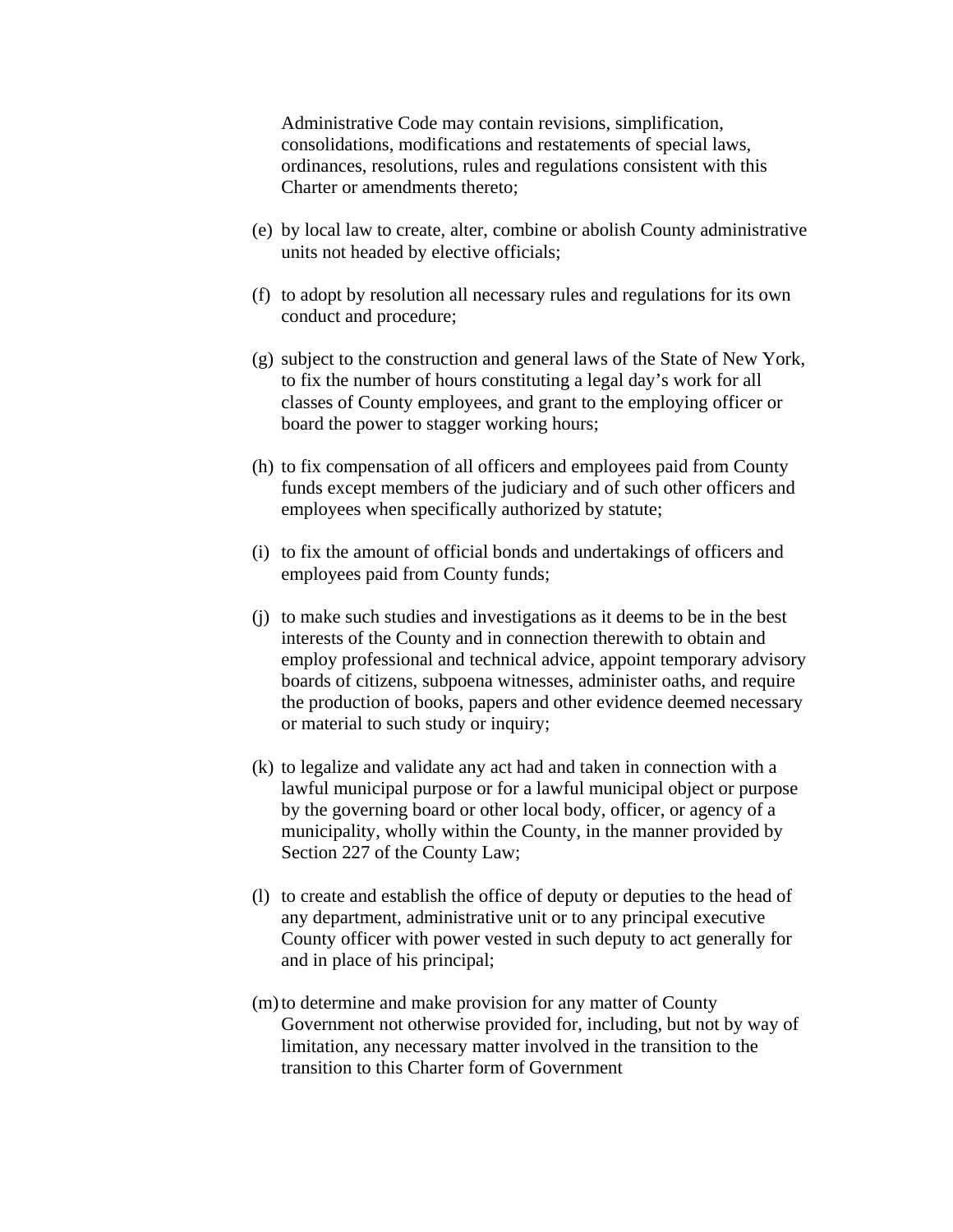- (n) to establish the County Equalization Rate for the City of Elmira and each town as provided by the Real Property Tax Law and;
- (o) to award all contracts for professional services.

Section 204. Chairman of the County Legislature. The County Legislature shall elect one of their members to be Chairman for a term for which the members of the County Legislature were elected. Said chairman shall preside over all meetings of the County Legislature and shall have all the powers and perform all the duties prescribed by applicable statutes, local laws or resolution heretofore and hereafter adopted until the same shall be amended or repealed.

Section 205. Vacancy. A vacancy occurring in the County Legislature, otherwise than by expiration of term, shall be filled by a vote of majority of the members thereof who shall appoint a qualified person to fill the vacancy having the same political affiliation as the person elected to that office. The term of sick person so appointed shall be until the commencement of the calendar year next succeeding the first General Election after the happening of the vacancy. If the vacancy occurs after September  $20<sup>th</sup>$ of any year, then the term of such person shall be until the commencement of the second calendar year next succeeding the first General Election after the happening of the vacancy. Such appointee shall be a resident elector of the district he represents at the time of his appointment and throughout his term of office.

Section 206. Veto. Except as otherwise provided in this Charter and Administrative Code, the County Executive shall have power, within fifteen(15) days after its passage to veto the budget and local laws only passed by County Legislature.

A copy of such legislation shall immediately after its passage be separately certified by the Clerk of the County Legislature and filed by the Clerk with the County Executive within five(5) days after its passage. If the County Executive approves it, he shall sign it and return it to the Clerk, and the legislation shall thereupon take effect. If he vetoes it, he shall return it to the Clerk with his objections stated in writing, and the Clerk shall present the same with such objections to the County Legislature at its next regular or special meeting, called for that purpose, and such objections shall be entered in its journal. The County Legislature, within forty-five(45) days after its return to the Clerk, may be a three-fifths vote of the whole number of its members, over-ride such veto. Only one vote shall be had to over-ride such veto, which shall be taken by roll call and entered in the journal. If any such legislation shall not be returned by the County Executive within fifteen(15) days after it shall have been presented to him, or if it shall be returned within such period without the County Executive approval or veto, it shall be deemed to be adopted with like effect as if he had approved and signed it.

Section 207. Local Laws; Definition; Power to Adopt; Amend and Repeal; Effect on Legislative Acts. A local law is a law adopted pursuant to this Charter within the power granted by the State Constitution, act of the Legislature or provision of this Charter, and shall not include a resolution, ordinance, or legalizing act.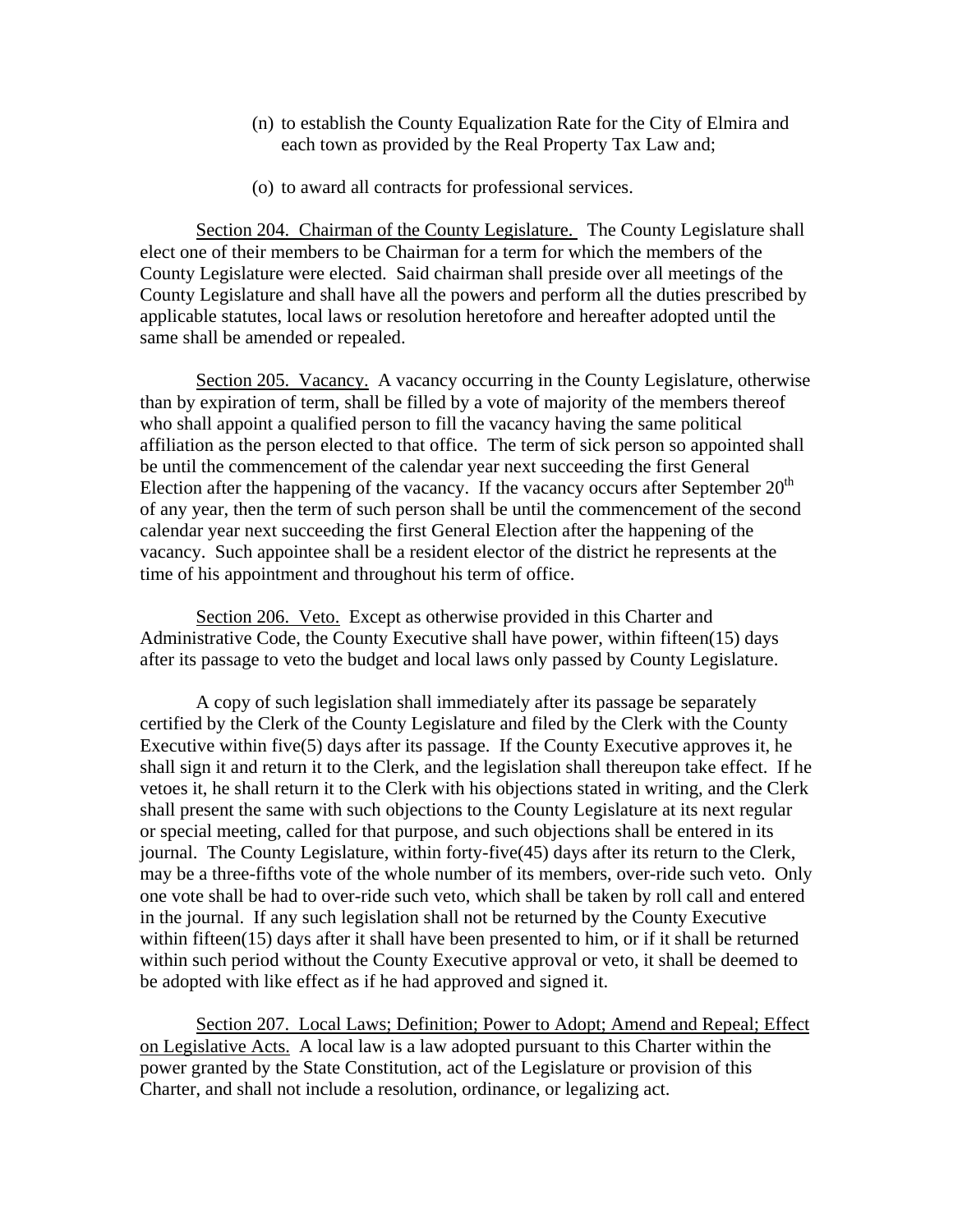The County Legislature may adopt, amend, or repeal a local law. A local law shall be passed by not less than a majority of the whole number of members of the County Legislature, and may relate to property, affairs and government of the County, or any other subject matter of County concern. In the exercise of such power, and within the limitations provided by Article 4 of the Municipal Home Rule Law, the County may change, supersede, or amend any act of the New York State Legislature. Such power shall include but shall not be limited to a power or powers vested in any county in the State of New York or the elective governing body thereof to adopt, amend or repeal local laws granted by any provisions of general laws, special laws, charter, special acts or local laws. The provisions of Article 3 of the Municipal Home Rule Law are hereby made applicable except as the same may be inconsistent with any provisions of this Charter.

Section 208. Form and Procedure. Every local law shall be entitled "Local Law No.\_\_\_\_of the Year \_\_\_\_" (amending, etc., or otherwise as the same case may be). If a local law amends a specific State statute or specific local law, the matter to be eliminated shall be enclosed in brackets or parentheses and the matter underscored or italicized.

Except as may otherwise be provided in this Charter, the procedure for the adoption of a local law; including referendum, mandatory or permissive, shall be as provided in Articles 3 and 4 of the Municipal Home Rule Law.

Section 209. Filing and Publication of Local Laws; Judicial Notice. The filing and publication of local laws shall take by Section 27 of the Municipal Home Rule Law and the court shall take judicial notice of all local news and/or rules and regulations adopted pursuant thereto.

That the Chemung County Charter be and hereby is amended by the addition to Article 11, Section 209, the following to wit;

Notwithstanding any other provision herein or any other general laws relative to publication of local laws, the Clerk of the Legislature, within ten(10) days after approval of a local law, shall cause to be published in the official newspapers of the Chemung County Legislature a notice of adoption of a local law. The notice of adoption of a local law shall be published once and shall contain a synopsis of the law, and notice that the full text of the law may be examined at the Office of the Clerk of the Legislature during normal business hours.

Section 210. Referendum. A local law shall be subject to mandatory or permissive referendum when required by this Charter or applicable law. Where no mandatory or permissive referendum is so required, the County Legislature may nevertheless provide in a local law that a referendum shall be had or that it shall be subject to permissive referendum.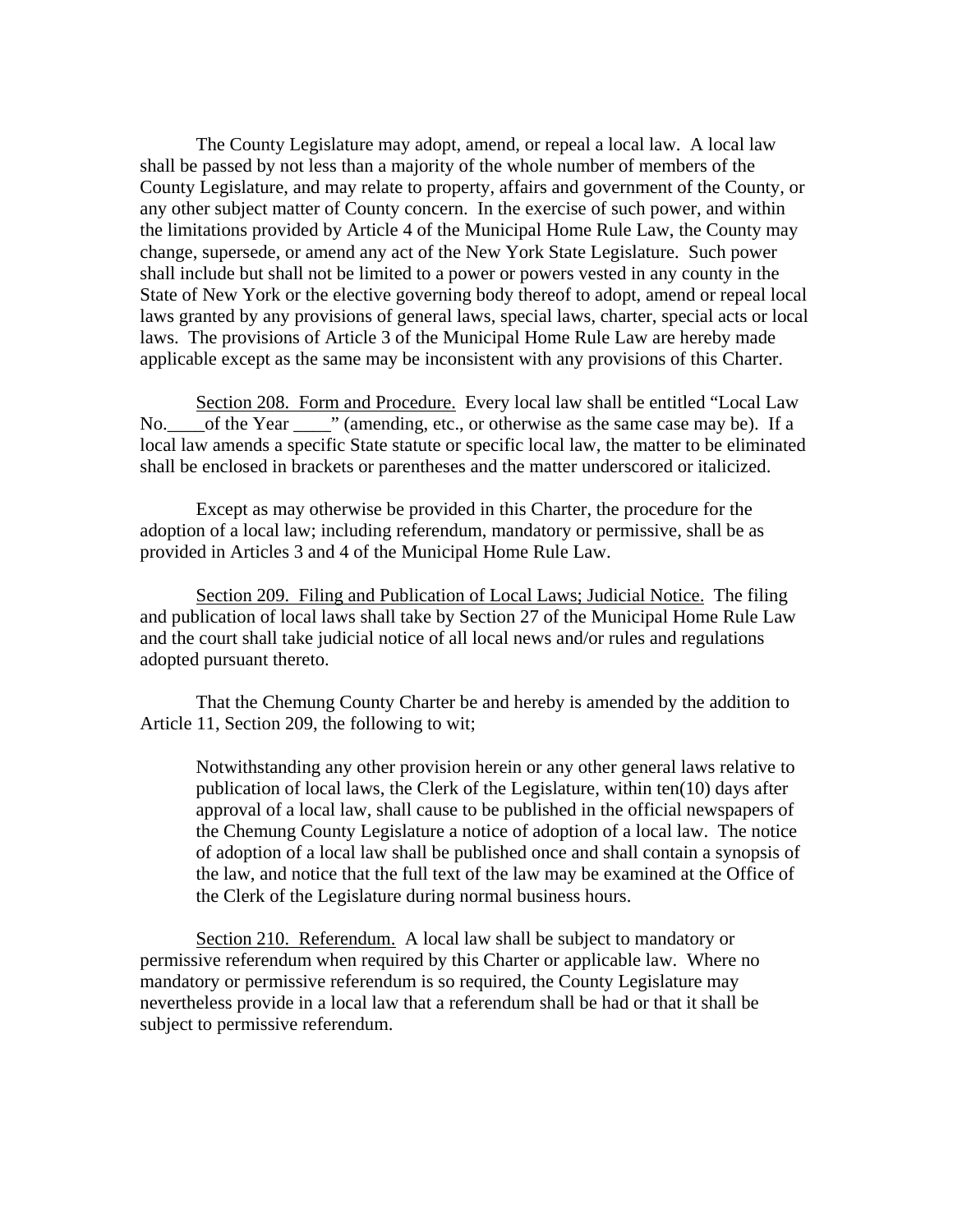Section 211. Effective Date. After adoption, every local law shall become effective when filed in the office of the Secretary of the State of New York, or on such later date as may be provided in said local law.

Section 212. Ordinances. Ordinances may be adopted by the County Legislature and the procedure shall be the same as herein provided for the adoption of local laws, except that an ordinance shall not be subject to referendum, mandatory or permissive. An ordinance may provide for any subject matter of County concern not required to be provided by local law, legalizing act, or resolution of the County Legislature.

Such ordinance may provide for its enforcement by legal or equitable proceedings in a court or competent jurisdiction; may prescribe that violations thereof shall constitute offenses or misdemeanors; and may provide for punishment of violations by civil penalty or by fine or imprisonment or two or more such penalties or punishments. Ordinances and their application, including particular subjects and form, may be further provided in the Administrative Code.

## Section 213. Clerk of the Legislature; Term; Duties.

1. The Chairman of the County Legislature shall appoint a clerk who shall serve during the pleasure of the Chairman of the County Legislature, and until his successor is appointed and had qualified.

2. The clerk shall keep a record of all acts and proceedings of the County Legislature, and be the custodian of the records, vouchers and other papers required or authorized by law to be deposited in his office. He shall have custody of all policies of insurance of all types carried on the corporate property of the County, and shall keep a record properly indexed showing the property, name of insurance carrier amount of insurance, and date of expiration of all policies. He shall perform such additional and related duties as may be prescribed by law and directed by the County Legislature.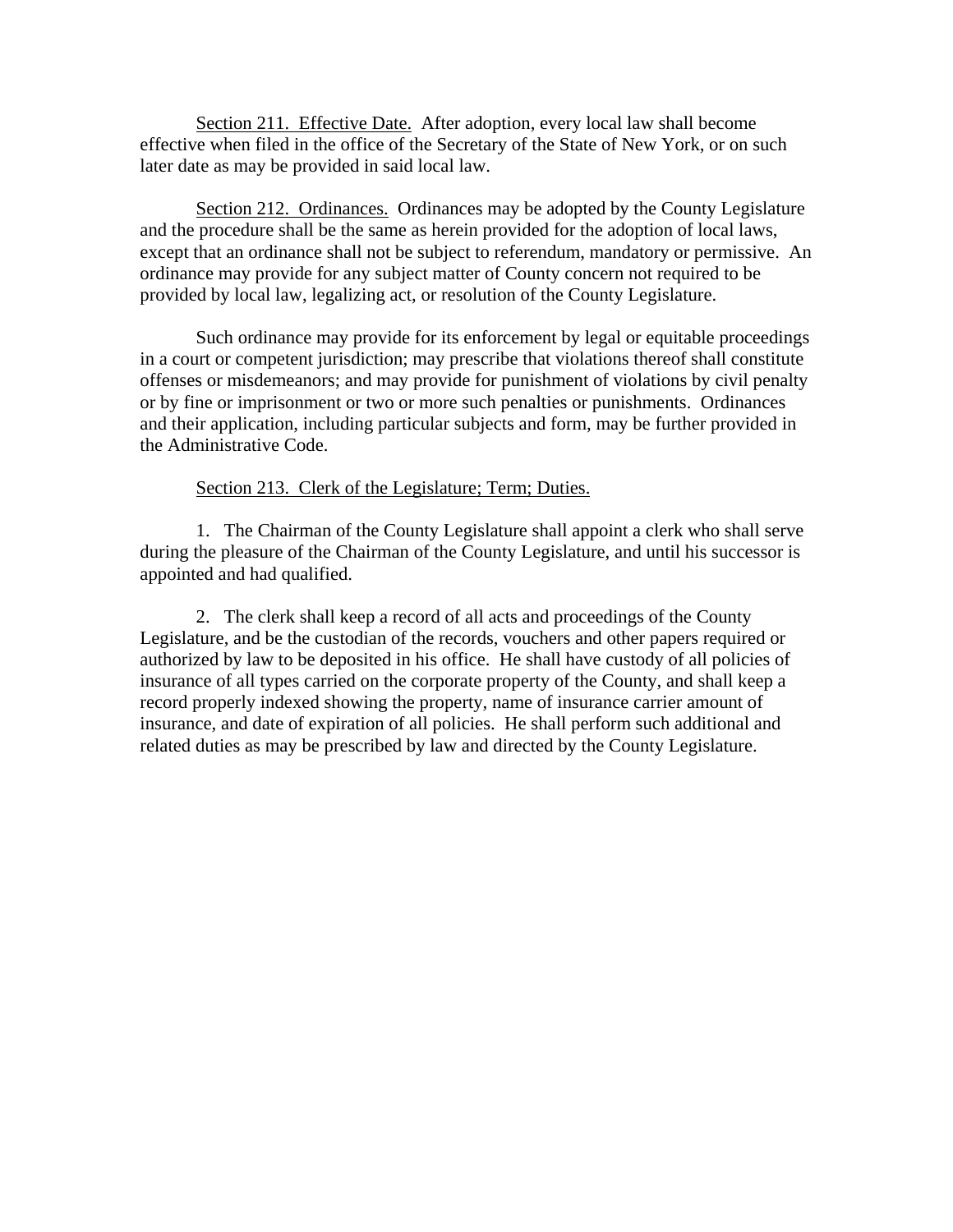## ARTICLE III EXECUTIVE BRANCH

- Section 301. County Executive; Appointed Executive; Term; Elective County Executive; Term.
- Section 302. Powers and Duties.
- Section 303. Removal of County Executive.
- Section 304. Deputy County Executive; Appointment; Duties.
- Section 305. Acting County Executive; How Designated; When to Act; Appointment; Duties.
- Section 306. Division of Budget and Research; Director; Appointment; Powers and Duties.
- Section 307. Division of Purchase; Director; Appointment; Duties.
- Section 308. Division of Central Services; Director; Appointment; Duties.
- Section 309. Administrative Heads; Interim Appointments; Appointment of other Officers and Employees.
- Section 310. Confirmation by County Legislature.

Section 301. County Executive; Appointed Executive; Term; Elective County Executive; Term. The Executive Branch of the County Government shall be administered by the County Executive.

The Board of Supervisors shall, prior to January 1, 1974, appoint a qualified elector of the County to fill the office of County Executive as appointive Executive from January 1, 1974, through December 31, 1974. This paragraph shall take effect upon approval of the County Charter at the 1973 General Election.

 An elective County Executive shall be elected at large at the General Election in November, 1974, and shall serve for a four(4) year term. He shall thereafter be elected every fourth year thereafter. This paragraph shall take effect January 1, 1974, upon approval of the County Charter at the 1973 General Election.

 No elective or appointive official of any town, village, city, county of any other municipality shall be eligible to hold office of County Executive.

Section 302. Powers and Duties. The County Executive in addition to any other powers and duties provided by this Charter, shall:

- (a) be the Chief Executive Officer and administrative head of the County Government;
- (b) supervise and direct the internal organization and reorganization of each department or other administrative unit, the head of which he has the power to appoint;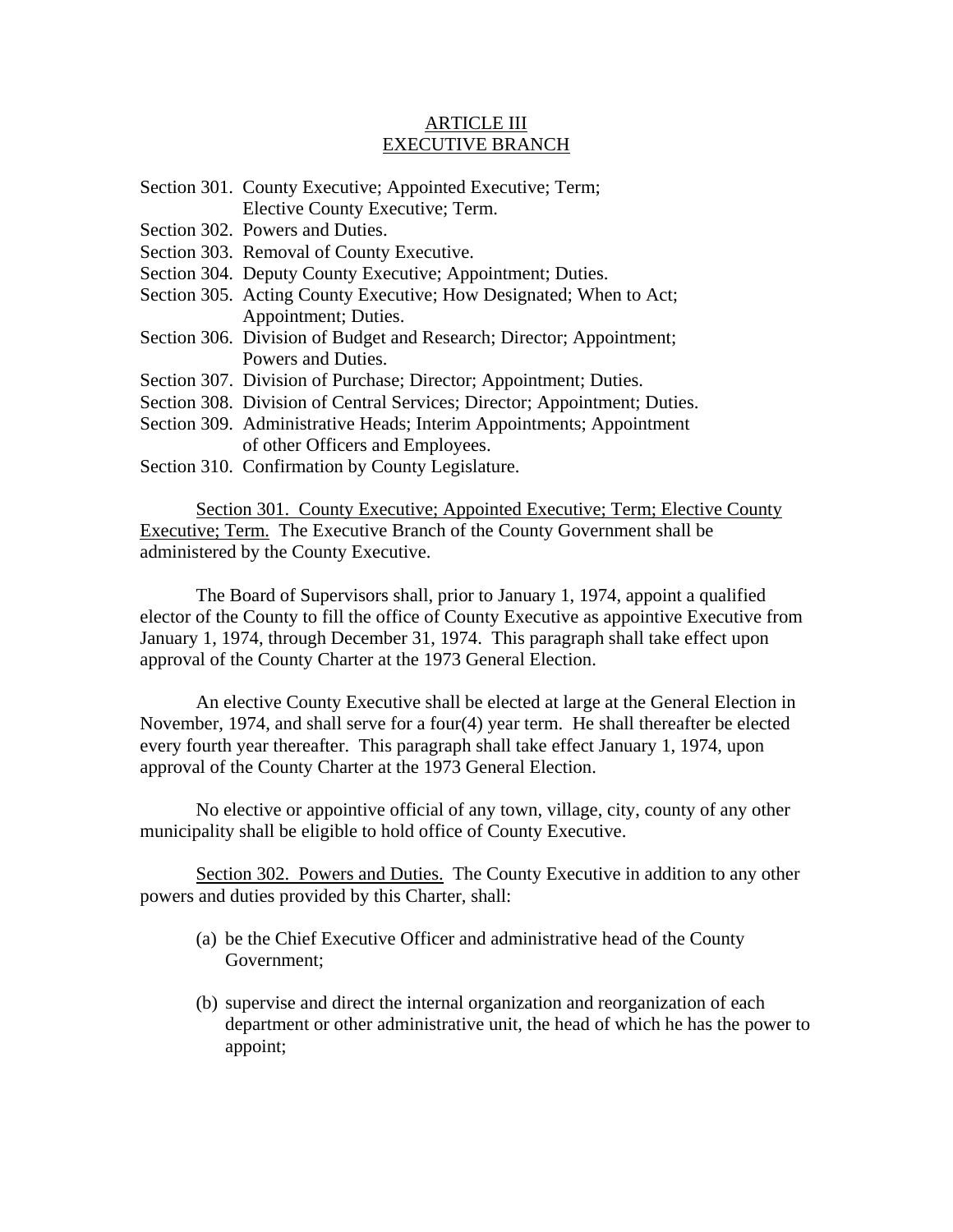- (c) be the Chief Budget Officer of the County and be responsible for preparation of the operating and capital budgets of the County;
- (d) determine and fix real property tax equalization rates among the various taxing districts of the County for County purposes and file the same with the County Legislature on or before the first day of November in each year. If the County Legislature fails to act, by a majority vote of the whole number of its members, upon these rates by the  $20<sup>th</sup>$  day of November, the determination by the Executive of the tax equalization rates shall be final. The said rates shall be subject to confirmation and revision by the County Legislature, and the County Executive shall have no veto power over the final determination by the County Legislature;
- (e) have authority to appoint and terminate one or more temporary advisory boards or committees of citizens of the County who shall, without compensation other than such necessary expenses as may be provided in the budget, advise in the consideration of County administrative policies and programs;
- (f) designate one or more depositories located within the County for the deposit of all monies received by the County Treasurer, and determine what funds may be vested and in what securities, according to law;
- (g) examine and approve or disapprove the sufficiency of sureties on official bonds and undertakings of the Directors of the Division of Budget and Research, Division of Purchases, and Division of Central Services. The sufficiency of sureties of all other official bonds and undertakings shall be examined and approved or disapproved by the County Legislature;
- (h) report to County Legislature annually at the close of the fiscal year or as soon thereafter as practicable, but in no event later than the first day of March, and at such other times as the County Legislature shall direct, the activities of the several administrative units of the County during the preceding fiscal year, in such detail as the County Legislature shall direct;
- (i) appoint a member of the County Legislature to serve as Chairman of such board, (1) for the remainder of the calendar year, in case the County Legislature has failed to select a Chairman on or before February first, or (2) for the unexpired term of the previous Chairman, in case the County Legislature has failed to select a Chairman within thirty(30) days after a vacancy has occurred in the office of the Chairman;
- (j) to administer the workmen's compensation programs as now provided by local law and the laws of the State of New York applicable thereto;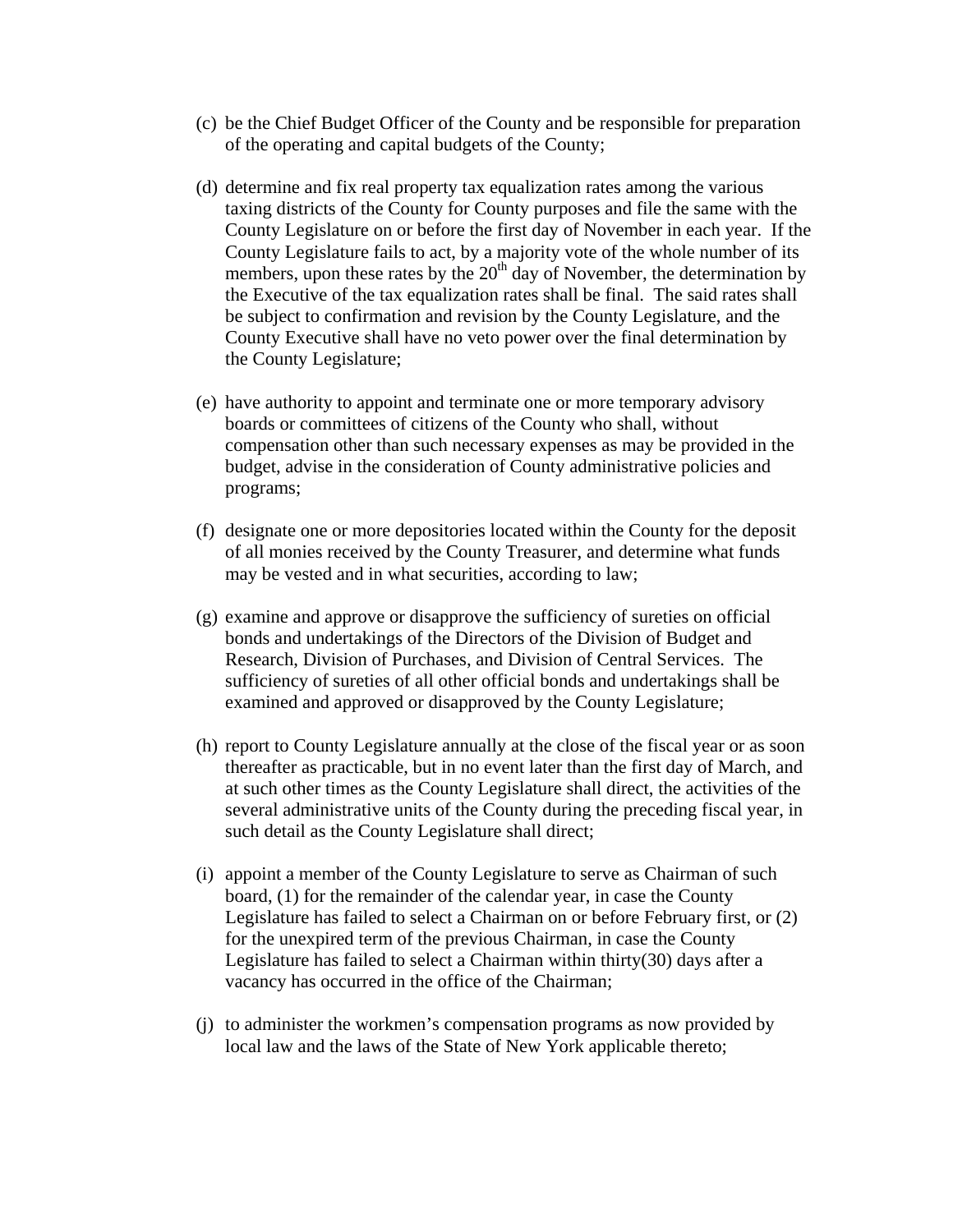- (k) perform such other duties and have such other powers as may be prescribed for him by law; and
- (l) have all necessary incidental powers to perform and exercise any of the duties and functions specified above or lawfully delegated to him.

Section 303. Removal of County Executive. The County Executive may be removed by the Governor in the manner provided in the Public Officers Law for the removal of County Officers.

Section 304. Deputy County Executive; Appointment; Duties. The County Executive may appoint a Deputy County Executive subject to confirmation by the County Legislature by majority vote who shall hold office at the pleasure of the County Executive. The Deputy County Executive shall perform such duties not inconsistent with this Charter and Administrative Code as shall be assigned to him by the County Executive; he shall also perform the duties of the County Executive during the latter's temporary inability to perform by reason of absence from the County or disability.

Section 305. Acting County Executive; How Designated; When to Act. The County Executive shall, within ten(10) days upon taking office, designate in writing one or more appointive department or executive division heads to perform such duties of the County Executive as hereinafter provided. Such appointment, with order of succession specified, shall be filed with the Clerk of the County Legislature and any such designation may be revoked at any time by the County Executive filing a new designation with the Clerk of the County Legislature.

 The Acting County Executive shall perform the duties of the County Executive: (1) if a Deputy County Executive has not been appointed pursuant to Section 304 herein and the County Executive is unable to perform his duties by reason of absence from the County or disability; or (2) if a Deputy County Executive has been appointed pursuant to Section 304 herein and both the County Executive and Deputy County Executive are unable to perform their duties by reason of absence from the County or disability.

 In the event that no Acting County Executive has been designated, the County Legislature shall designate an appointive department or executive division head to perform the duties of the office of the County Executive as provided hereinabove.

Section 306. Division of Budget and Research; Director; Appointment; Powers and Duties. There shall be in the office of the County Executive a Division of Budget and Research, headed by one (1) Director, who shall be appointed by and serve at the pleasure of the County Executive.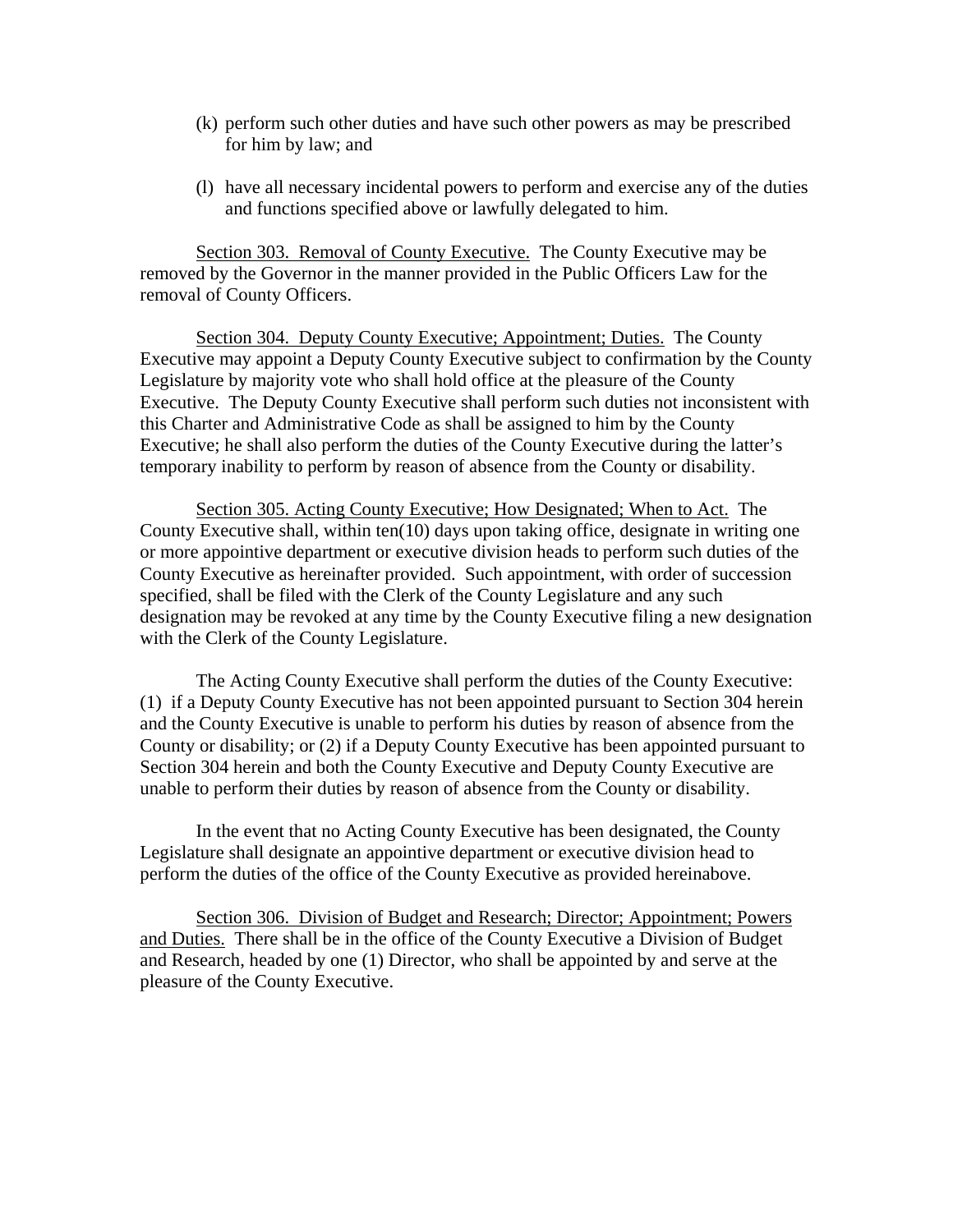The Director shall:

- (a) assist the County Executive in the preparation and administration of the operating and capital budgets, the capital program, and the study of administrative efficiency; and
- (b) initiate such studies as the County Executive, the County Legislature, or he himself may deem necessary, except that any such studies shall have some bearing or relation to County Government.

Section 307. Division of Purchase; Director; Appointment; Powers and Duties. There shall be in the office of the County Executive a Division of Purchase, headed by a Director who shall be appointed by and serve at the pleasure of the County Executive.

The Director shall:

- (a) in accordance with requirements for advertising and competitive bidding, make all purchases and sales of materials, supplies and equipment, and contracts for the rental or servicing of equipment for the County;
- (b) approve and execute certain contracts as shall be prescribed in the administrative Code; and
- (c) establish and enforce suitable specifications and standards for all supplies, material and equipment to be purchased for the County.

Section 308. Division of Central Services; Director; Appointment; Powers and Duties. There shall be in the office of the County Executive a Division of Central Services, headed by a Director who shall be appointed by and serve at the pleasure of the County Executive.

The Director shall:

- (a) have such duties as prescribed in the Administrative Code and by the County Executive or County Legislature;
- (b) supervise the County Sealer of Weights and Measures;
- (c) supervise mailing and data processing; and
- (d) make available a consultation and advisory service to assist local assessors in the performance of their duties and in the establishment and maintenance of suitable procedures and facilities to improve assessment records and practices.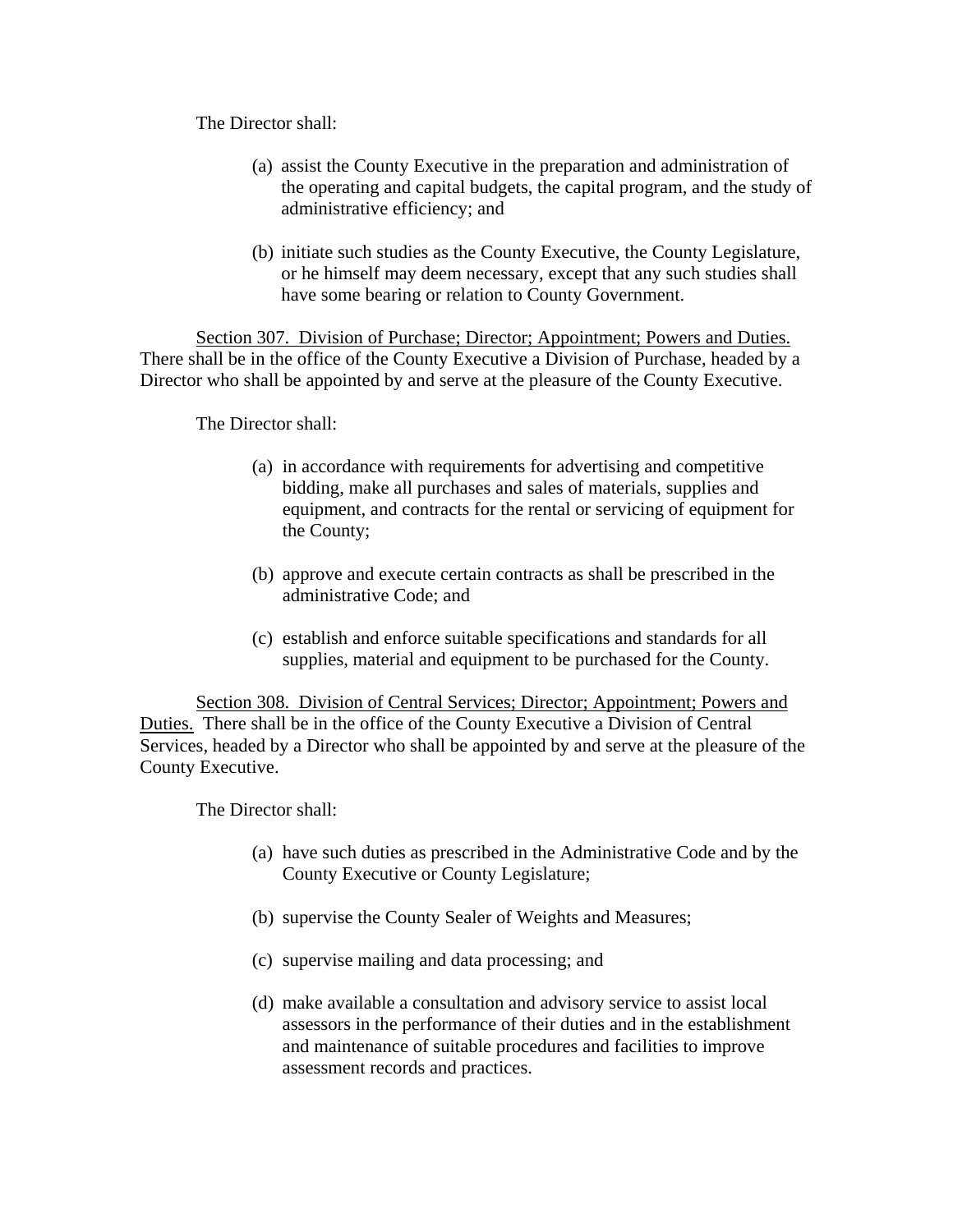Section 309. Administrative Heads; Interim Appointment; Appointment of Other Officers and Employees. Except as otherwise provided in this Charter, the County Executive shall appoint, to serve during his pleasure, or for such term as may be specified in this Charter, the head of every department or other administrative unit not administered by an elective official. The appointment by the County Executive of the head of each department or other administrative unit shall be subject to confirmation by the County Legislature, except for the Division of Budget and Research, Division of Purchase, and Division of Central Services.

All appointments shall be in writing, signed by the County Executive, and filed in the office of the Clerk of the County Legislature and the County Clerk within then(10) days after the date of appointment. No such appointee shall hold office beyond the term of the County Executive by whom the appointment was made, except that unless removed, he shall continue to serve until his successor is appointed and had qualified, or until an interim appointment is made, unless otherwise provided in this Charter.

Upon confirmation by the County Legislature and qualifying for the office, an appointee to the position of the head of a department or other administrative unit shall enter upon the duties thereof.

In the event that the County Legislature has neither confirmed nor rejected by majority of the whole number of members of the County Legislature an appointment by the next regular meeting occurring more than fifteen(15) days after the filing of appointment with the Clerk of the County Legislature, such appointment shall be deemed to be confirmed.

Awaiting action by the County Legislature, the County Executive may designate a qualified person to serve as such head.

All other officers and employees of each department or other administrative unit shall be appointed by the head thereof, unless otherwise provided by this Charter.

(a) the County Executive may appoint one head for two or more departments or other administrative units subject to all requirements as to qualifications, or may himself so serve.

Section 310. Confirmation by County Legislature. Confirmation of appointment, when required, shall be made affirmative vote of a majority of the whole number of members of the County Legislature taken at a regular or special meeting.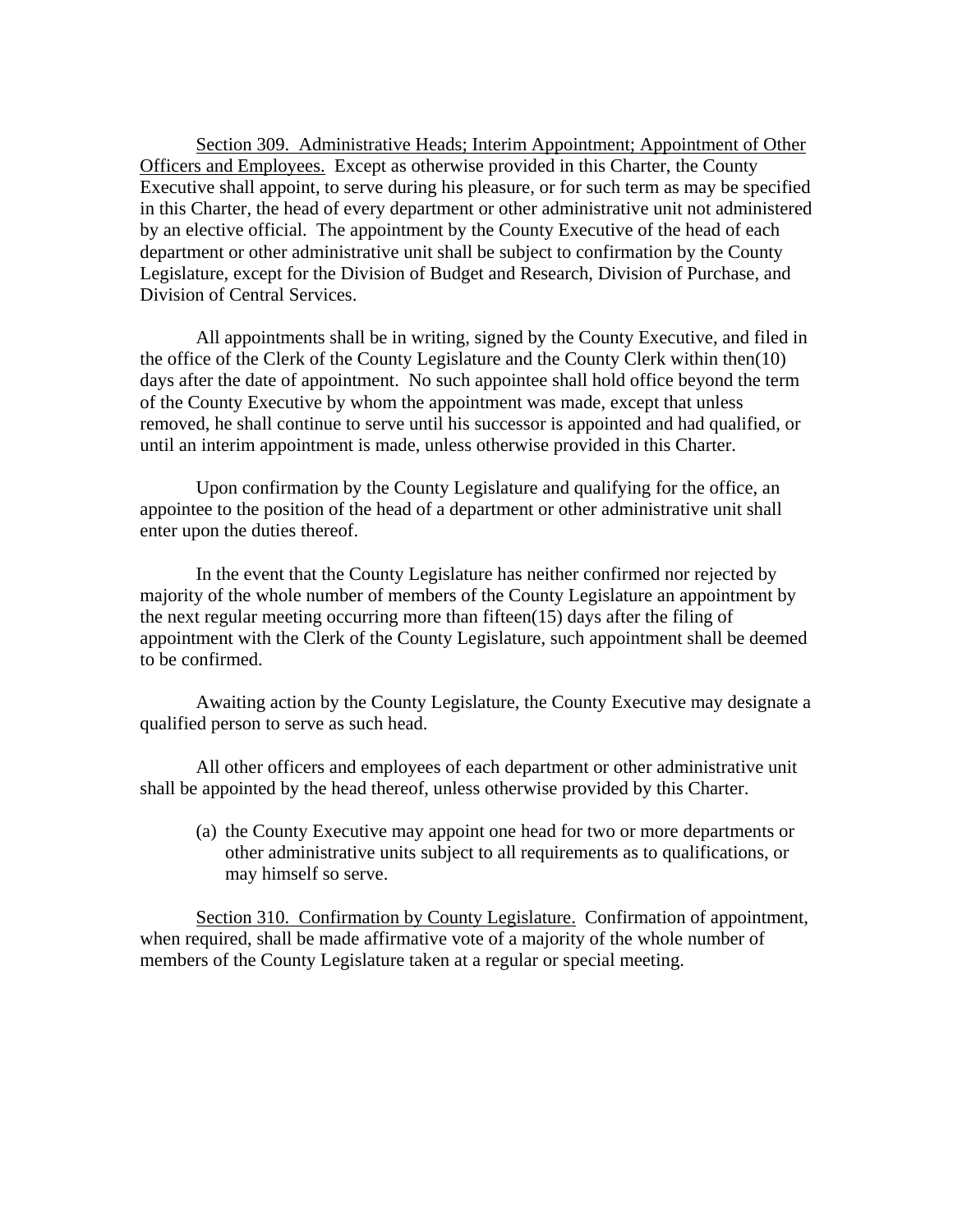# ARTICLE IV DEPARTMENT OF FINANCE

Section 401. Department of Finance; County Treasurer; Elections; Qualifications. Section 402. Powers and Duties. Section 403. Deputies.

Section 401. Department of Finance; County Treasurer; Elections; Qualifications. There shall be a Department of Finance, headed by a County Treasurer who shall be elected from the County at large. His term of office shall be for three(3) years beginning with the first day of January immediately succeeding his election except that the provisions of this section with respect to such election shall not take effect until the General Election of 1974, at which time the County Treasurer shall be elected for a three(3) year term to commence on January 1, 1975, and every County Treasurer thereafter shall have a term of three(3) years.

Section 402. Powers and Duties. The County Treasurer shall: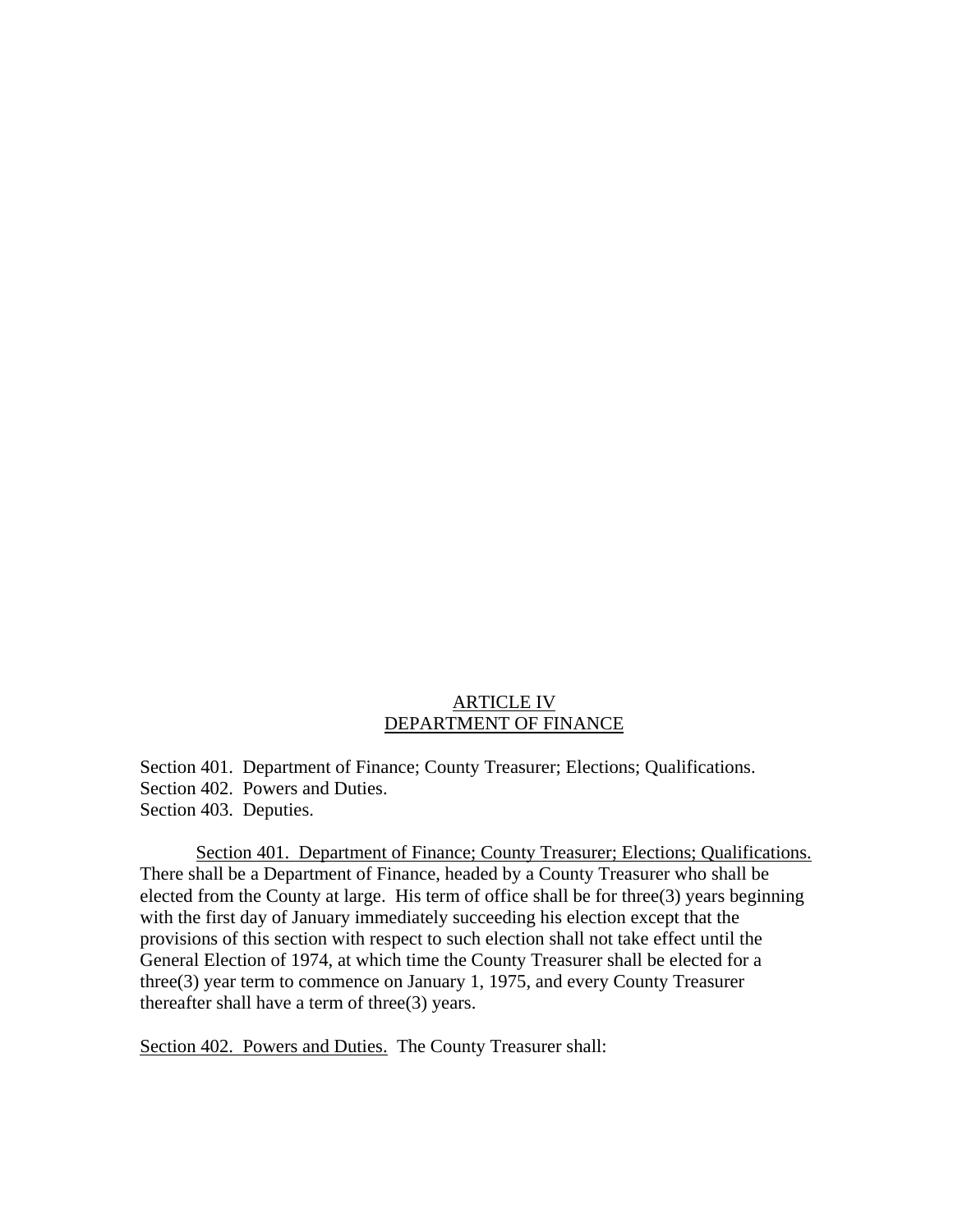- (a) be the chief fiscal officer of the County and have charge of the administration of all its financial affairs;
- (b) collect, receive, have custody of, deposit, invest, and disburse all fees, revenues and other funds of the County or for which the County is responsible;
- (c) submit to the County Legislature annually on or before the first day of April, and at such other times as such Legislature may require a complete financial statement containing a general balance sheet for the County;
- (d) perform all the duties including, but not limited to, the collection of taxes required by any law to be performed by a County Treasurer;
- (e) perform all duties in relation to the extension of taxes and such other related duties in connection therewith as shall be prescribed by the County Executive or County Legislature;
- (f) perform such other and related duties as shall be required or delegated to him by the County Executive or County Legislature;
- (g) shall have all the powers and duties conferred upon a public administrator pursuant to the Surrogate's Court Act of the State of New York except that any fees received in the performance of such duties shall be the property of the County of Chemung;
- (h) be the chief accounting and auditing officer of the County;
- (i) keep records of appropriations, encumbrances and expenditures and prescribe approved methods of accounting for County Officers and administrative units;
- (j) examine all requisitions for the encumbering of funds for the expenditures for which the County is responsible, and certify as to the availability of funds therefore;
- (k) annually, and at such times as he may deem appropriate, and at such other times as directed by the County Executive or County Legislature, audit the financial records and accounts of all officers and employees charged with any duty relating to County funds or funds for which the County is responsible;
- (l) procure statements from all depositories of County funds and funds for which the County is responsible and reconcile such statements with County accounts;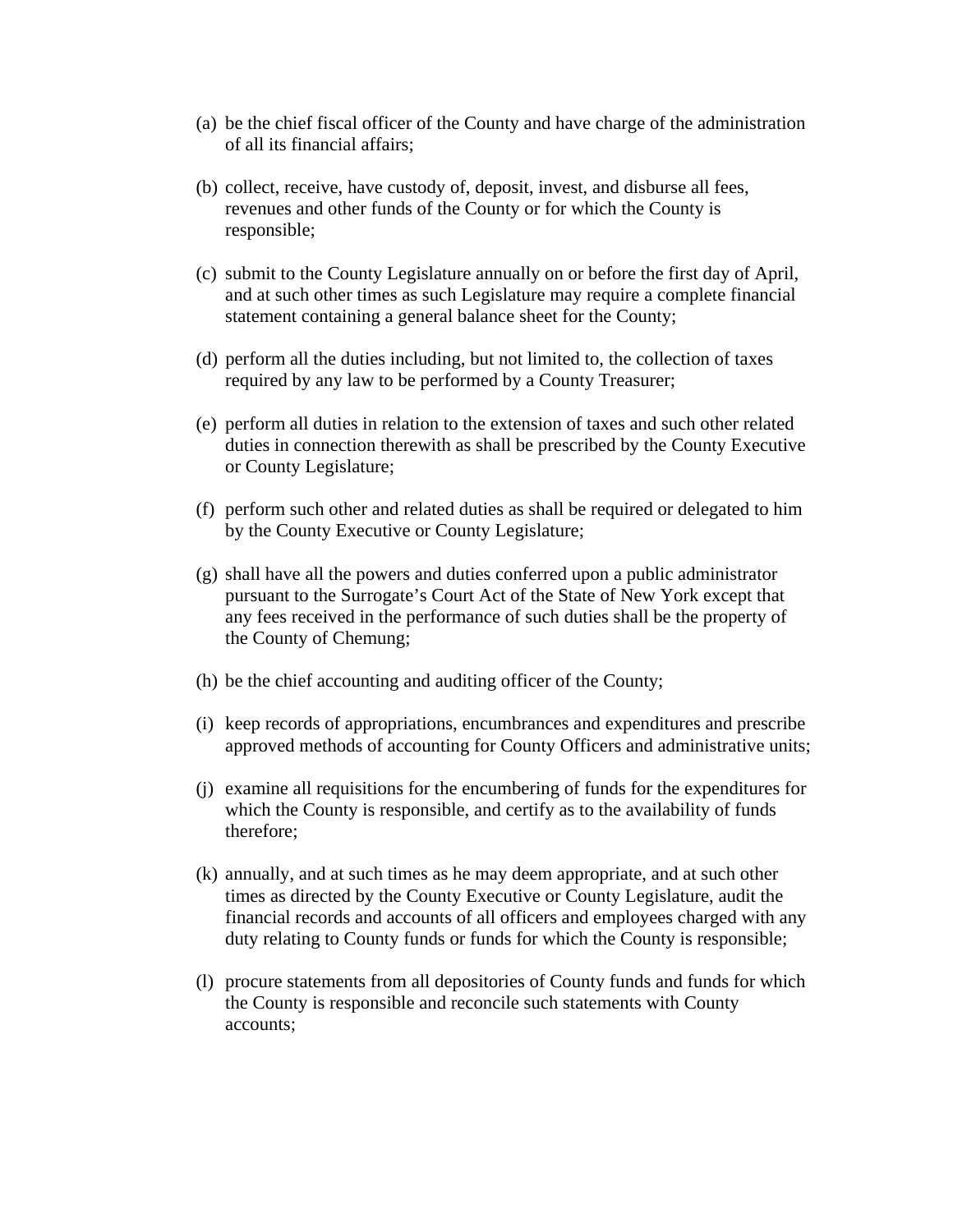- (m) submit to the County Legislature and County Executive reports in such form and detail and at such time as may be prescribed by the County Legislature or County Executive; and
- (n) perform such other and related duties as shall be required or delegated to him by the County Executive or County Legislature.

Section 403. Deputies. The County Treasurer shall appoint such Deputies as may be authorized by the County Legislature. All Deputies shall serve at the pleasure of the County Treasurer.

## ARTICLE V FINANCIAL PROCEDURES

Section 501. Fiscal Year.

- Section 502. Preparation of Proposed Budget and Capital Program.
- Section 503. Proposed Budget and capital Program by County Executive.
- Section 504. Budget Message.
- Section 505. Review of Proposed Budget; Capital Program and Message.
- Section 506. Public Hearing.
- Section 507. Adoption of Budget
- Section 508. Levy of Taxes; Inclusion of Reserve for Uncollected Taxes.
- Section 509. Appropriations; Supplemental and Emergency.
- Section 510. Appropriations; Reduction and Transfer after Budget Adoption.
- Section 511. Certain Obligations and Payments Prohibited.
- Section 512. Performance of Acts; Scheduling.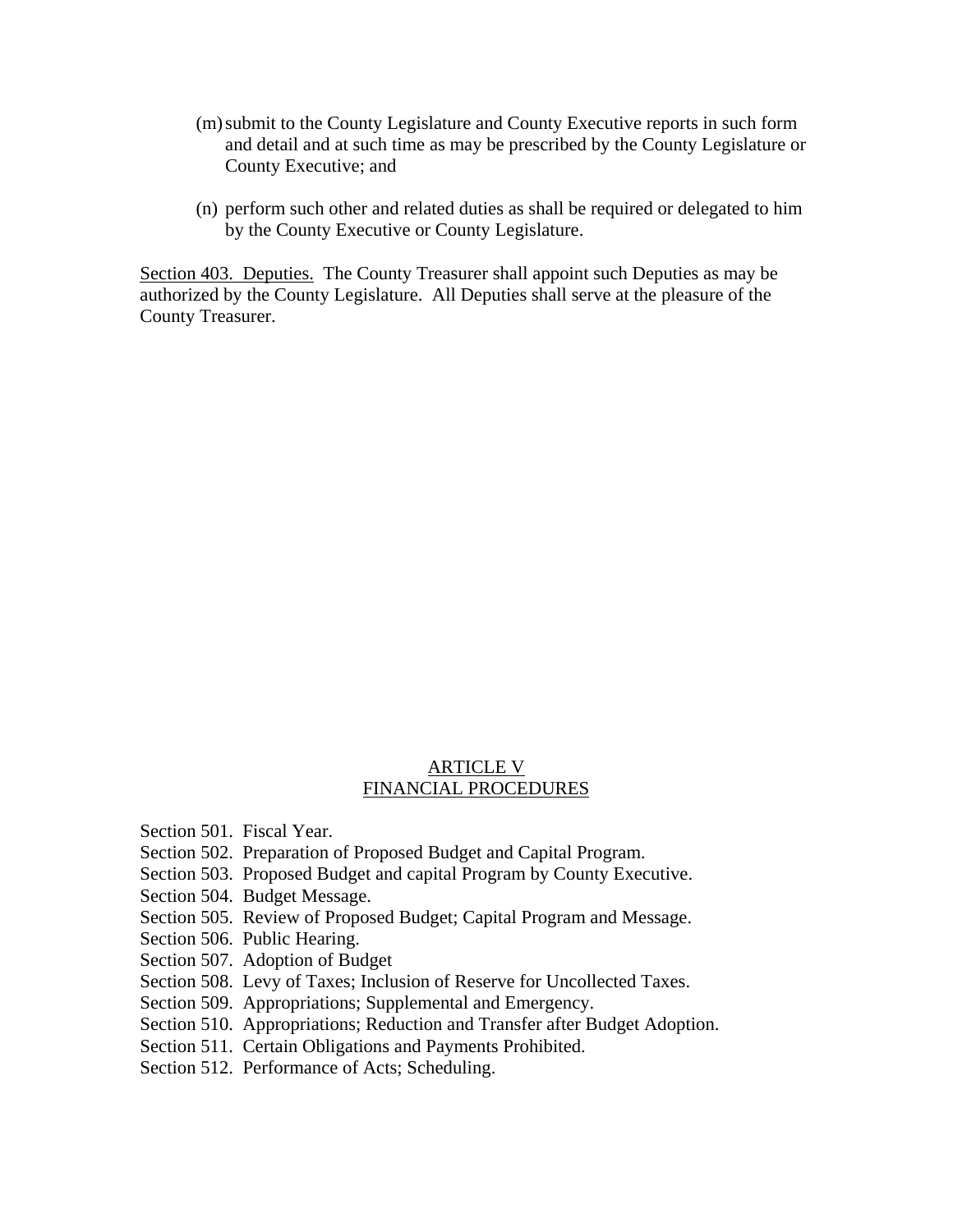Section 501. Fiscal Year. The fiscal year of the County shall begin with the first day of January and end with the last day of December of each year.

Section 502. Preparation of Proposed Budget and Capital Program. The Director of the Division of Budget and Research shall prepare a proposed budget and capital program for submission to the County Executive in such manner and form as shall be prescribed by this Charter.

Section 503. Proposed Budget and Capital Program by County Executive. The County Executive shall submit to the Clerk of the County Legislature, on or before the  $10<sup>th</sup>$  day of November of each year, for consideration by such board, a proposed budget for the ensuing fiscal year and a capital program for the next six(6) fiscal years.

 Upon its submission, the proposed budget and capital program and budget message, hereinafter provided, shall become a public record in the office of the Clerk of the County Legislature, and copies of the same shall be made available by such Clerk for distribution.

 The proposed budget shall present a complete financial plan for the County and its administrative units for the ensuing fiscal year, setting forth proposed expenditures and anticipated revenues, and shall include: (1) An operation and maintenance expense budget; and (2) A capital budget covering debt service, down payments and other current capital financing and proposed borrowing, if any. Unencumbered balances at the end of each completed fiscal year, unless otherwise prescribed by statute, and except where appropriated for a capital improvement or other authorized continuing project, shall be treated as revenues for the County budget of the ensuing fiscal year.

Section 504. Budget Message. The County Executive shall also submit with the proposed budget a message explaining the main features of the budget, including among other things, a general summary thereof with such supporting schedules as he may deem desirable, or the County Legislature may be resolution required. Such schedules shall exhibit the aggregate figures of the proposed budget in such manner as to show a balanced relationship between the total estimated expenditures and the total estimated income for the ensuing fiscal year, and shall compare these figures with the actual receipts and expenditures for the last completed fiscal year and the appropriations for the current fiscal year. Such budget message shall also outline the existing and any proposed financial policies of the County relating to the capital program, describing each capital improvement proposed to be undertaken within the ensuing fiscal year, showing the estimated cost, the pending or proposed method of financing it, and the projected operation and maintenance expense. The budget message shall contain such additional information or comments as are deemed advisable by the County Executive.

Section 505. Review of Proposed Budget; Capital Program and Message. The County Legislature or a committee designated by that body shall review the proposed budget, the capital program and the budget message as submitted by the County Executive and shall, not later than the  $25<sup>th</sup>$  day of November, file with the Clerk of the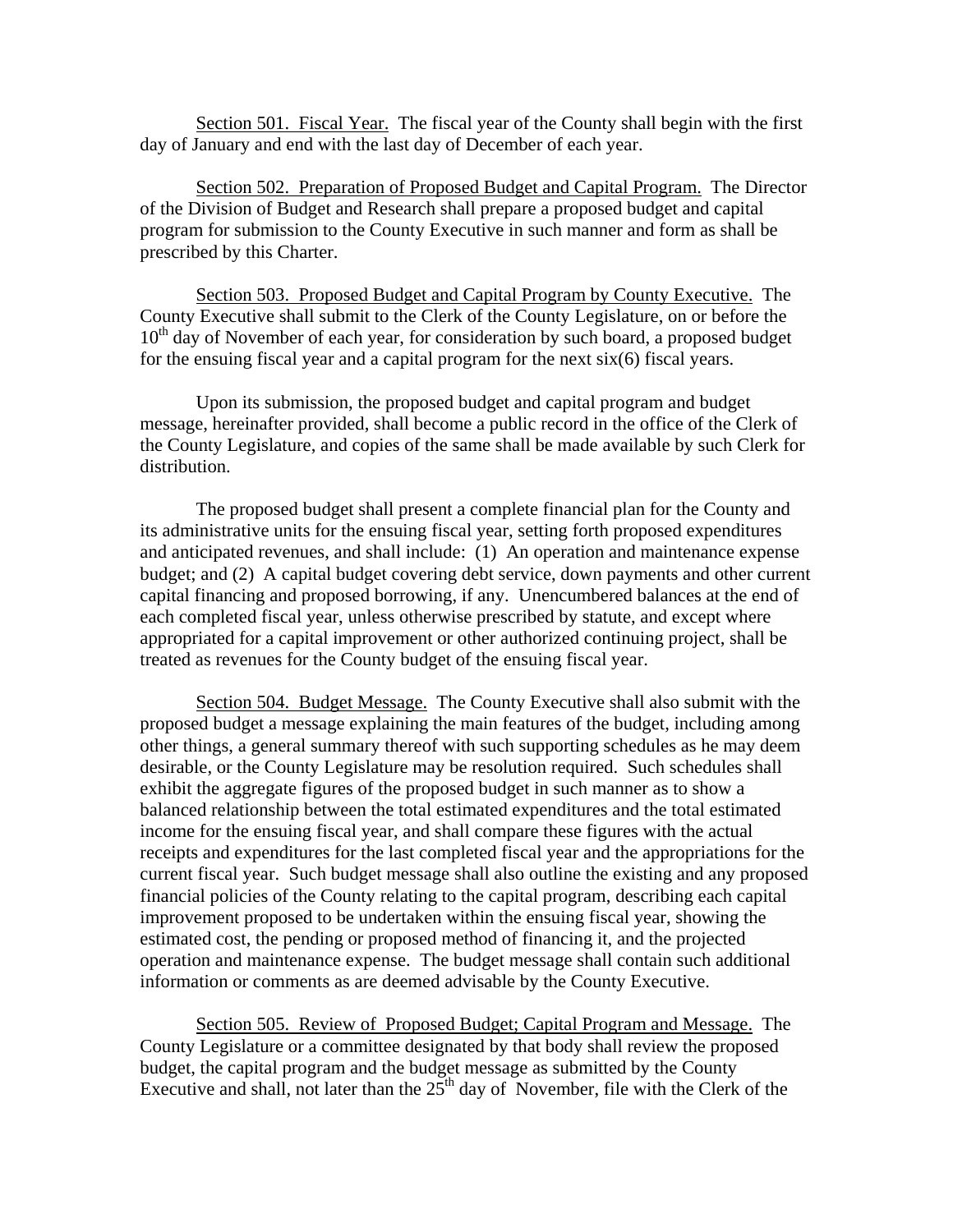County Legislature its report, including any recommendations proposed therein. Such report shall become a public record in the office of the Clerk of the County Legislature and copies thereof shall be made available by such Clerk for distribution.

Section 506. Public Hearing. Not later than the  $20<sup>th</sup>$  day of November, the Clerk of the County Legislature shall cause to be published in the official newspaper and such other newspapers as may be designated by the County Legislature, a notice of the place and time, not less than seven(7) days after such publication nor later than the  $1<sup>st</sup>$  day of December, at which time the County Legislature will hold a public hearing on the proposed budget, the capital program, the budget message submitted by the County Executive, and any report, if submitted, by the County Legislature or a committee designated by that body.

# Section 507. Adoption of Budget.

- (a) After the conclusion of the public hearing, the County Legislature may strike items of appropriation or anticipated revenues from the tentative budget or reduce items therein, excepting appropriations required by law or for debt service. It may change items in such budget, provided that such changes are stated separately and distinctly.
- (b) If the budget, as submitted by the County Executive, is adopted by resolution of the County Legislature with no changes, such budget shall be deemed to have been adopted without any further action by the County Executive. If, however, the budget as passed by the County Legislature contains any changes, the same shall be presented by the Clerk of the County Legislature to the County Executive not later than the  $7<sup>th</sup>$  day December for his examination and consideration. If the County Executive approves all the changes, he shall affix his signature to a statement to the Clerk of the County Legislature, and the budget, including the changes as part thereof, shall then be deemed to be adopted.
- (c) If the budget, with any changes, is not returned by the County Executive to the Clerk of the County Legislature with his objections on or before the 9th day of December, it shall be deemed adopted.
- (d) If the County Executive objects to any one or more of the changes, he shall append to the budget a statement of the changes to which he objects, setting forth his reasons therefore, and shall, not later than the  $9<sup>th</sup>$  day of December, return the budget with his objections to the Clerk of the County Legislature, who shall present the same to the County Legislature at a meeting to be held not later than the 13 day of December. The County Legislature shall thereupon enter the objections upon its journal, and proceed to reconsider the changes to which objections is made by the County Executive. If upon such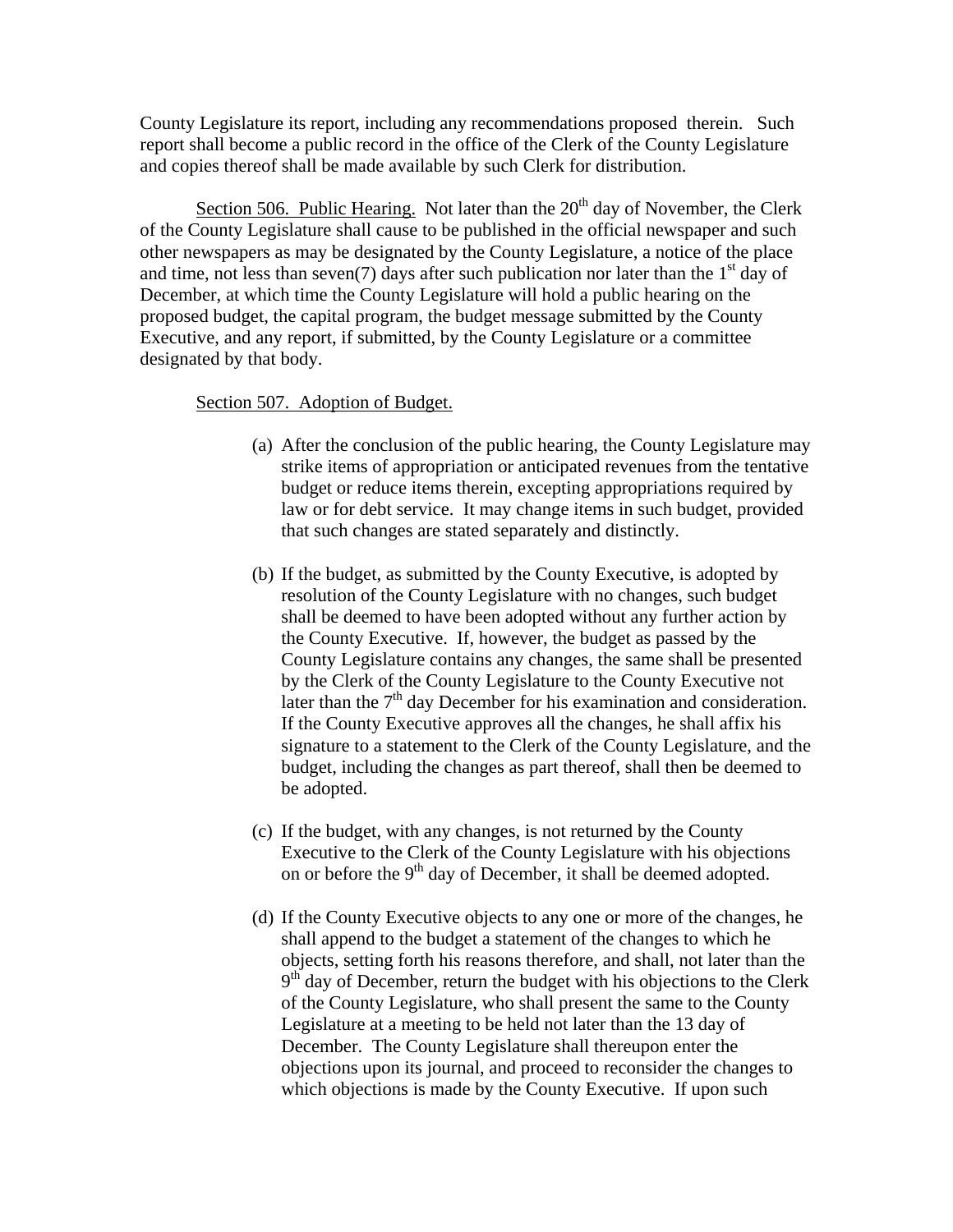reconsideration, three-fifths of the whole number of members of the County Legislature vote to approve such change or any of them, the budget, with the changes approved, together with any changes not so objected by the County Executive, shall be deemed adopted. If the board fails to act on or override such objections by said three-fifths vote, on or before the 15<sup>th</sup> day of December, the objection shall become final and deemed adopted without the changes objected to by the County Executive.

- (e) If a budget has not been adopted as herein provided on or before the 15<sup>th</sup> day of December, then the proposed budget as submitted by the County Executive, plus all changes as to which he has failed to object, shall be the budget for the ensuing fiscal year.
- (f) If any limitation date mentioned in this Article falls on a holiday, Saturday, or Sunday, then any time limitations required herein shall be extended to the next business day of the County.
- (g) Four(4) copies of the budget adopted shall be certified by the County Executive and by the Clerk of the County Legislature, and one each of such copies shall be filed in the office of the County Executive, the County Treasurer, the Clerk of the County Legislature, and the Department of Audit and Control, State of New York. The budget as so certified shall be printed or otherwise reproduced and copies shall be made available.

Section 508. Levy of Taxes; Inclusion of Reserve for Uncollected Taxes. The net County tax requirement determined by subtracting the total estimated revenues for the total proposed expenditures as set forth in the adopted budget, shall be levied in advance by the County Legislature on the taxable real property of the several tax districts of the County. The taxes so levied shall include an amount to be known as "reserve for uncollected taxes", which shall be a County charge. The County Legislature shall fix the amount of such a sum as they may deem sufficient to produce in cash form the collection of estimated expenditures of such year, provide, however, that such reserve for uncollected taxes shall be not less than the face amount of unpaid taxes for the preceding completed fiscal year.

The amount of all taxes, special ad valorem levies and special assessments levied upon any parcel of real property by the County Legislature shall, except as otherwise expressly provided by law, be and become a lien thereon as of the first day of January of the fiscal year for which levied and shall remain a lien until paid.

Section 509. Appropriations; Supplemental and Emergency. If during any fiscal year there are available for appropriation (1) revenues received from sources not anticipated in the budget for that year, or (2) revenues received from anticipated sources but in excess of the budget estimates thereof, the County Legislature may make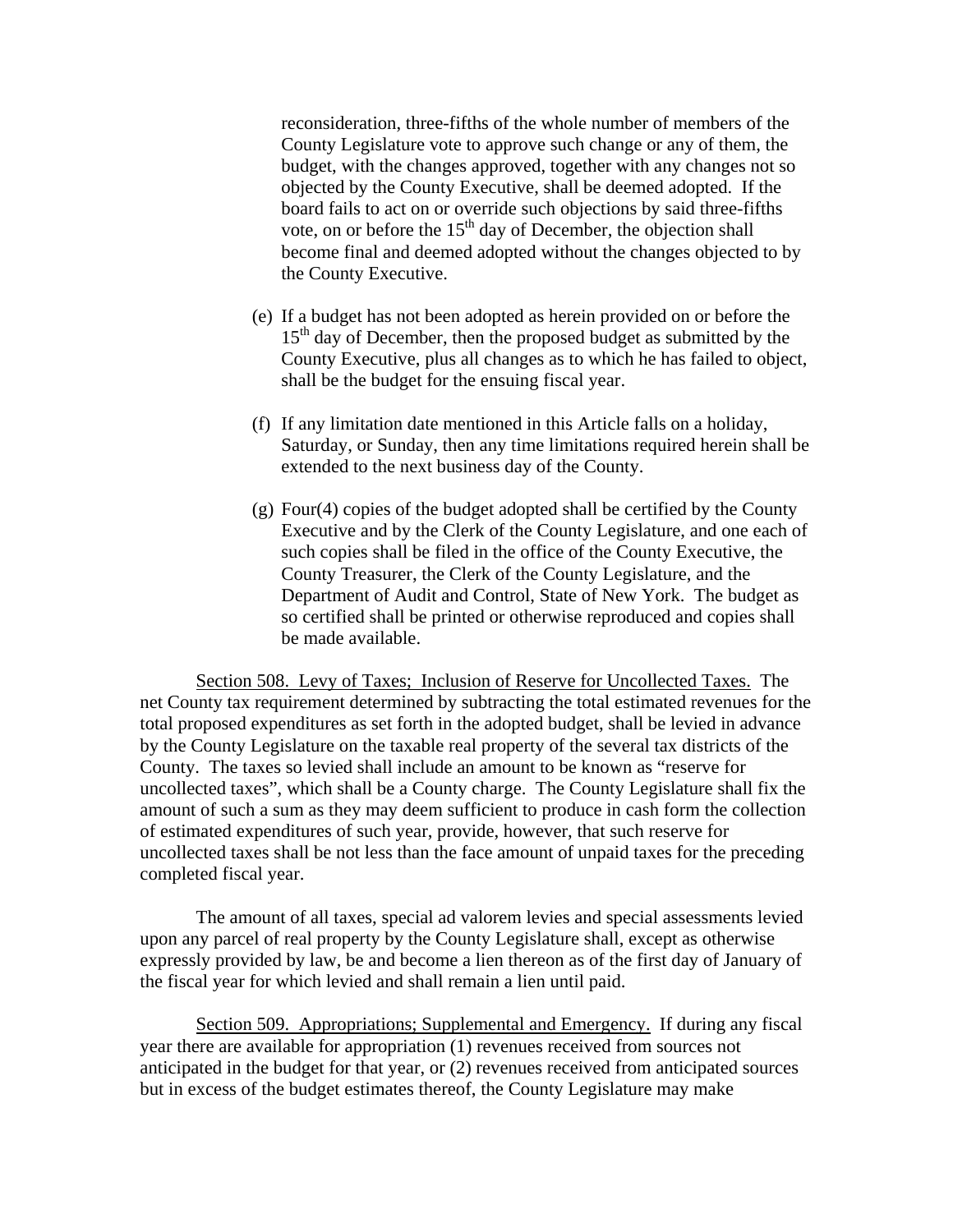supplemental appropriations for the year not in excess, however, of such additional revenues.

To meet a public emergency affecting life, health, or property, the County Legislature may make emergency appropriations. To the extent that there are not available unappropriated revenues to meet such appropriations, the County Legislature may authorize the issuance of obligations pursuant to the Local Finance Law.

Section 510. Appropriations; Reduction and Transfer After Budget Adoption. If at any time during the fiscal year it appears that the revenues available will be insufficient to meet the amounts appropriated, the County Executive shall report to the County Legislature without delay the estimated amount of the deficit, remedial action taken by him, and his recommendations as it deems necessary to prevent or minimize any deficit. For that purpose it may by resolution reduce one or more appropriations; but no appropriations for debt service may be reduced, and no appropriation may be reduced by more than the unencumbered balance thereof, or below any amount required by law to be appropriated. The board may also, if it so desires, borrow temporarily pursuant to the Local Finance Law in any amount not greater than such deficit for such purpose.

The County Executive may at any time during the fiscal year transfer part or all of any unencumbered appropriation balance between classifications or expenditures within the same administrative unit. Provided that prior approval by resolution of the County Legislature shall be required if the proposed transfer would affect any salary or salary total.

If the County Executive requests in writing, the County Legislature by resolution effective immediately may transfer part or all of any unencumbered appropriation balance from one County administrative unit to another, or a contingent fund to any administrative unit, provided, however, that no such transfer shall be made from appropriations for debt service, and no appropriation may be reduced below any amount required by law to be appropriated.

Section 511. Certain Obligations and Payments Prohibited. No payment shall be authorized or made and no obligation incurred against the County except in accordance with appropriations duly made, or except as permitted otherwise by the Local Finance Law, provided that this shall not be constructed to prevent contracting for capital improvements to be financed by borrowing, or entering into any lawful contract or lease providing for the payment of funds beyond the end of the current fiscal year.

Section 512. Performance of Acts; Scheduling. Whenever the scheduling of the performance of an act shall be fixed by this Article, the same may be changed by the Administrative Code or an amendment thereof.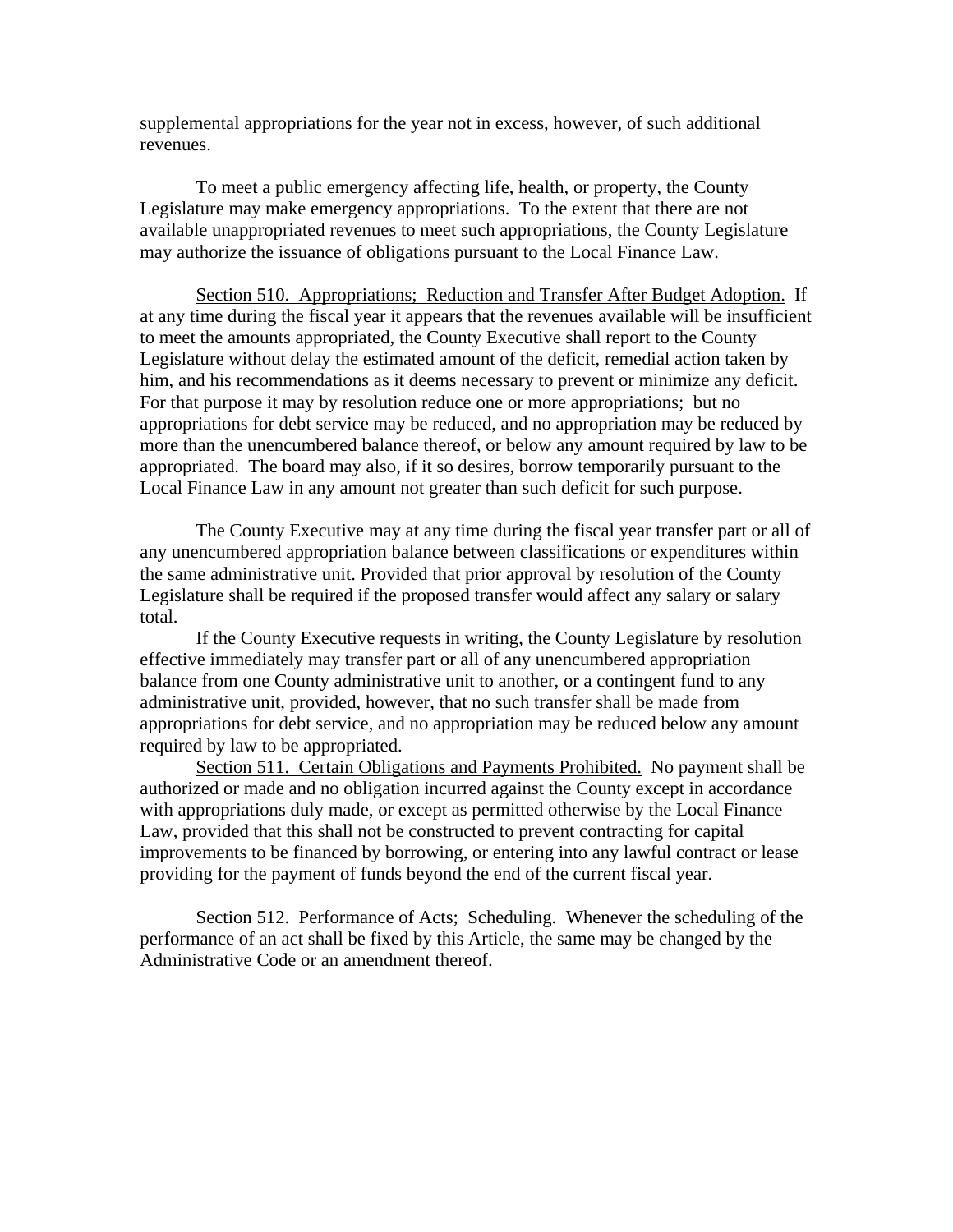#### ARTICLE VI DEPARTMENT OF HEALTH

- Section 601. County Health District.
- Section 602. Board of Health.
- Section 603. Powers and Duties.
- Section 604. County Sanitary Code.

Section 601. County Health District. The County of Chemung shall continue as a County health district.

Section 602. Board of Health. There shall be in the Department of Health a Board of Health. The members of the Board of Health shall be appointed in the manner as provided by the Public Health Law. The Board of Health shall consist of such members and terms of officers conferred by the Public Health Law or any other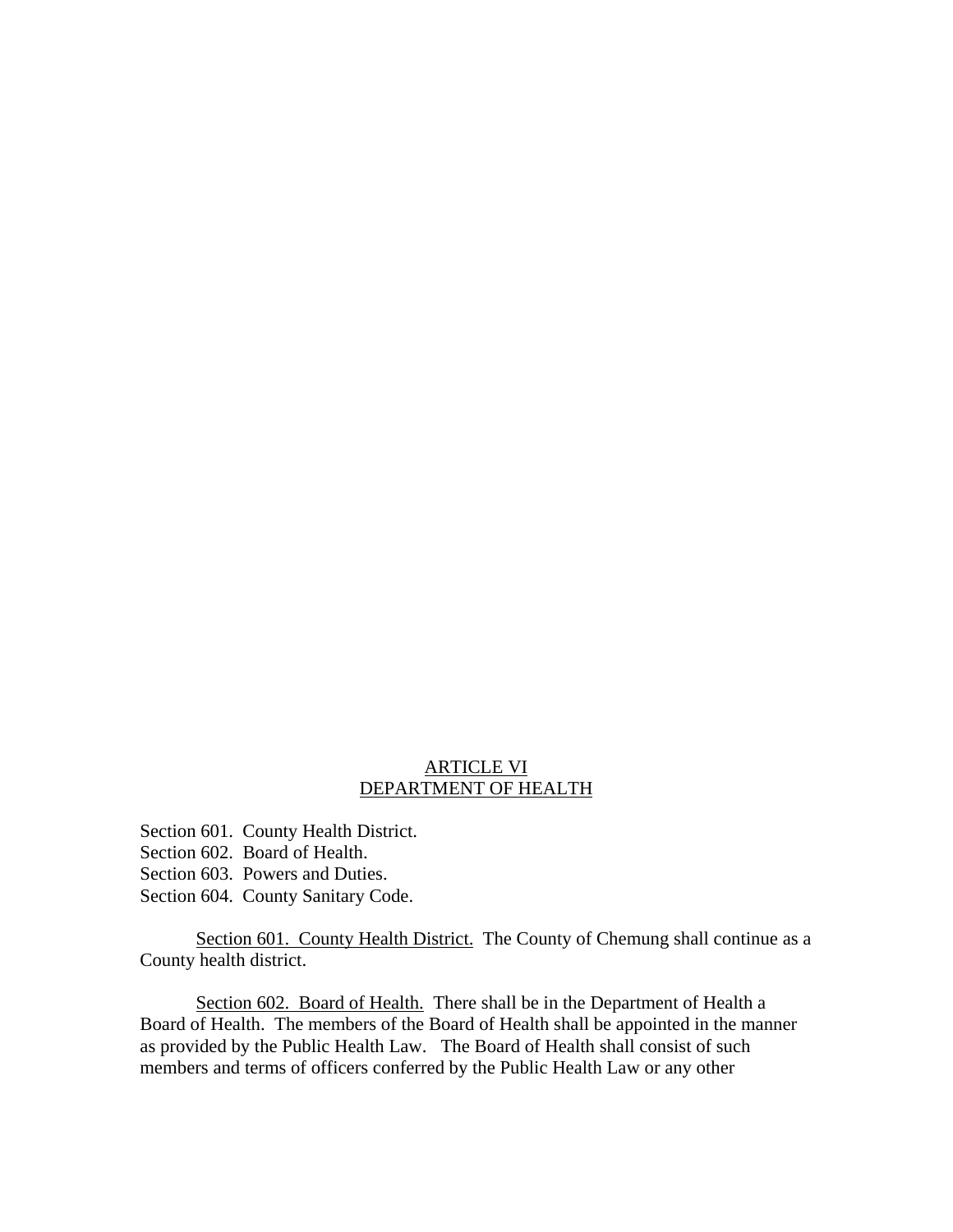applicable law or regulations, and their terms should be of such duration as provided by the Public Health Law or any other applicable law or regulation.

Section 603. Powers and Duties. Said Board of Health shall:

- (a) Exercise all powers and perform all duties as provided in the Public Health Law and may formulate, promulgate, adopt and publish rules and regulations, orders and directions for the security of life and health in the County Health District which shall not be inconsistent with the Public Health Law and State Sanitary Code.
- (b) Perform such other and related duties as shall be required or delegated to it by the County as are consistent with the Public Health Law.
- (c) Have the powers and duties to appoint a local health officer and/or a Public Health Administrator as provided in the Public Health Law and State Sanitary Code, who shall have such powers and duties as provided in the Public Health Law and State Sanitary Code.
- (d) Formulate, adopt, promulgate, amend, or repeal a County Sanitary Code.
- (e) Have the powers and duties to take appropriate action to preserve and improve the health within the County.

Section 604. County Sanitary Code. The Board of Health shall adopt, amend or repeal all rules and regulations, orders and directions relating to health in the County or part-County district in such manner and form provided in and not inconsistent with the Public Health Law or State Sanitary Code. The Commissioner may, subject to the approval of the Board of Health, adopt, amend or repeal thereof rules, regulations, orders and directions relating to health in the County or part-County district in such manner and form provided in and not inconsistent with the Public Health Law or the State Sanitary Code. Any such rules, regulations, orders and directions so adopted, amended, or repealed by the Board of Health, shall be known as the Chemung County or part-County Sanitary Code.

The Provisions of such Sanitary Code shall have the force and effect of Law, and shall be published as provided by the Public Health Law. Penalties for violation or nonconformance with such code shall be as provided by such Code or other applicable law. Certified copies shall be filed with the Commissioner of Health, the Clerk of the County Legislature, and the County Clerk and shall be received in evidence in all courts of law and proceedings in the State of New York.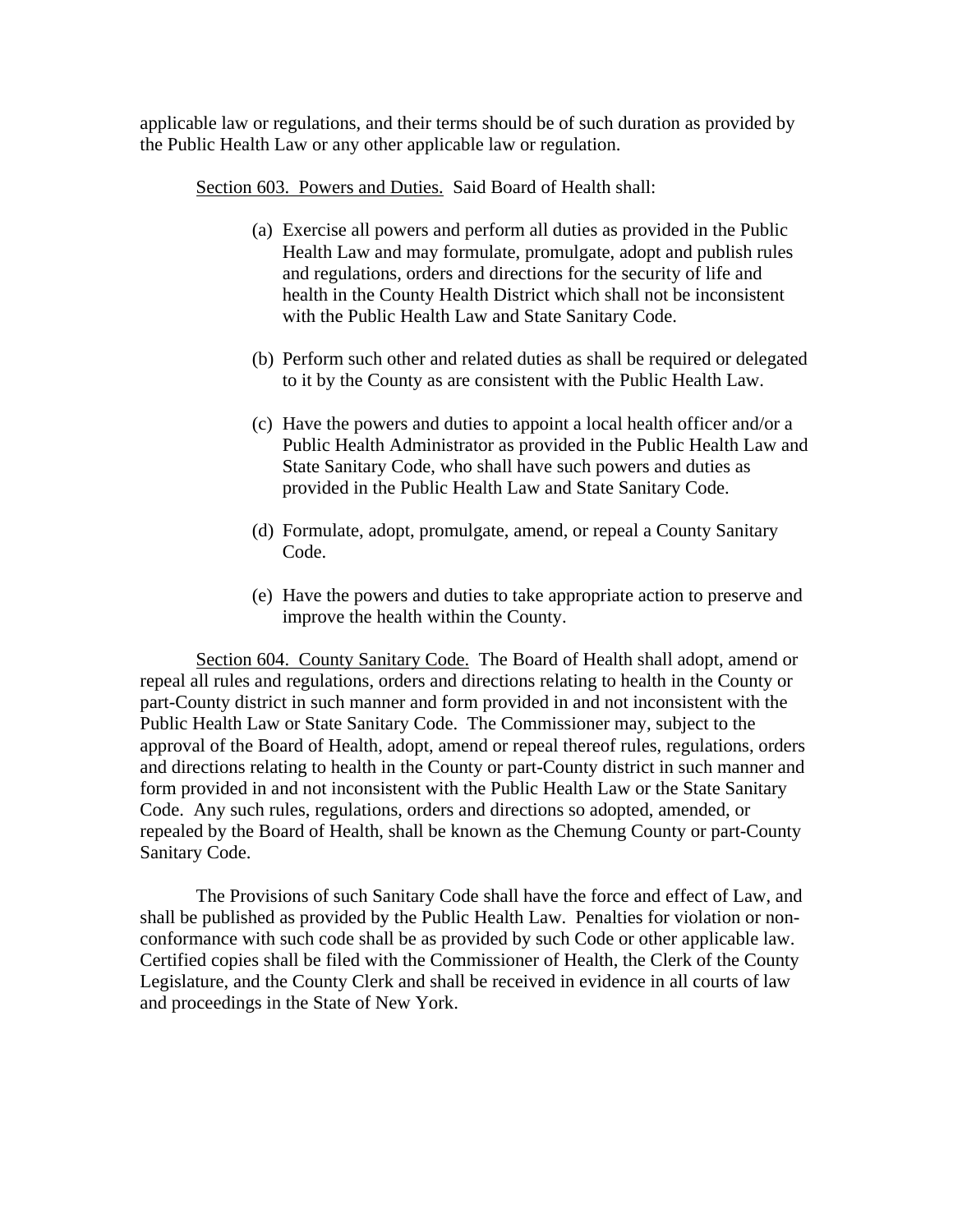## ARTICE VII DEPARTMENT OF MENTAL HEALTH

- Section 701. Department of Mental Health; Director; Appointment; Qualifications.
- Section 702. Powers and Duties of the Director of Mental Health.
- Section 703. Mental Health Board.
- Section 704. Organization of the Department.
- Section 705. Powers and Duties of the Mental Health Board.

Section 701. Department of Mental Health; Director; Appointment;

Qualifications. There shall be a Department of Mental Health, headed by a Director, who shall be appointed by the Mental Health Board subject to confirmation by the County Legislature, and shall serve at the pleasure of the Mental Health Board.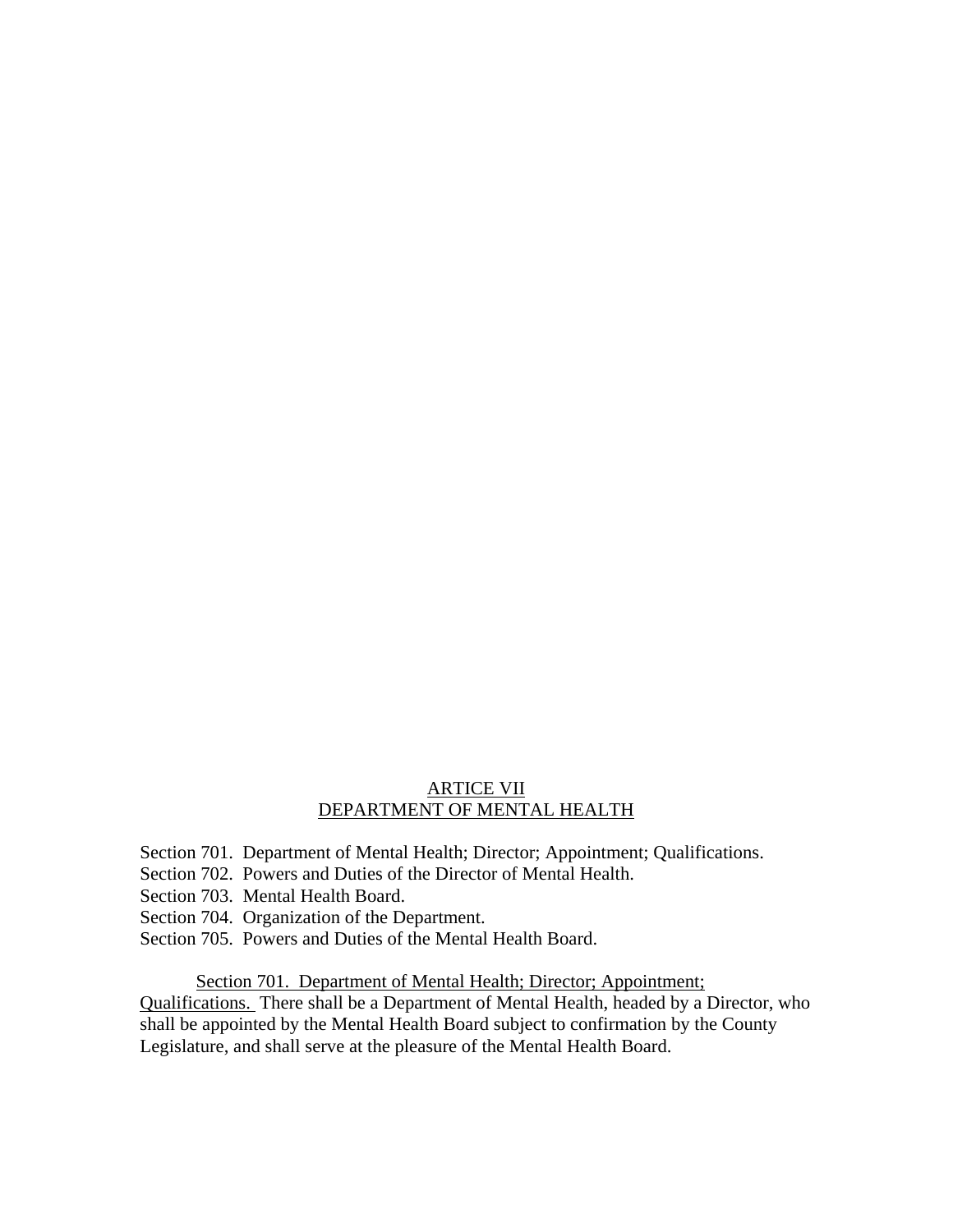The Director of Mental Health shall be appointed on the basis of his administrative experience and his qualifications for the duties of this office. Such qualifications shall meet the standards fixed by the State Commissioner of Mental Hygiene, or the Mental Health Hygiene Law.

Section 702. Powers and Duties of Director of Mental Health. The Director of Mental Health shall have all the powers and perform all the duties now or hereafter conferred or imposed upon a director of Community Mental Health by Law. He shall perform such other and related duties as shall be required or delegated to him by the County Executive or County Legislature, or the Mental Health Board.

 Section 703. Mental Health Board. There shall be in the Department a Mental Health Board. The Chairman of the County Legislature shall be a member of this Board, or a County Legislator as designated by the Chairman of the County Legislature. The members of the Mental Health Board shall be appointed in the manner provided by the Mental Hygiene Law, and shall consist of such members and terms as conferred by the Mental Hygiene Law or any other applicable law or regulations, and the terms of said members should be of such duration as provided by the Mental Hygiene Law or any other applicable law or regulation.

 Section 704. Organization of the Department. The Department of Mental Health shall be organized into such divisions and bureaus as shall be prescribed in the Administrative Code.

 Section 705. Powers and Duties of the Mental Health Board. The Mental Health Board shall have all the powers and perform all the duties now or hereafter conferred by the Mental Health Law or by the Administrative Code.

#### ARTICLE VIII DEPARTMENT OF PUBLIC WORKS

Section 801. Department of Public Works; Commissioner; Appointment; Qualifications. Section 802. Powers and Duties.

Section 803. Deputies.

Section 804. Rules and Regulations.

 Section 801. Department of Public Works; Commissioner; Appointment; Qualifications. There shall be a Department of Public Works, headed by a Commissioner who shall be appointed by the County Executive, subject to confirmation by the County Legislature, and shall serve for a term of four(4) years.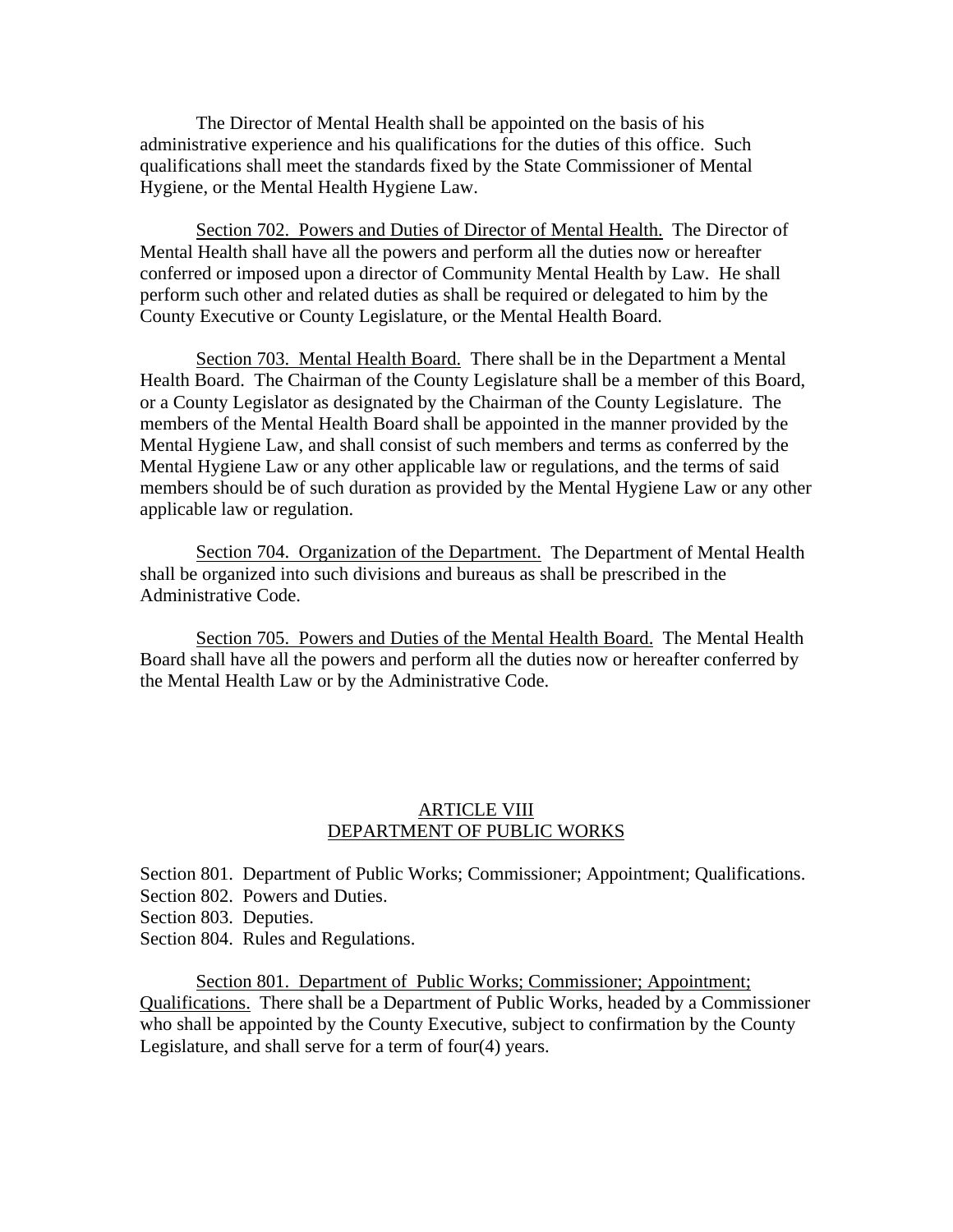The Commissioner shall be a professional engineer duly licensed and registered by the State of New York. He shall be appointed on the basis of his administrative experience and his qualifications for the duties of the office.

Section 802. Powers and Duties. The Commissioner of Public Works shall:

- (a) have all the powers and duties of a County engineer and a County superintendent of highways pursuant to the Highway Law or other applicable law;
- (b) except as otherwise provided in Articles X and XIII of this Charter, he shall have charge and supervision of the design, specifications, construction, alterations, maintenance and repair of roads, parking areas, equipment and appurtenances, but not including custodial care and ground work.
- (c) Have such powers and duties in relation to County facilities for drainage, flood control, as may be prescribed in this Charter or other applicable law;
- (d) Furnish engineering and other related services to the County Legislature, the County Executive, Department of Planning and other County Departments; and
- (e) Have charge of, and have the duty of performing such other functions concerning County property, public works and other matters as the County Legislature or the County Executive may, from time to time, direct.

Section 803. Deputies. The Commissioner of Public Works shall appoint such Deputies as may be authorized by the County Legislature. All Deputy Commissioners shall serve at the pleasure of the Commissioner of Public Works.

Section 804. Rules and Regulations. The County Legislature shall have the power, by local legislation, to establish such rules and regulations as may be necessary to provide for use by the public of facilities under the jurisdiction of the Department of Public Works, and to provide for the enforcement thereof.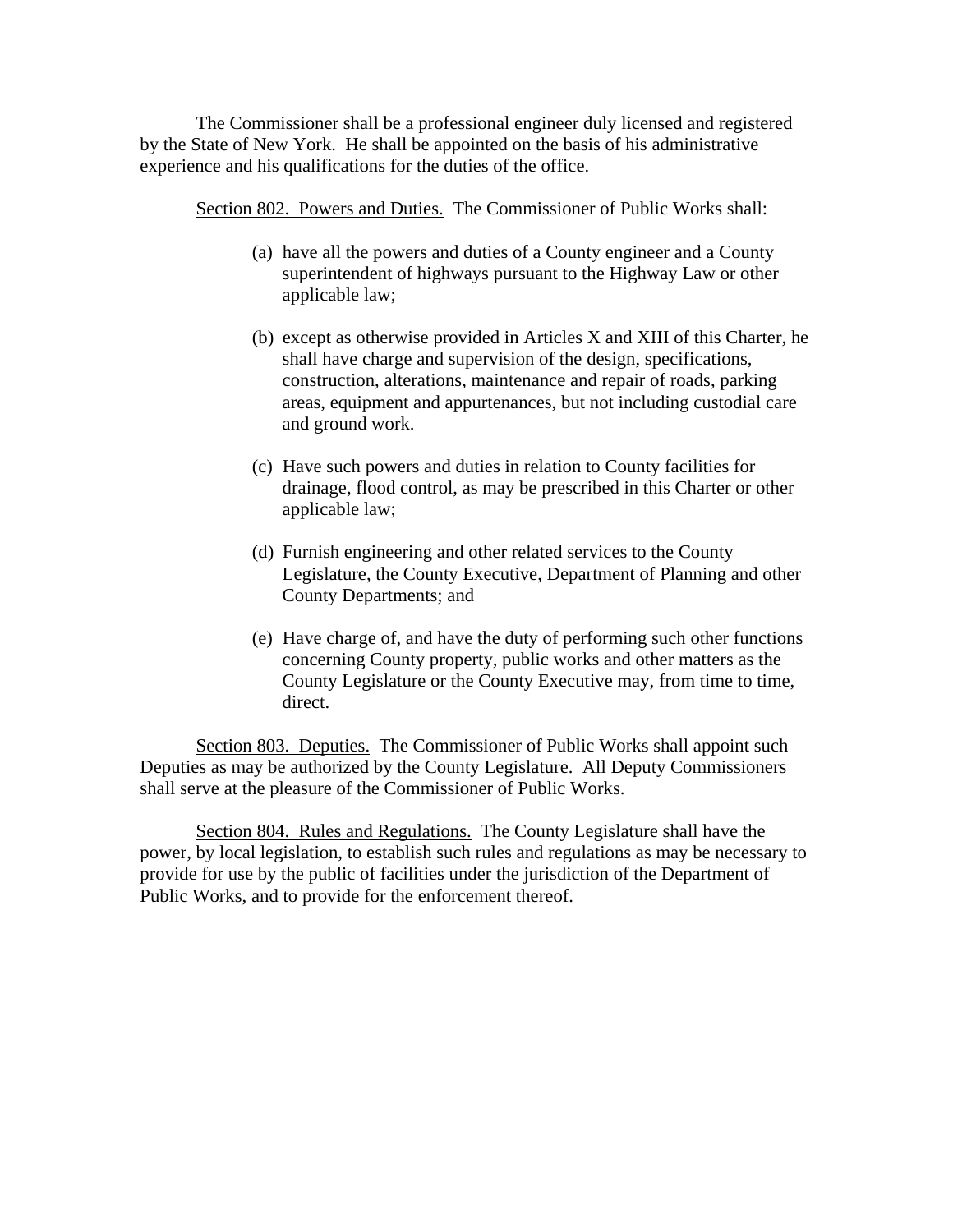## ARTICLE IX DEPARTMENT OF PUBLIC TRANSPORTATION

Section 901. Department of Public Transportation; Commissioner; Appointment.

Section 902. Powers and Duties.

- Section 903. Deputies.
- Section 904. Rules and Regulations.
- Section 905. Provisions for Contracting for Mass Transportation.

 Section 901. Department of Public Transportation; Commissioner; Appointment. There shall be a Department of Public Transportation, headed by a Commissioner, who shall be appointed by the County Legislature, who shall serve at the pleasure of the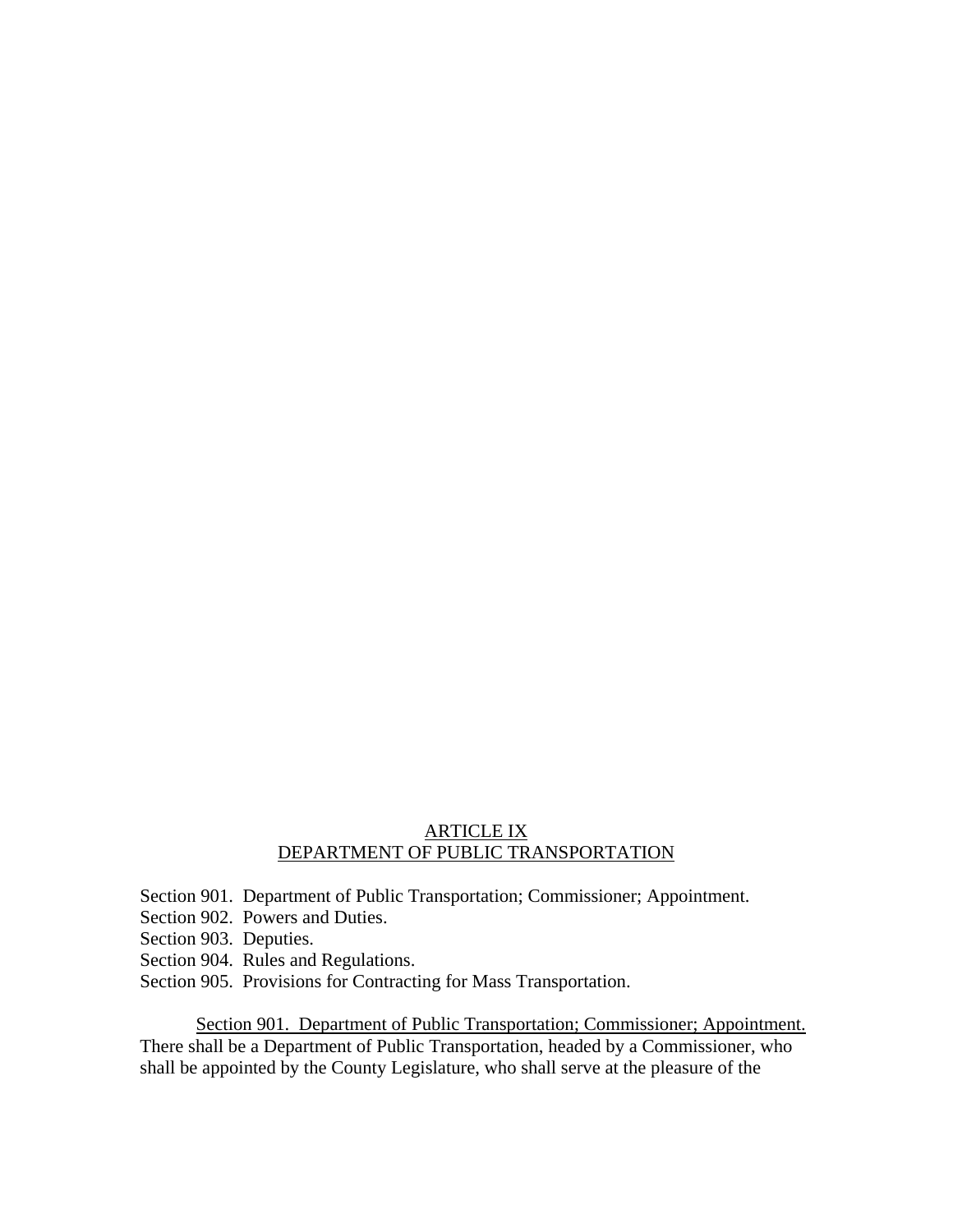County Executive. Said Commissioner shall be in the unclassified service of the Civil Service.

Section 902. Powers and Duties. The Commissioner of Public Transportation shall:

- (a) have the power to operate and manage a bus transit system, hereinafter referred to as the Chemung County Transit System, for the County of Chemung.
- (b) to proceed as effectively as possible in the direction and control of the conduct, maintenance, extension, repair, care and operation of the Chemung County Transit System.
- (c) have charge, supervision and custodial care of all vehicles, buildings and other real or personal property, things, or matters appurtenant thereto relating to the Chemung County Transit System.
- (d) have charge of and the duty of performing other functions concerning the Transit System and other modes of transportation as the County Executive and/or County Legislature may, from time to time, direct.

Section 903. Deputies. The Commissioner of Public Transportation shall appoint such deputies as may be authorized by the County Legislature. All Deputy Commissioners shall serve at the pleasure of the Commissioner of Public Transportation, and such Deputy Commissioners shall be in the exempt class of the Civil Service.

Section 904. Rules and Regulations. The County Legislature shall have the power, by local legislation, to establish such rules and regulations as may be necessary to provide for the use of facilities and equipment under the jurisdiction of the Department of Public Transportation, and to provide for the enforcement thereof.

Section 905. Provisions for Contracting of Mass Transportation. In lieu of the appointment of a Commissioner and the exercising of the powers and duties by said Commissioner as aforesaid, the County Legislature may authorize the County Executive as follows:

- (a) to make a contract or contracts with any person, firm, or corporation, including a public authority, for the equipment, maintenance or operation of a mass transportation system owned, acquired, constructed, reconstructed or improved by it.
- (b) to make a contract or contracts for a fair and reasonable consideration for mass transportation services to be rendered to the public by privately owned or operated mass transportation system. Such power shall include but not be limited to the power to appropriate funds for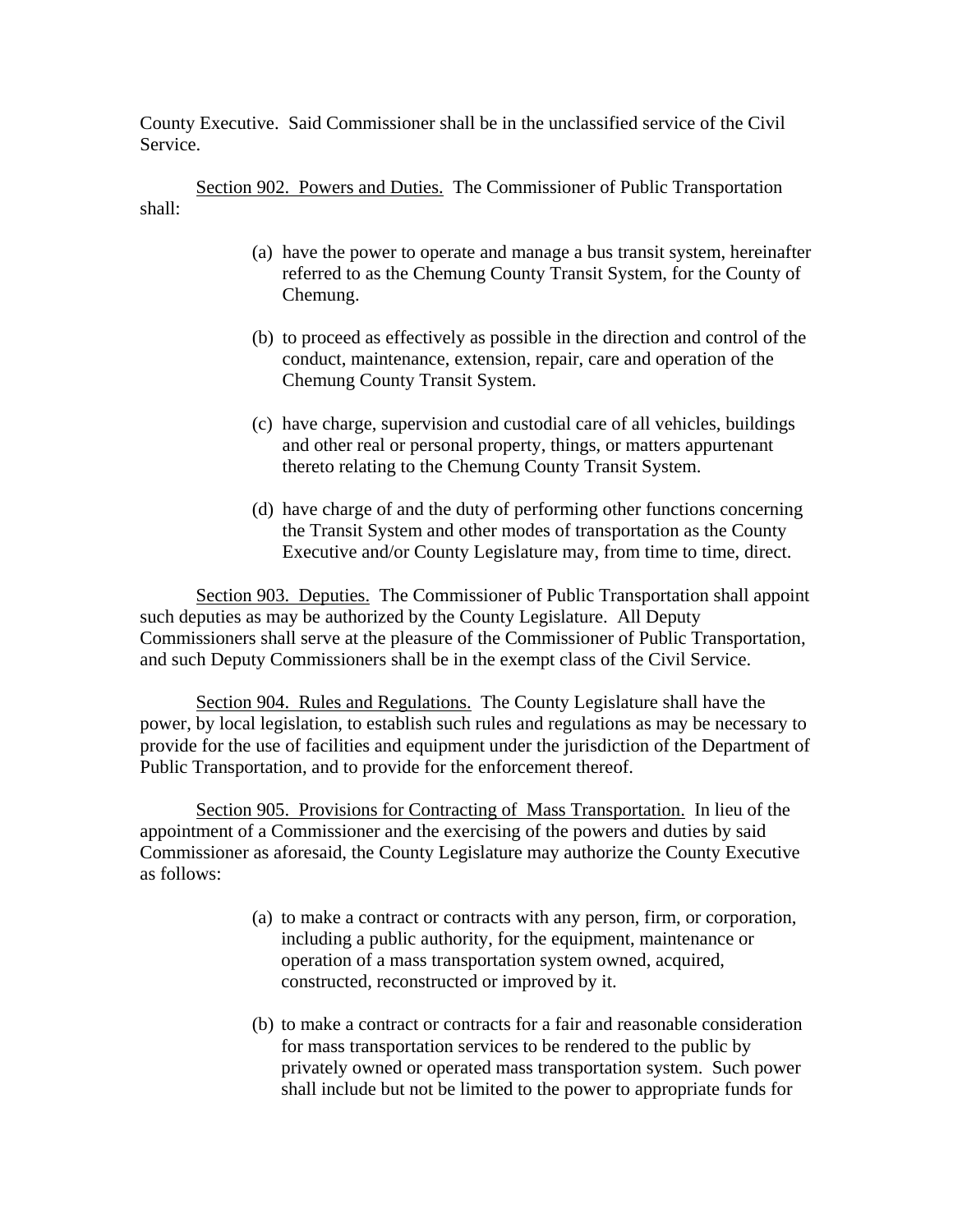payment of such consideration, and to provide that all or part of such consideration shall be in the form of capital equipment to be furnished to and used and maintained by such privately owned or operated mass transportation system.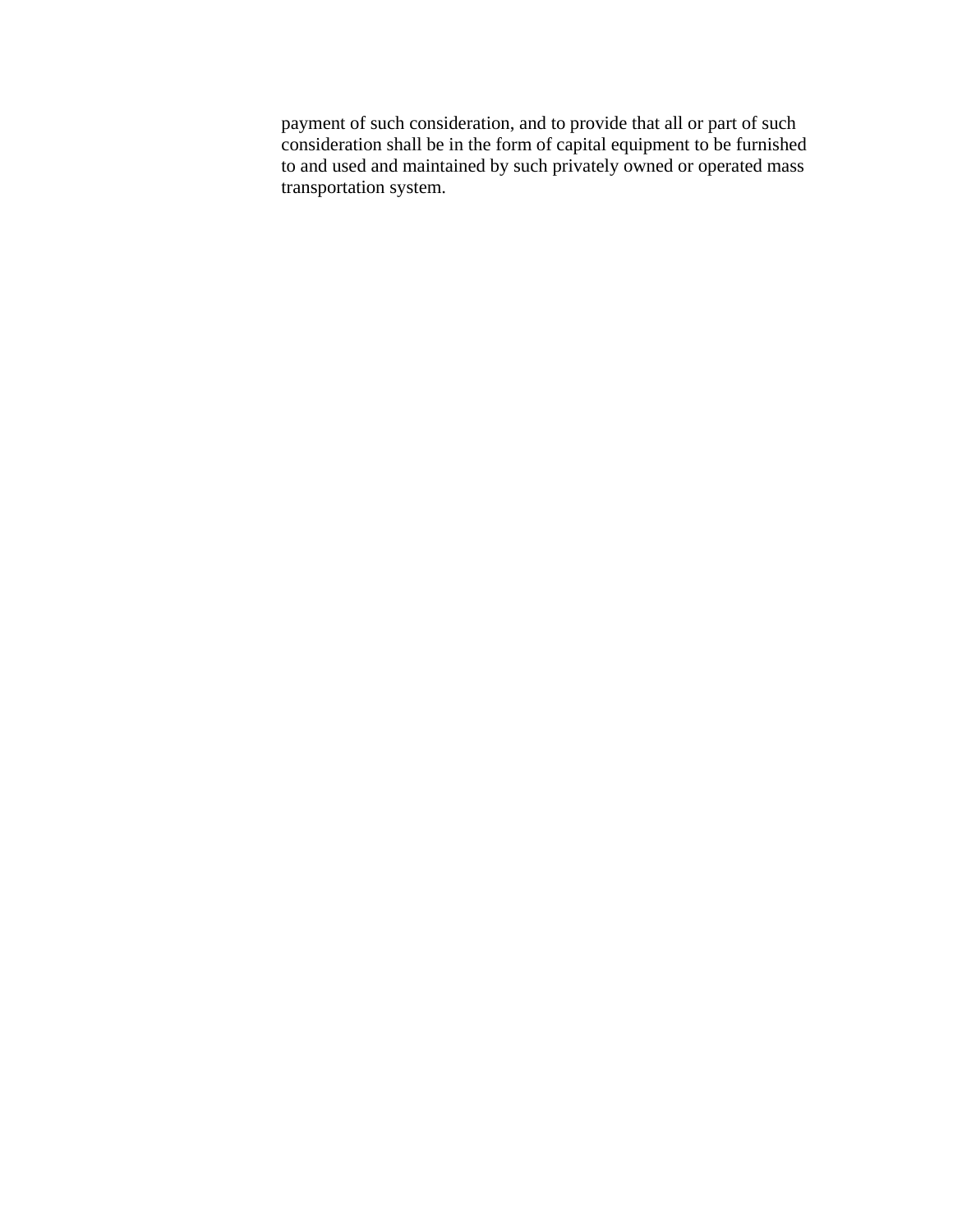# ARTICLE X DEPARTMENT OF BUILDINGS AND GROUNDS

Section 1001. Department of Buildings and Grounds; Superintendent; Appointment. Section 1002. Powers and Duties. Section 1003. Rules and Regulations.

 Section 1001. Department of Buildings and Grounds; Superintendent; Appointment. There shall be a Department of Buildings and Grounds headed by a Superintendent who shall be appointed by the County Executive, subject to confirmation by the County Legislature and shall serve for a term of three(3) years.

Section 1002. Powers and Duties. The Superintendent of Buildings and Grounds shall:

- (a) have all the powers and duties and be made in charge of the design, specifications, construction, alterations, maintenance and repairs including all equipment and appurtenances of all county buildings, parks, recreational facilities, grounds, parking fields, drives, walks, together with all structures;
- (b) have charge of and have duty of performing such other functions concerning County buildings, property and grounds, and other related matters as the County Legislature or the County Executive may, from time to time, direct.

Section 1003. Rules and Regulations. The County Legislature shall have the power by legislation to establish such rules and regulations as may be necessary to provide for the use by the public under the jurisdiction of the Department of Buildings and Grounds, and to provide for the enforcement thereof.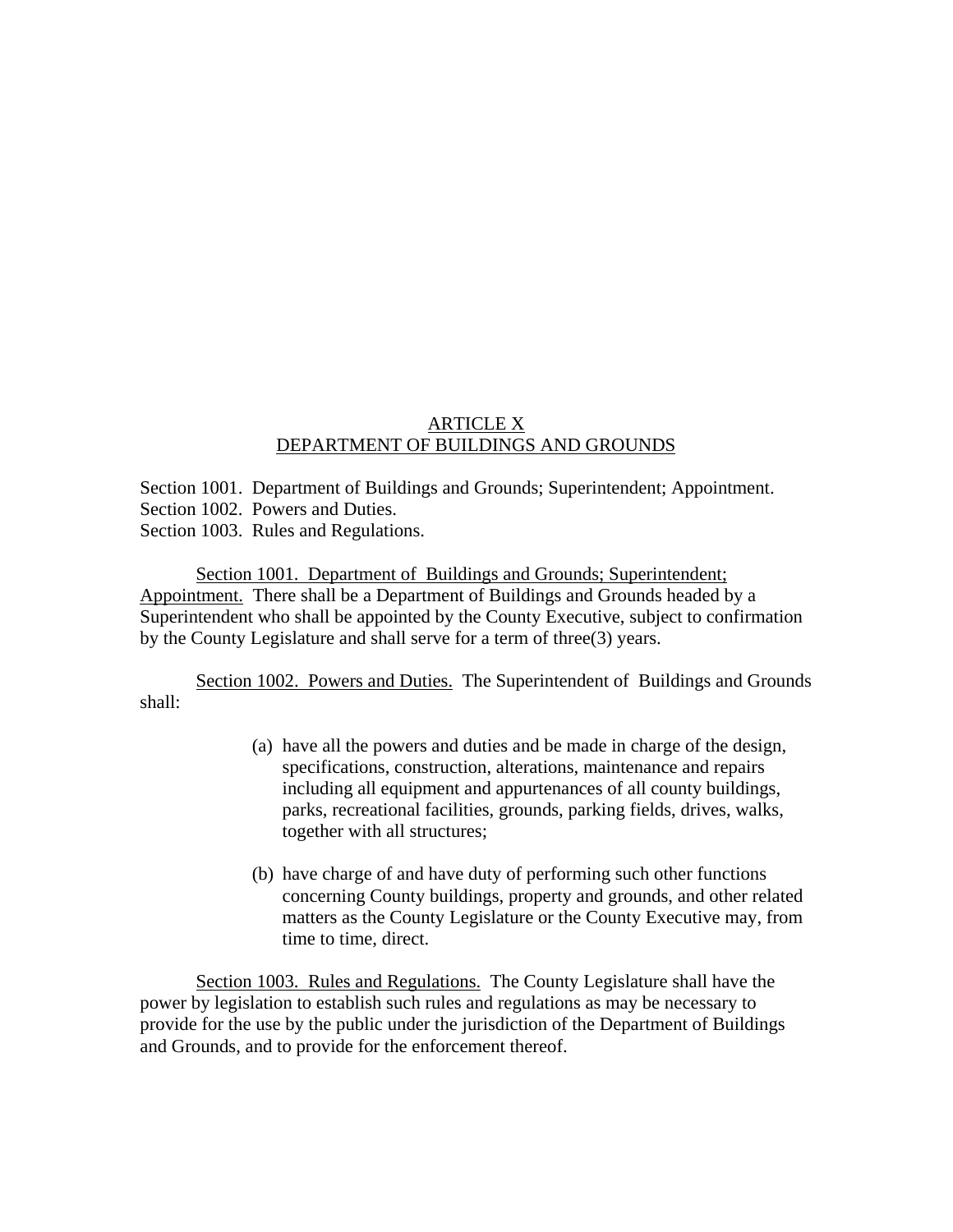## ARTICLE XI BOARD OF ACQUISITION AND CONTRACT

Section 1101. Board Created; Powers and Duties. Section 1102. Execution of Contracts. Section 1103. Pre-qualification of Bidders.

 Section 1101. Board Created; Powers and Duties. There shall be a Board of Acquisition and Contract which shall consist of the County Executive Commissioner of Public Works, and the Chairman of the County Legislature.

 The Board of Acquisition and Contract shall contract for and acquire by purchase or condemnation all lands, buildings and other real property, the acquisition of which has been authorized by the County Legislature, and shall award all contracts for the construction, reconstruction, repair or alteration of all public works or improvements. It shall also award all contracts for non-professional services.

Section 1102. Execution of Contracts. All contracts, except for the purchase of equipment, supplies, material and services incidental thereof, shall be executed in behalf of the County by the County Executive in accordance with the provisions of this Article. Whenever such contract involves the expenditure of more than \$5,000., except contracts for the acquisition of real property, the contract shall be awarded to the lowest responsible bidder in the manner as set forth in the Administrative Code. A copy of each contract, when executed, shall be filed with the Comptroller, together with a copy of the local law, resolution or ordinance of the County Legislature upon which the right to make such contracts rests, other than the annual appropriation act.

 Section 1103. Pre-qualification of Bidders. If directed by the County Legislature, the Board of Acquisition and Contract shall require pre-qualifications of bidders on any contract. Otherwise, the board may require the pre-qualifications as shall be established by the County Legislature.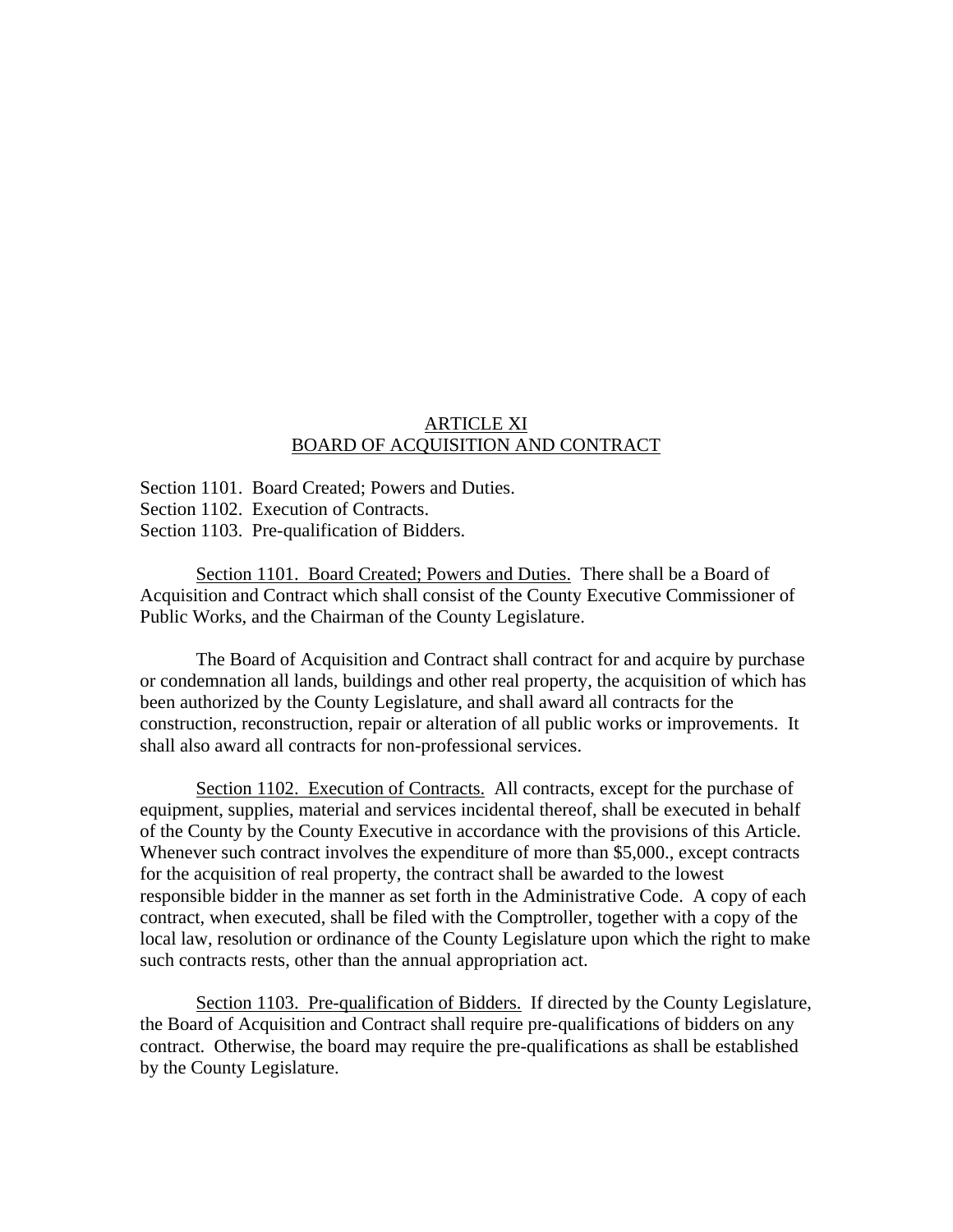## ARTICLE XII DEPARTMENT OF SOCIAL SERVICES

# Section 1201. Department of Social Services; Commissioner, Appointment; Qualifications.

Section 1202. Powers and Duties.

 Section 1201. Department of Social Services; Commissioner; Appointment; Qualifications. There shall be a Department of Social Services, headed by a Commissioner, who shall be appointed by the County Executive, subject to confirmation by the County Legislature, except if that person serving as Commissioner of Social Services at the time immediately prior of this Charter taking effect, shall continue to serve as the Commissioner of the Department of Social Services until December 31, 1977, and thereafter the Commissioner of the Department of Social Services shall be appointed as provided herein for a term prescribed by the Social Welfare Law.

 The Commissioner shall be appointed on the basis of his administrative experience and his qualifications for the duties of the office as prescribed by the Social Welfare Law and the rules and regulations made pursuant thereto.

Section 1202. Powers and Duties. The Commissioner of Social Services shall:

- (a) have all the powers and perform all the duties conferred on or required of a County Commissioner of Social Services under the Social Welfare Law or other applicable law;
- (b) perform such other and related duties as shall be required of or delegated to him by the County Executive or the County Legislature.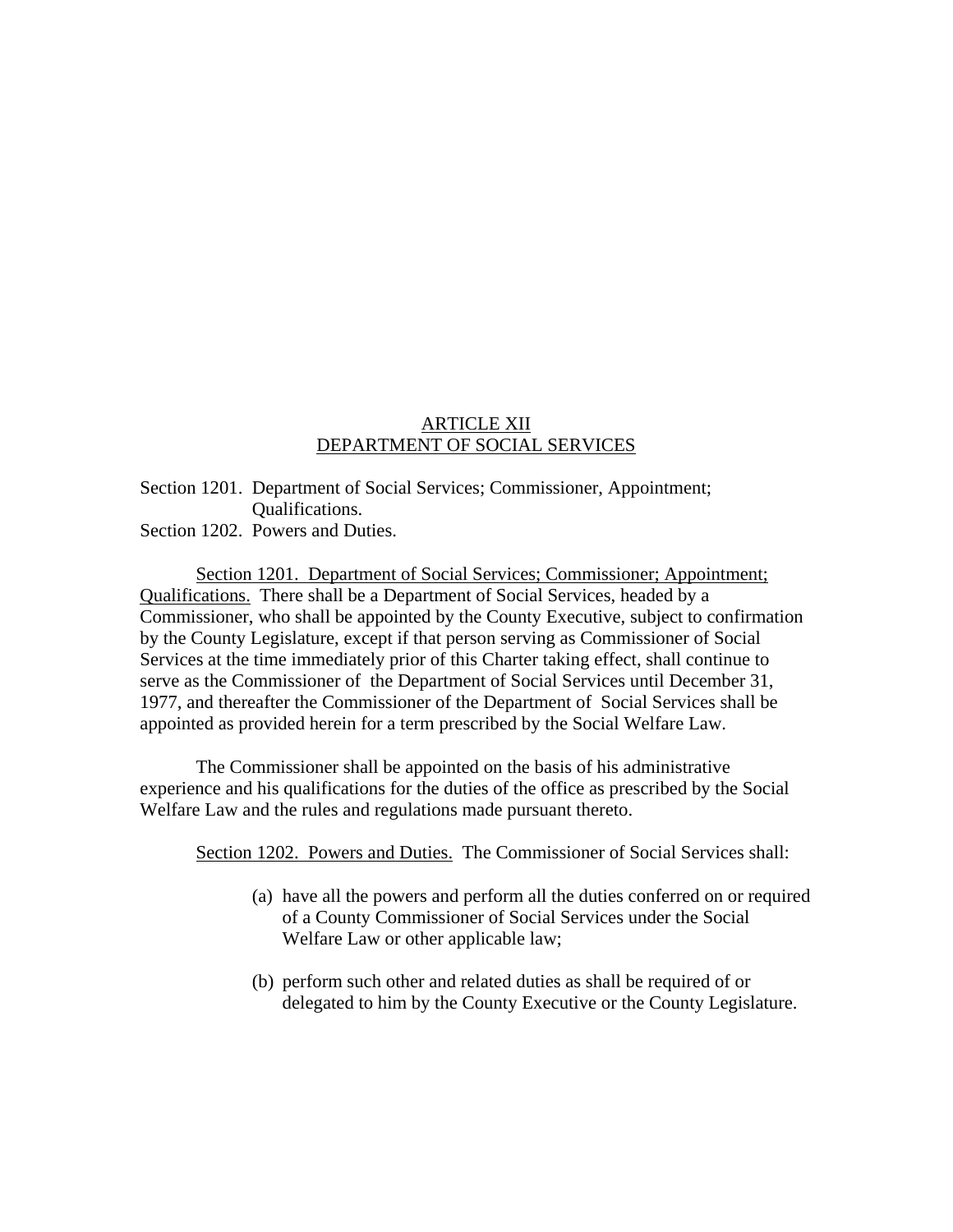## ARTICLE XIII DEPARTMENT OF AVIATION

- Section 1301. Department of Aviation; Manager; Appointment.
- Section 1302. Powers and Duties.
- Section 1303. Deputies.
- Section 1304. Rules and Regulations.

 Section 1301. Department of Aviation; Manager; Appointment. There shall be a Department of Aviation headed by a Manager, who shall be appointed by the County Executive, subject to confirmation by the County Legislature, and shall serve at the pleasure of the County Executive.

 Section 1302. Powers and Duties. Except otherwise provided in this Charter and Administrative Code, the Manager of Aviation shall:

- (a) have all powers and duties in relation to County Airport facilities subject to such control by Federal and State aviation agencies and statutes as may be applicable;
- (b) have charge, supervision and custodial care of all buildings or other County-owned facilities located upon or used in connection with the County Airport;
- (c) have charge and supervision of the County Airport, including the maintenance, repair and alterations of all runways and other airport facilities which are subject to control by Federal and State aviation agencies; and
- (d) have charge of and have the duty of performing such other duties concerning the County Airport facilities, property and other matters as the County Executive of County Legislature may direct.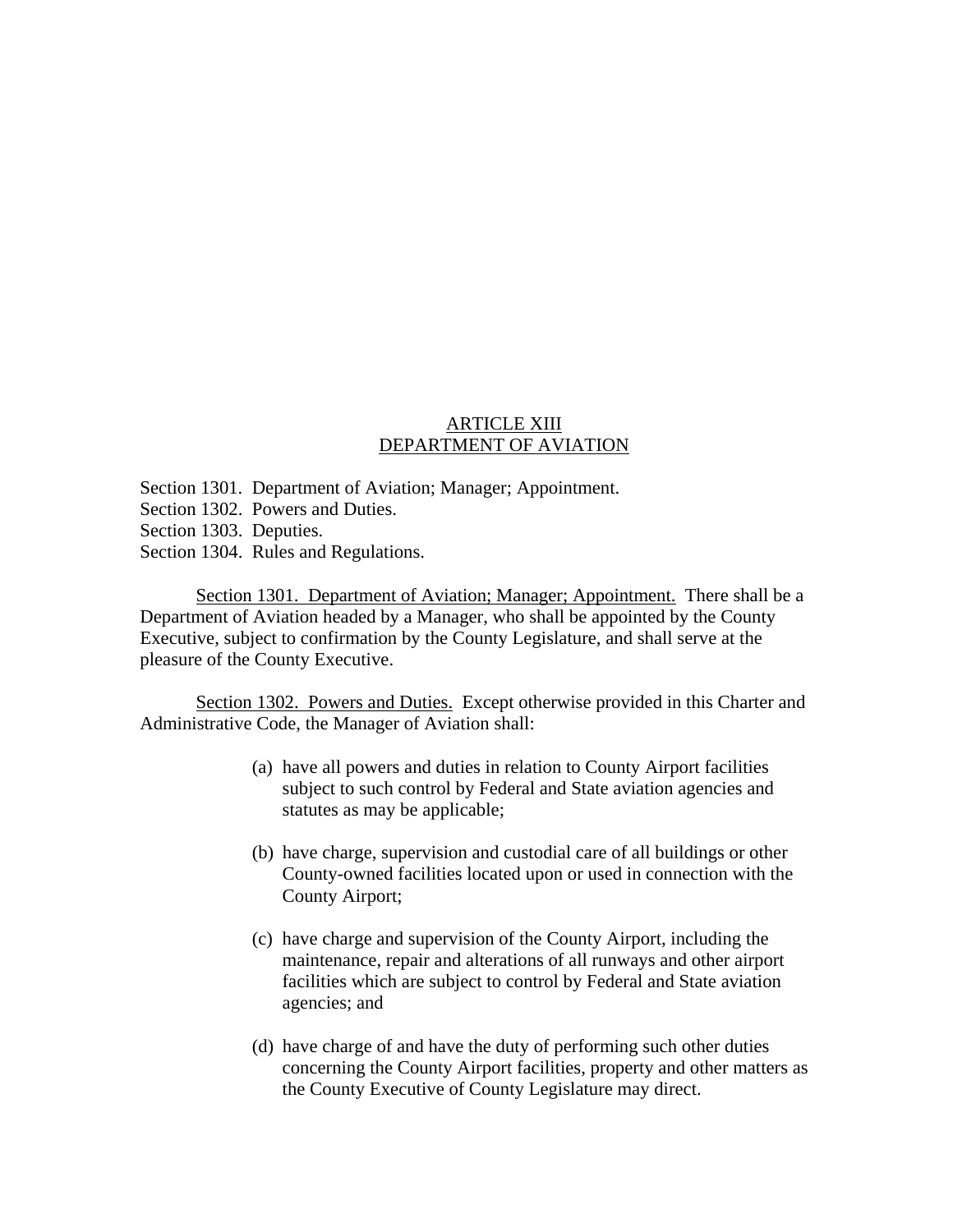Section 1303. Deputies. The Manager of Aviation shall appoint such deputies as may be authorized by the County Legislature. All deputy Managers shall serve at the pleasure of the manager of Aviation.

Section 1304. Rules and Regulations. The County Legislature shall have the power, by local legislation, to establish such rules and regulations as may be necessary to provide for use by the public of the facilities and grounds under the jurisdiction of the Manager of the Department of Aviation and to provide for the enforcement thereof.

## ARTICLE XIV DEPARTMENT OF PLANNING

Section 1401. Department of Planning; Commissioner; Appointment. Section 1402. Powers and Duties. Section 1403. The Planning Advisory Board.

 Section 1401. Department of Planning; Commissioner; Appointment. There shall be a Department of Planning, headed by a Commissioner who shall be appointed by the County Executive, subject to confirmation by the County Legislature, and shall serve at the pleasure of the County Executive.

Section 1402. Powers and Duties. The Commissioner of Planning shall have and exercise all the powers and duties of a county, metropolitan or regional planning board as authorized by law. He shall perform such other related duties as shall be required or delegated to him by the County Executive or County Legislature.

Section 1403. The Planning Advisory Board. There shall be in the Department a Planning Advisory Board who shall be appointed as provided in the Administrative Code. Such board shall be advisory to the Planning Commissioner in matters related to comprehensive metropolitan, regional, county and municipal planning.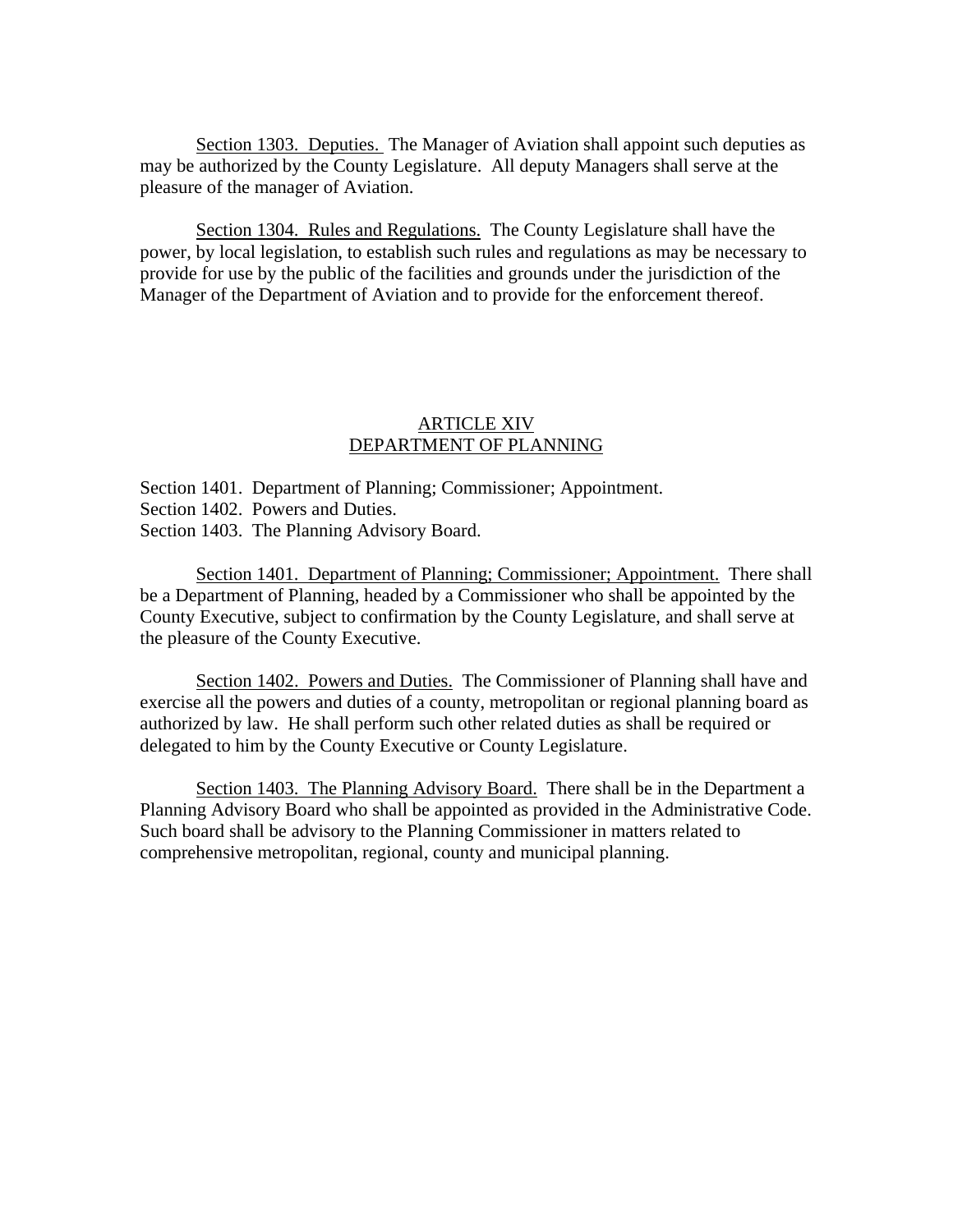## ARTICLE XV DEPARTMENT OF PERSONNEL

Section 1501. Department of Personnel Officer; Appointment; Term Section 1502. Powers and Duties.

 Section 1501. Department of Personnel Officer; Appointment; Term. There shall be a Department of Personnel, headed by a subject to confirmation by the County Legislature, and shall serve at the pleasure of the County Executive.

Section 1502. Powers and Duties. The Personnel Officer shall:

- (a) compile data and information, and render such other related assistance as may be deemed necessary by the County Executive or the County Legislature, to aid the County in its collective negotiations with employee organizations;
- (b) perform such other and related duties as shall be required of or delegated to him by the County Executive or the County Legislature;
- (c) maintain and administer a salary plan for County employees and periodically resurvey prevailing salaries and recommend amendments to the County Legislature to eliminate inequities, recruiting difficulties and employee turnover problems;
- (d) establish, in cooperation with the other heads of units of County government, a program of employee recruitment designed to acquaint interested persons with the opportunities for employment in County government, and to provide County government with a steady influx of qualified employees to fill vacancies in established positions;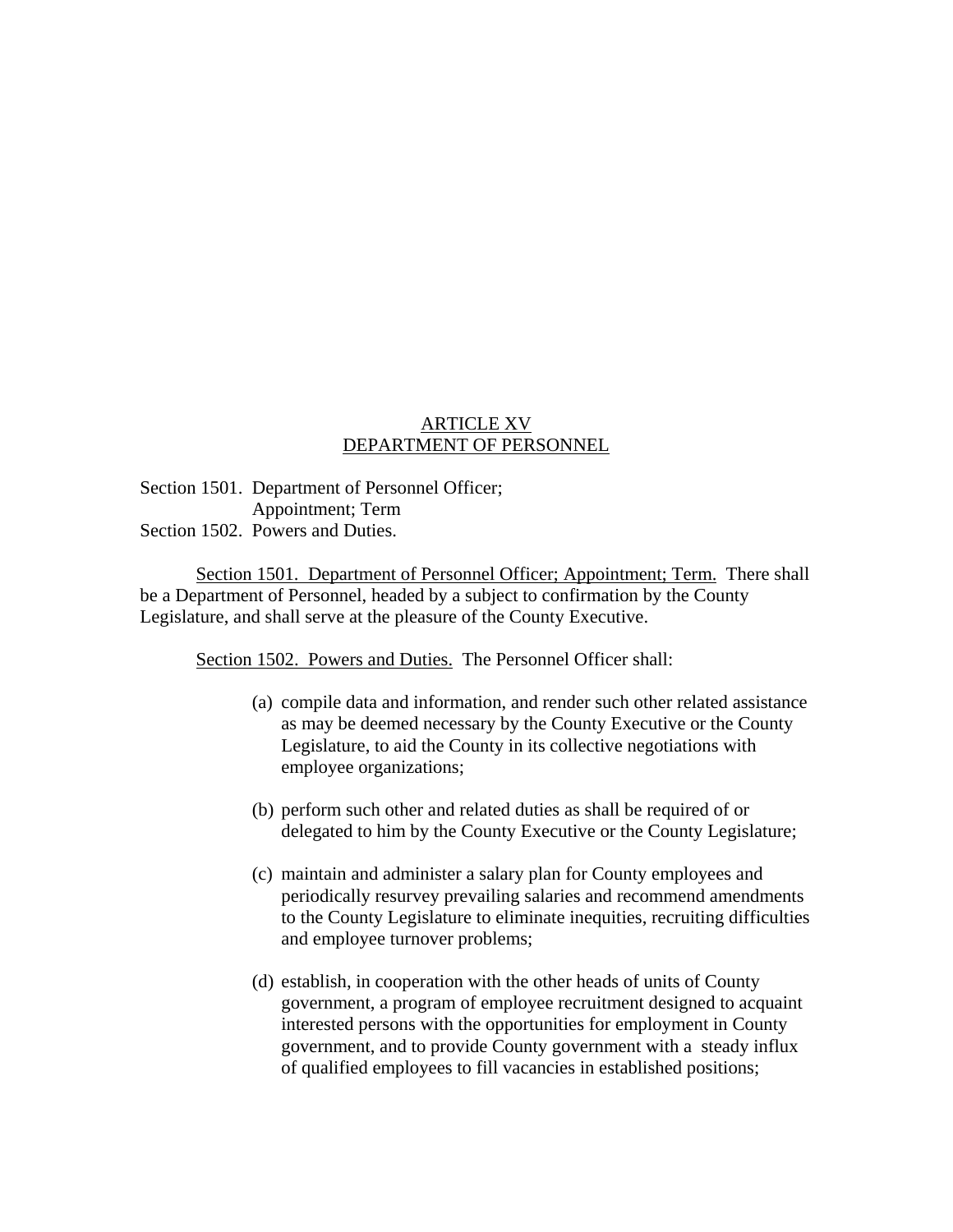- (e) maintain, in cooperation with other heads of units of County government, a central file of job opportunities in County government, and make provisions for the dissemination of such information to the public;
- (f) establish and maintain a roster of all County officers and employees. Such roster shall show for each County officer and employee the date of appointment or election, the title of the position, the rate of pay and rate of changes, promotions, demotions, transfers, the time and cause of separations from County employment and any other information the Commissioner considers necessary for a proper personnel record.
- (g) institute programs to insure that each incoming County employee is properly advised of the characteristics and practices of County employment, and receives necessary orientation and pre-work assignment training;
- (h) determine those aspects of employment, working conditions, benefit programs and employee activities which would be conductive to improving employee morale and performance as a basis for recommending action to the County Legislature;
- (i) administer on behalf of the County, agreements with recognized employee representative concerning conditions of employment, wages, employee sick leave, vacation, health insurance, retirement plans, and such other matters as may come before him, and recommend necessary action to the County Legislature;
- (j) conduct collective negotiations with recognized employee representatives in conjunction with any other persons appointed by the County Executive;
- (k) Certification of Payrolls. No payroll, estimate or account providing for the payment of wages or salaries shall be approved by the Commissioner of Budget and Administration unless it bears the certificate of the Commissioner of Personnel that the persons named therein have been, during the period specified, employed in their respective positions in accordance with the law and rules made pursuant thereto.
- (l) Cooperation by Administration Unit Heads. It shall be duty of the head of each unit to furnish the Commissioner of Personnel with such information and aid as may be necessary to the performance of his duties.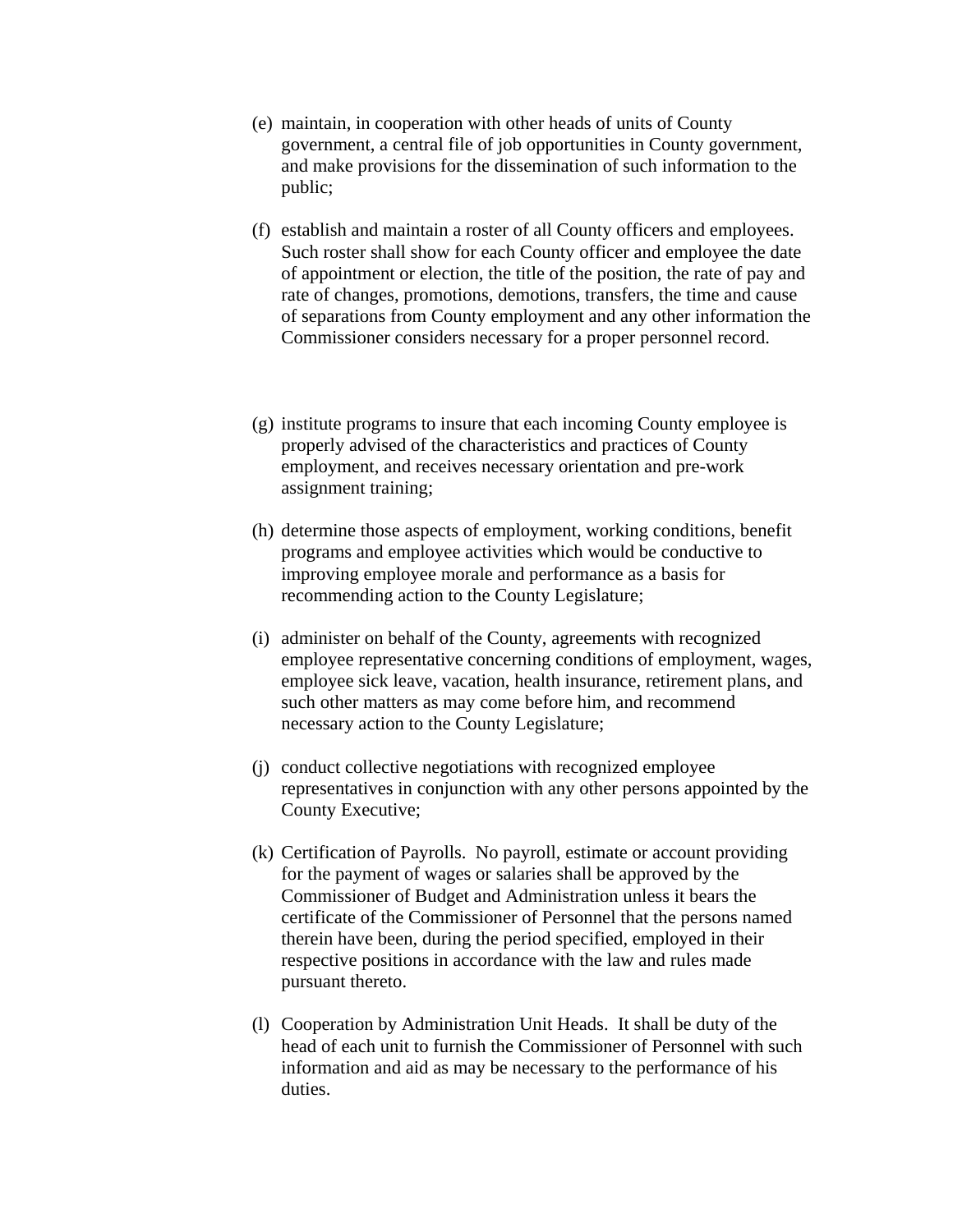## ARTICLE XVI DEPARTMENT OF LAW

Section 1601. Department of Law; County Attorney; Appointment; Qualifications. Section 1602. Powers and Duties. Section 1603. Assistant County Attorneys.

Section 1601. Department of Law; County Attorney; Appointment; Qualifications. There shall be a Department of Law headed by a County Attorney, who shall be appointed by the County Executive subject to confirmation by the County Legislature, and shall serve at the pleasure of the County Executive.

He shall be duly admitted to the practice of law in the State of New York.

Section 1602. Powers and Duties. The County Attorney shall:

- (a) be the sole legal advisor of the County;
- (b) advise all County officers and employees in all County legal matters of a civil nature;
- (c) prosecute or defend all actions or proceedings of a nature brought on or against the County;
- (d) prepare resolutions, ordinances, legalizing acts and local laws, together with notices and other items in connection therewith, to be presented for action by the County Legislature;
- (e) perform such other and related duties as may be prescribed by law, the County Executive or the County Legislature.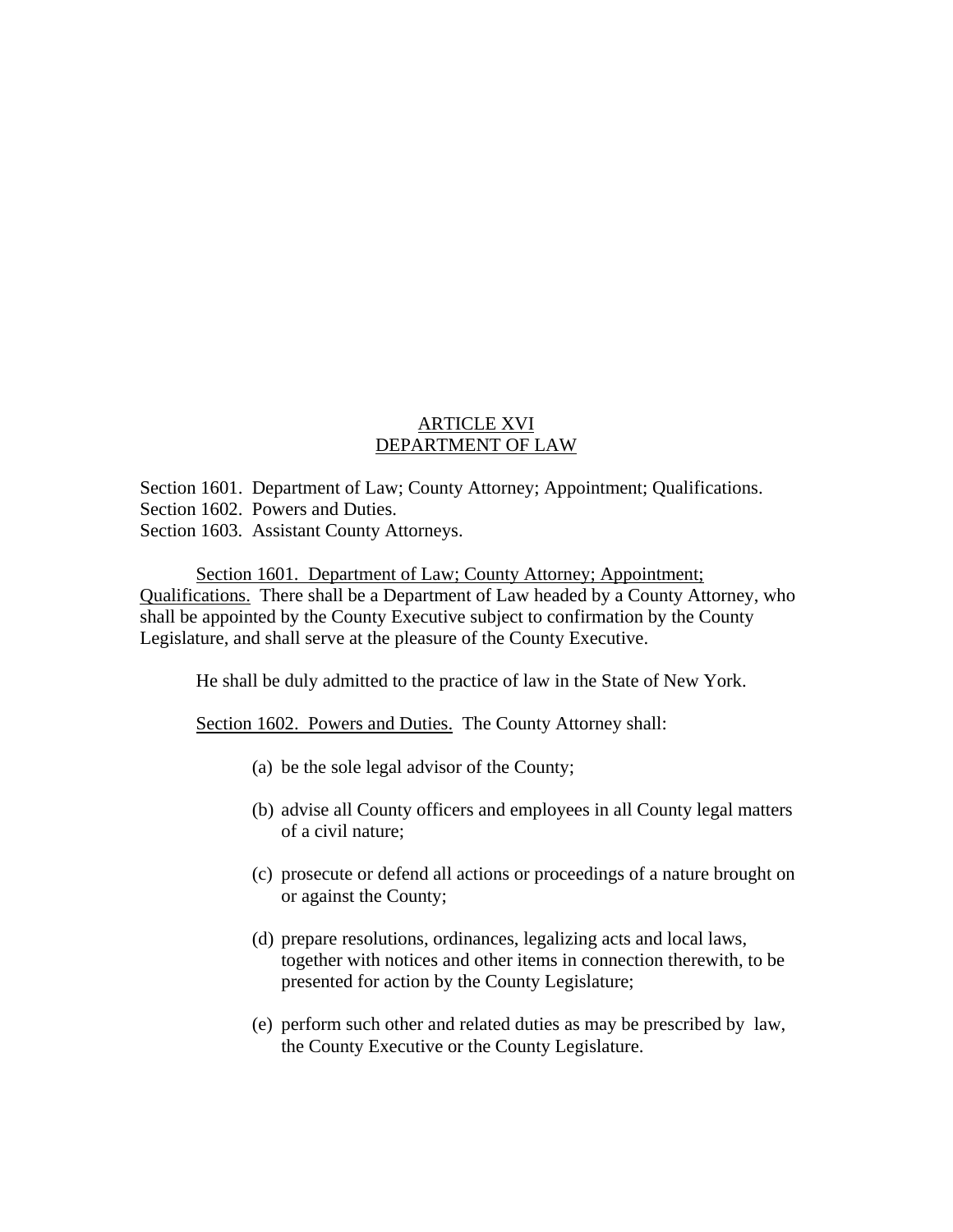Section 1603. Assistant County Attorneys. The County Attorney shall have the power to appoint Assistant County Attorneys as may be authorized by the County Legislature. All Assistant County Attorneys shall serve at the pleasure of the County Attorney.

### ARTICLE XVII DEPARTMENT OF REAL ESTATE AND TAX MAP OFFICE

Section 1701. Department of Real Estate and Tax Map; Appointment; Qualifications. Section 1702. Powers and Duties.

 Section 1702. Department of Real Estate and Tax Map; Appointment; Qualifications. There shall be a Department of Real Estate and Tax Map Office headed by a Director, who shall be appointed by the County Executive subject to confirmation by the County Legislature and shall serve at the pleasure of the County Executive.

 Section 1702. Powers and Duties. The Department of Real Estate and Tax Map Office shall:

- (a) keep a record of all real property owned and acquired by the County. Such record shall show the date the property was acquired, the tax map description thereof, the town in which the property is located, and shall be properly cross-indexed to the original deeds of acquisition;
- (b) prepare tax maps for the use of the assessors of all the assessing units in the County, except for the City of Elmira; on such maps shall be shown each separately assessed parcel of real property with its boundaries properly marked, pursuant to the Real Property Tax Law. The County Legislature may authorize the preparation of tax maps as required herein for the City of Elmira, provided the consent of the City is obtained and terms are mutually agreed upon between the City and County Legislature;
- (c) keep a record of the transfer to title to real property in each tax district and immediately notify the town clerk or the city assessor of all such transfers in each town or city, as the case may be;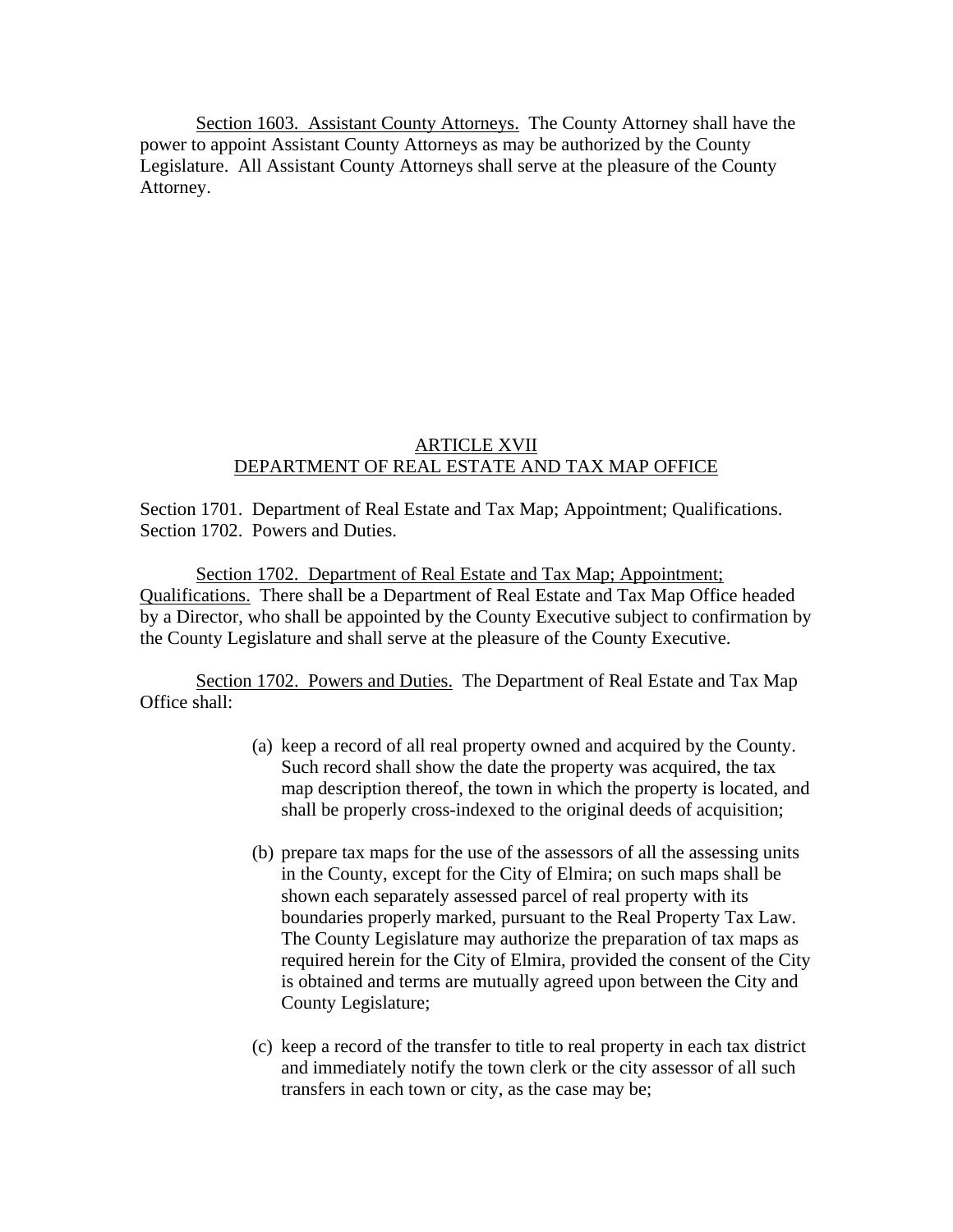- (d) submit annually, on or before the first day of September, to the County Executive proposed County Tax Equalization Rates consistent with standards prescribed by the Legislature of the State of New York;
- (e) have all the powers and duties conferred upon a Director of Real Property Tax Services as provided by the statutes of the State of New York;
- (f) determine and set the tax rate and prepare the tax rolls for the County and various municipalities in the county;
- (g) perform such additional related duties as may be prescribed by law and directed by the County Executive or the County Legislature.

#### ARTICLE XVIII MEDICAL EXAMINERS

Section 1801. Medical Examiners; Appointment; Term; Qualifications. Section 1802. Powers and Duties.

 Section 1801. Medical Examiners; Appointment; Term; Qualifications. There shall be three(3) medical Examiners, who shall be appointed by the County Executive, subject to confirmation by the County Legislature, and who shall serve at the pleasure of the County Executive.

 The Medical Examiners shall be physicians duly licensed to practice in the State of New York.

 Section 1802. Powers and Duties. The Medical Examiners shall make inquiry into unnatural deaths within Chemung County as prescribed by law. They shall perform such additional and related duties as may be prescribed by law and directed by the County Executive or County Legislature.

#### ARTICLE XIX FIRE COORDINATOR

 Section 1901. Fire Coordinator; Appointment; Compensation. There shall be a Fire Coordinator who shall be appointed by the County Executive, and subject to confirmation by the County Legislature, and shall serve a term for three(3) years.

 The Fire Coordinator shall be a County officer, and the amount of his compensation, if any, shall be fixed by the County Legislature.

 Section 1902. Powers and Duties. The Fire Coordinator shall administer the County programs for fire training and mutual aid in cases of fire and either emergencies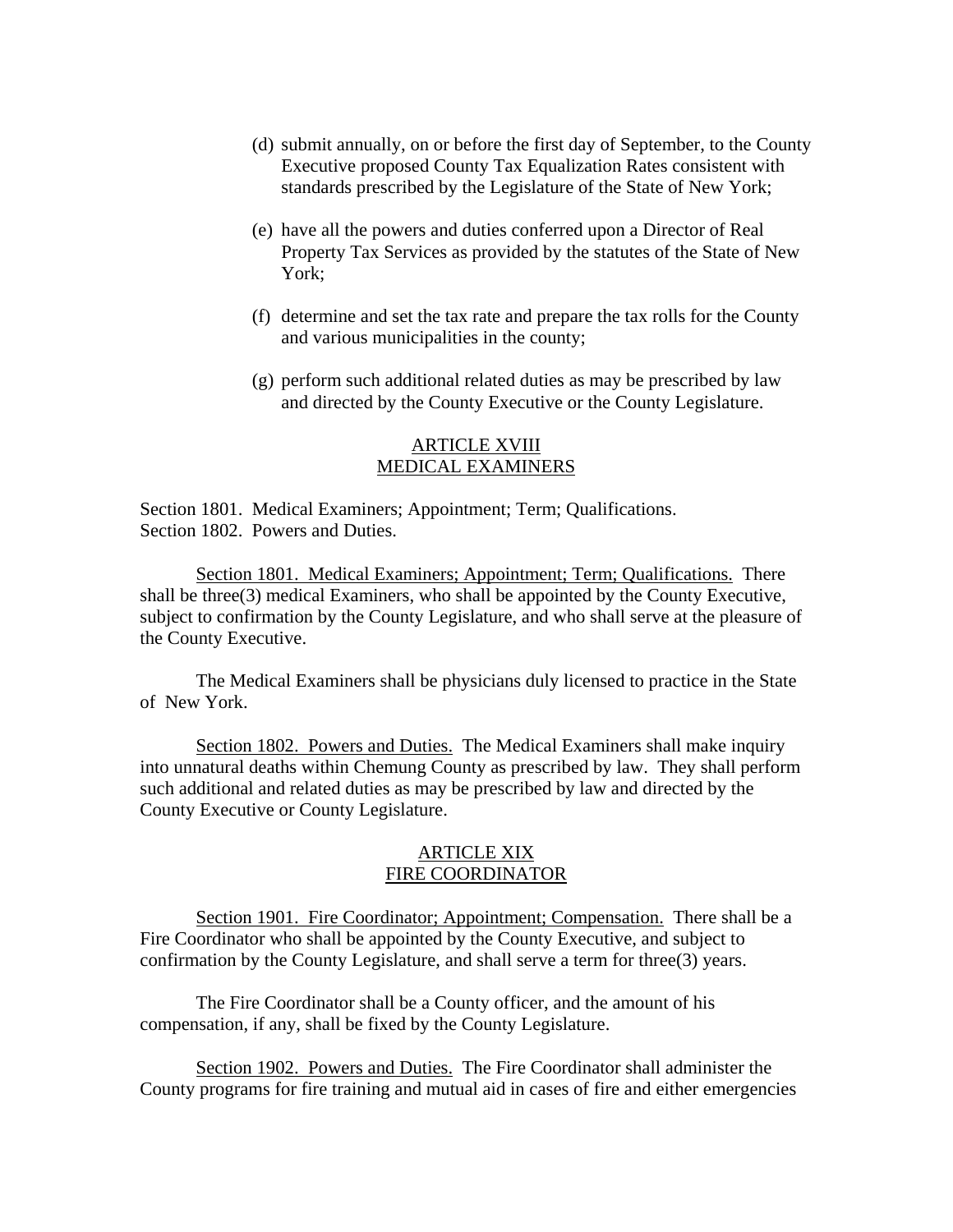in which the services of firemen would be used. He shall act as chief liaison officer between the County Legislature and the fire-fighting forces in the County and the governing boards and bodies thereof, and shall perform such other duties as the County Executive or the County Legislature may direct.

Section 1903. Fire Advisory Boards. There shall be a County Fire Advisory Board, who shall be appointed as provided by law.

### ARTICLE XX DEPARTMENT OF RECORDS

Section 2001. Department of Records; County Clerk; Election; Qualifications. Section 2002. Powers and Duties. Section 2003. Deputy County Clerks.

 Section 2001. Department of Records; County Clerk; Election; Qualifications. There shall be a Department of Records headed by a County Clerk, who shall be elected from the County at large. His term of office shall be for three(3) years beginning with the first day of January immediately succeeding his election, except that the provisions of this section with respect to such election shall not take effect until the General Election of 1974, at which time the County Clerk shall be elected for a three(3) year term to commence on January 1, 1975, and every County Clerk thereafter shall have a term of three(3) years.

Section 2002. Powers and Duties. The County Clerk shall have and exercise all powers and duties now or hereafter conferred or imposed upon him by any applicable law. He shall perform such other and related duties as shall be required or delegated to him by the County Executive or County Legislature.

Section 2003. Deputy County Clerks. The County Clerks shall appoint such deputies as may be authorized by the County Legislature. All Deputy County Clerks shall serve at the pleasure of the County Clerk.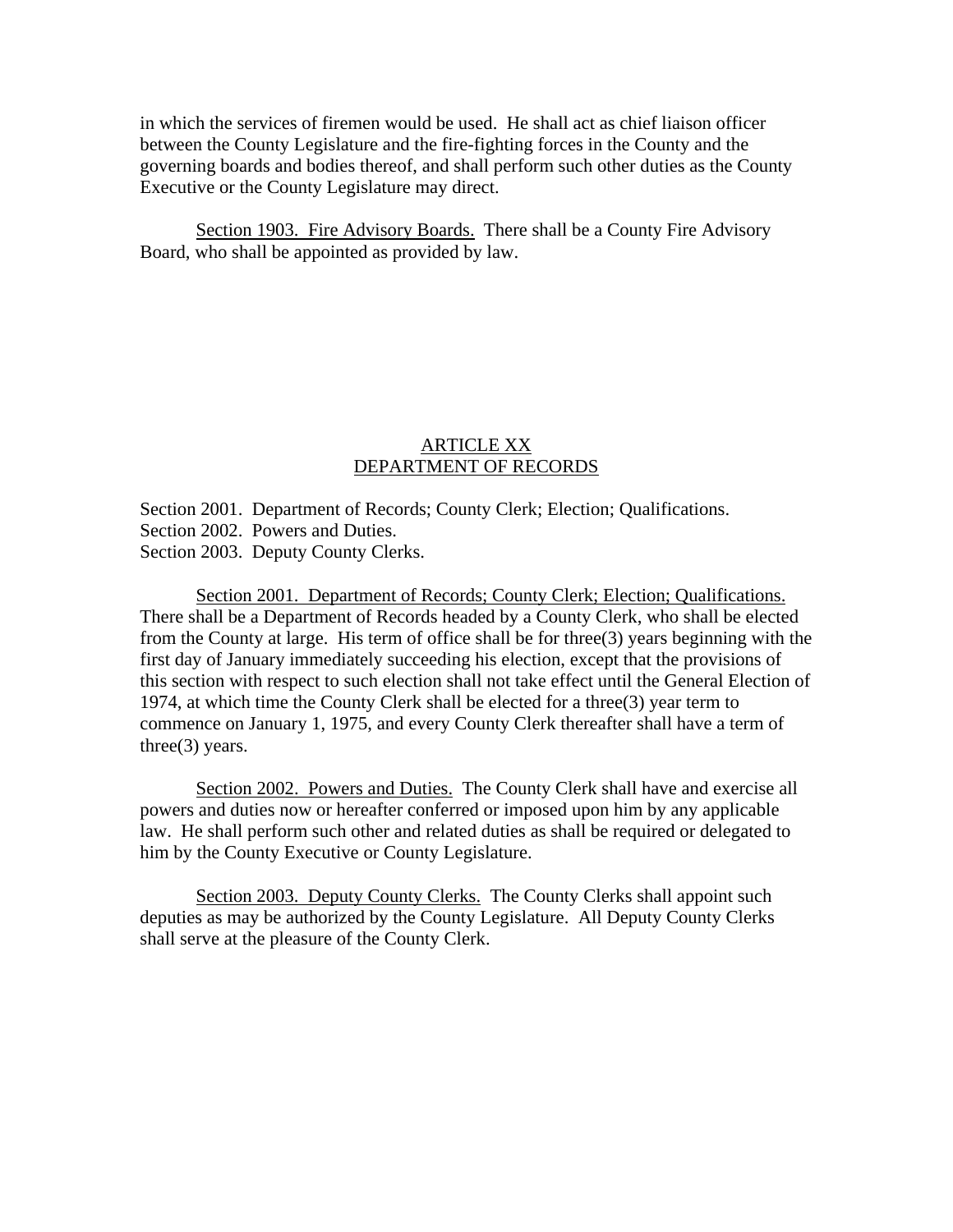## ARTICLE XXI DISTRICT ATTORNEY

Section 2101. District Attorney; Election; Term; Qualifications. Section 2102. Powers and Duties. Section 2103. Assistant District Attorneys.

 Section 2101. District Attorney; Election; Term; Qualifications. There shall be a District Attorney who shall be elected from the County at large. His term of office shall be for three(3) years beginning with the first day of January immediately succeeding his election, except that the provisions of this section with respect to such election shall not take effect until the General Election of 1976 at which time the District Attorney shall be elected for a three(3) year term to commence on January 1, 1977, and every District Attorney thereafter shall have a term of three(3) years.

He shall be duly admitted to the practice of law in the State of New York.

 Section 2102. Powers and Duties. The District Attorney shall have exercised all powers and duties now and hereafter conferred or imposed upon him by any applicable law. He shall perform such other and related duties as shall be required of or delegated to him by the County Executive or the County Legislature, in accordance with applicable law.

 Section 2103. Assistant District Attorneys. The District Attorney shall have the power to appoint Assistant District Attorneys as may be authorized by the County Legislature. All Assistant District Attorneys shall serve at the pleasure of the District Attorney.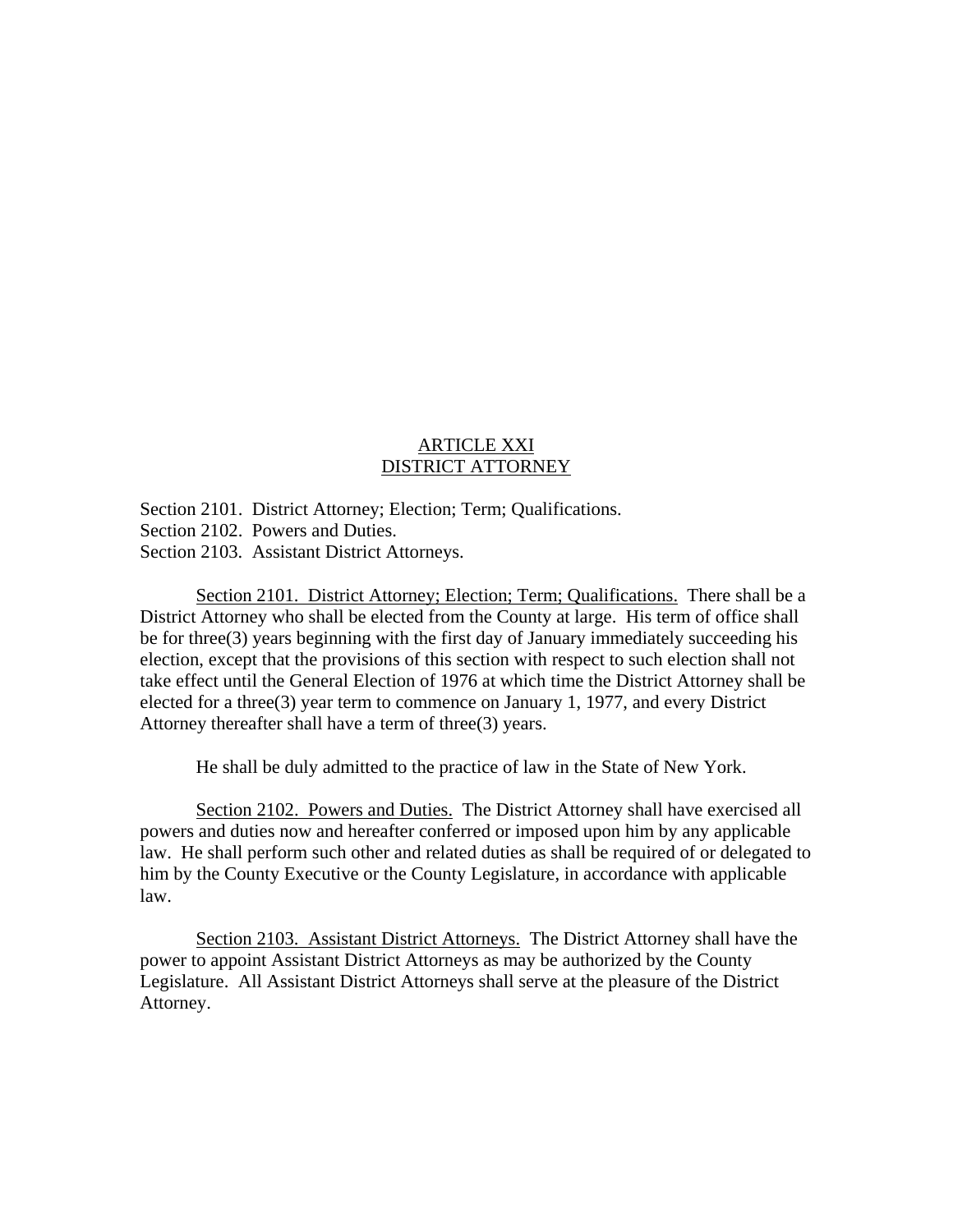## ARTICLE XXII PUBLIC DEFENDER

Section 2201. Public Defender; Appointment; Qualifications. Section 2202. Powers and Duties. Section 2203. Assistant Public Defenders.

Section 2201. Public Defender; Appointment; Qualifications. There shall be a Public Defender who shall be appointed by the County Executive, subject to confirmation by the County Legislature, and who shall serve at the pleasure of the County Executive.

He shall be duly admitted to the practice of law in the State of New York.

 Section 2202. Powers and Duties. The Public Defender shall represent in this County, without charge, at the request of the defendant, or by order of the court with the consent of the defendant, each indigent defendant who is charged with a crime as defined in Section seven hundred twenty-two-a(722-a) of the County Law.

 Section 2203. Assistant Public Defenders. The Public Defender shall have the power to appoint Assistant Public Defenders as may be authorized by the County Legislature. All Assistant Public Defenders shall serve at the pleasure of the Public Defender.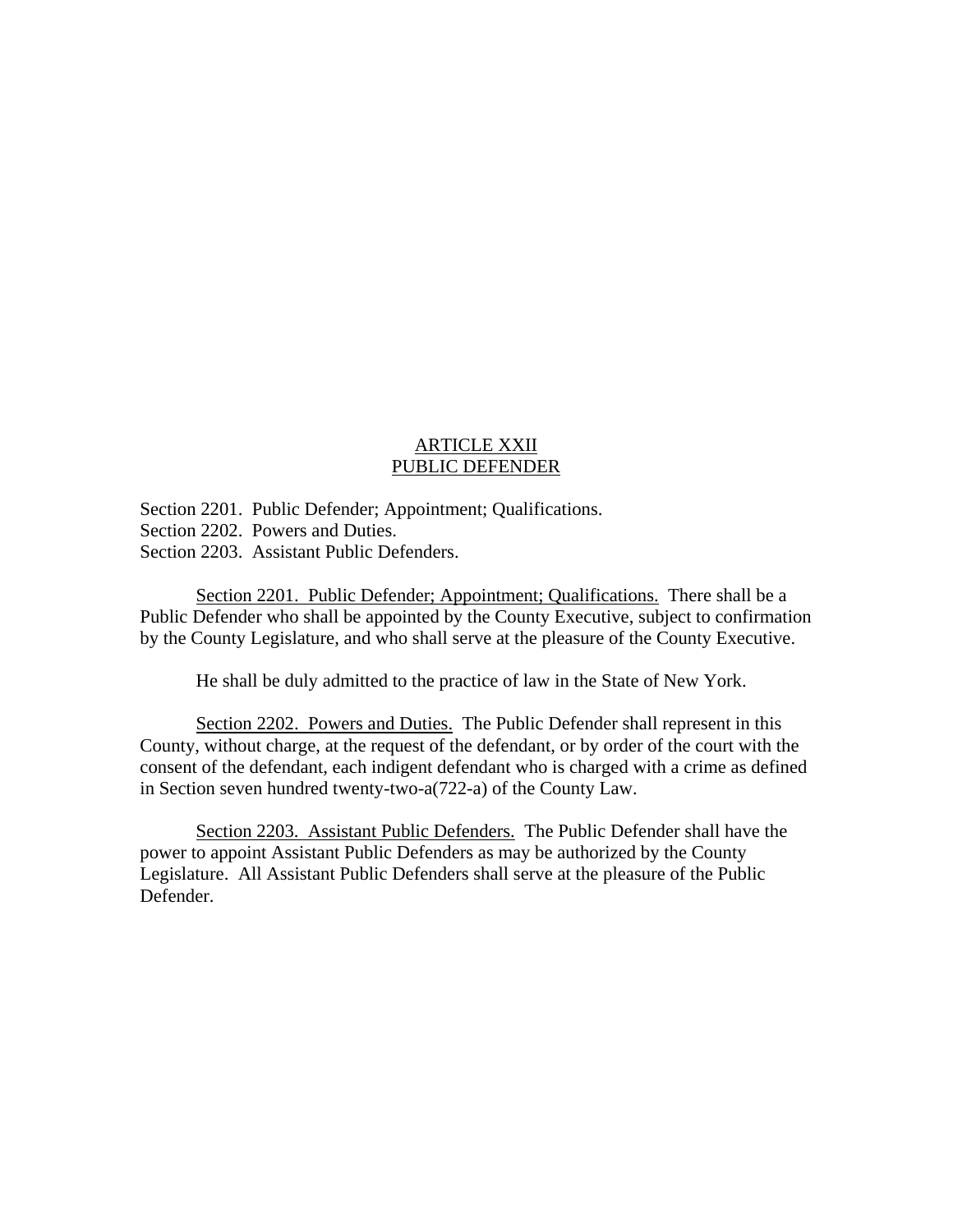## ARTICLE XXIII SHERIFF

Section 2301. Sheriff; Election; Term; Qualifications. Section 2302. Powers and Duties. Section 2303. Deputies.

 Section 2301. Sheriff; Election; Term; Qualifications. There shall be a Sheriff who shall be elected from the County at large. His term of office shall be for three(3) years beginning with the first day of January immediately succeeding his election, except that the provisions of this section with respect to such election shall not take effect until the General Election of 1974 at which time the Sheriff shall be elected for a three(3) year term to commence on January 1, 1975, and every Sheriff thereafter shall have a term of three(3) years.

 Section 2302. Powers and Duties. The Sheriff shall have exercised all powers and duties now hereafter conferred or imposed upon him by any applicable law. He shall perform such other and related duties as shall be required of or delegated to him by the County Executive or the County Legislature.

 Section 2303. Deputies. The Sheriff shall have the power to appoint such deputies as may be authorized by the County Legislature. All deputies shall serve at the pleasure of the Sheriff.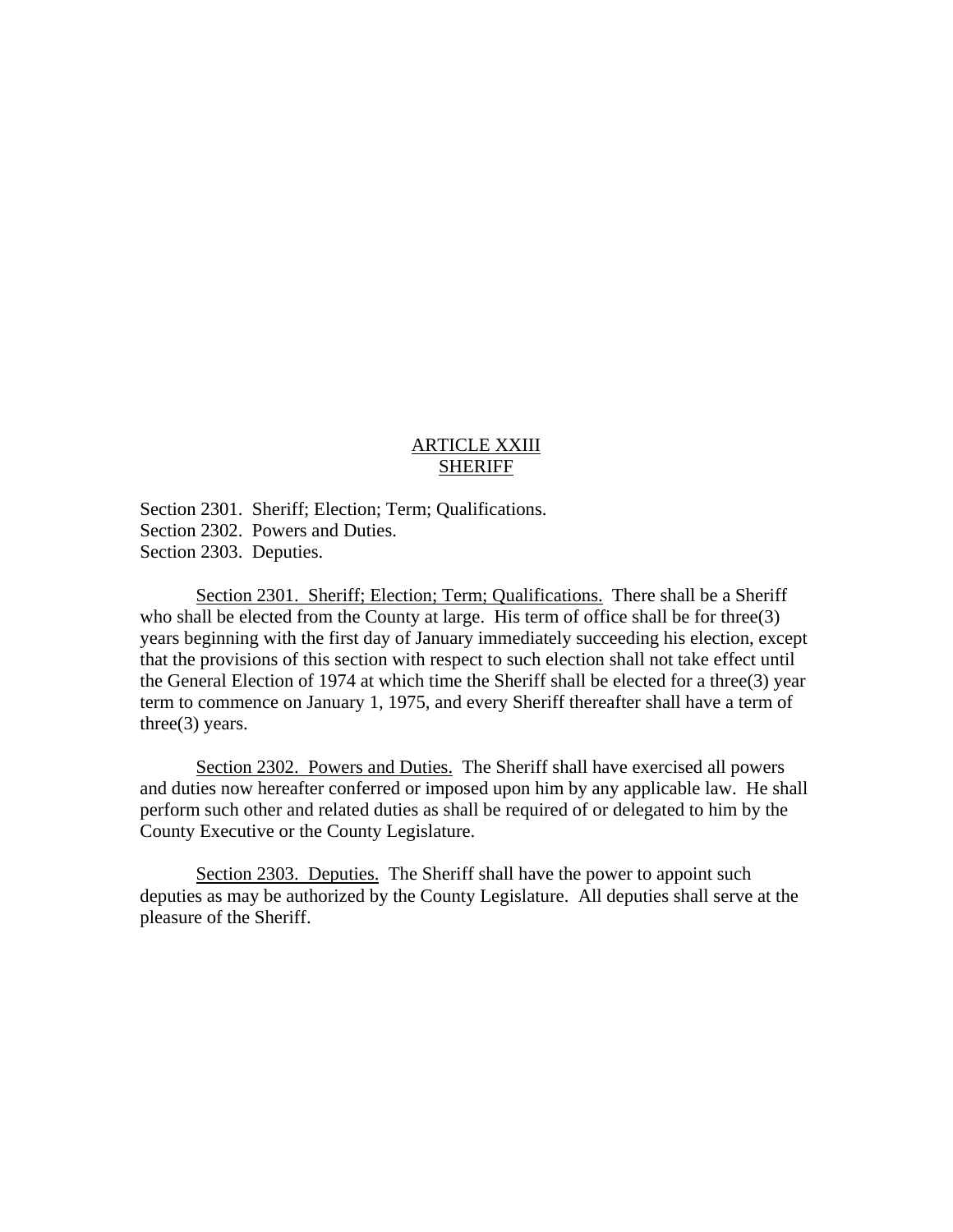## ARTICLE XXIV DEPARTMENT OF WEIGHTS AND MEASURES

Section 2401. Department of Weights and Measures; County Sealer; Appointment; Qualifications.

Section 2402. Powers and Duties.

Section 2401. Department of Weights and Measures; County Sealer; Appointment; Qualifications. There shall be a Department of Weights and measures headed by a County Sealer of Weights and Measures, who shall be appointed by the County Executive, subject to confirmation by the County Legislature, and who shall serve at the pleasure of the County Executive and under the County Executive's supervision.

 Section 2402. Powers and Duties. The Commissioner of Weights and Measures shall:

- (a) have all the powers and duties conferred on the County Sealer of Weights and Measures be conferred by law;
- (b) perform such other and related duties as shall be required or delegated to him by the County Executive or County Legislature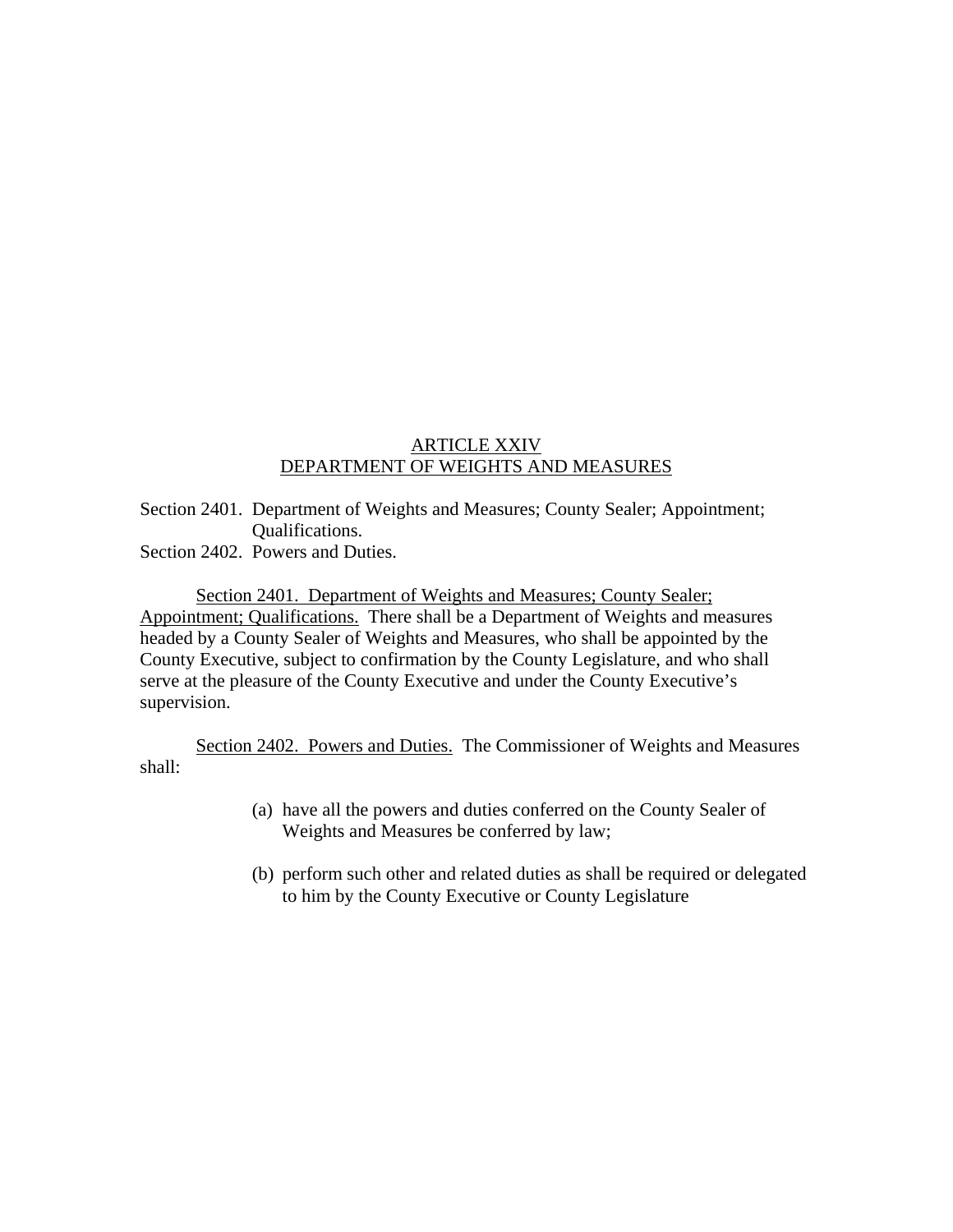## ARTICLE XXV DEPARTMENT OF PUBLIC INFORMATION

Section 2501. Department of Public Information; Director; Appointment. Section 2502. Powers and Duties.

 Section 2501. Department of Public Information; Director; Appointment. There shall be a Department of Public Information headed by a Director who shall be appointed by the County Executive, subject to confirmation by the County Legislature, and who shall serve at the pleasure of the County Executive.

Section 2502. Powers and Duties. The Director of Public Information shall:

- (a) keep the public informed on activities of County government, prepare articles, news releases and general reports;
- (b) perform such other and related duties as shall be required of or delegated to him by the County Executive or the County Legislature.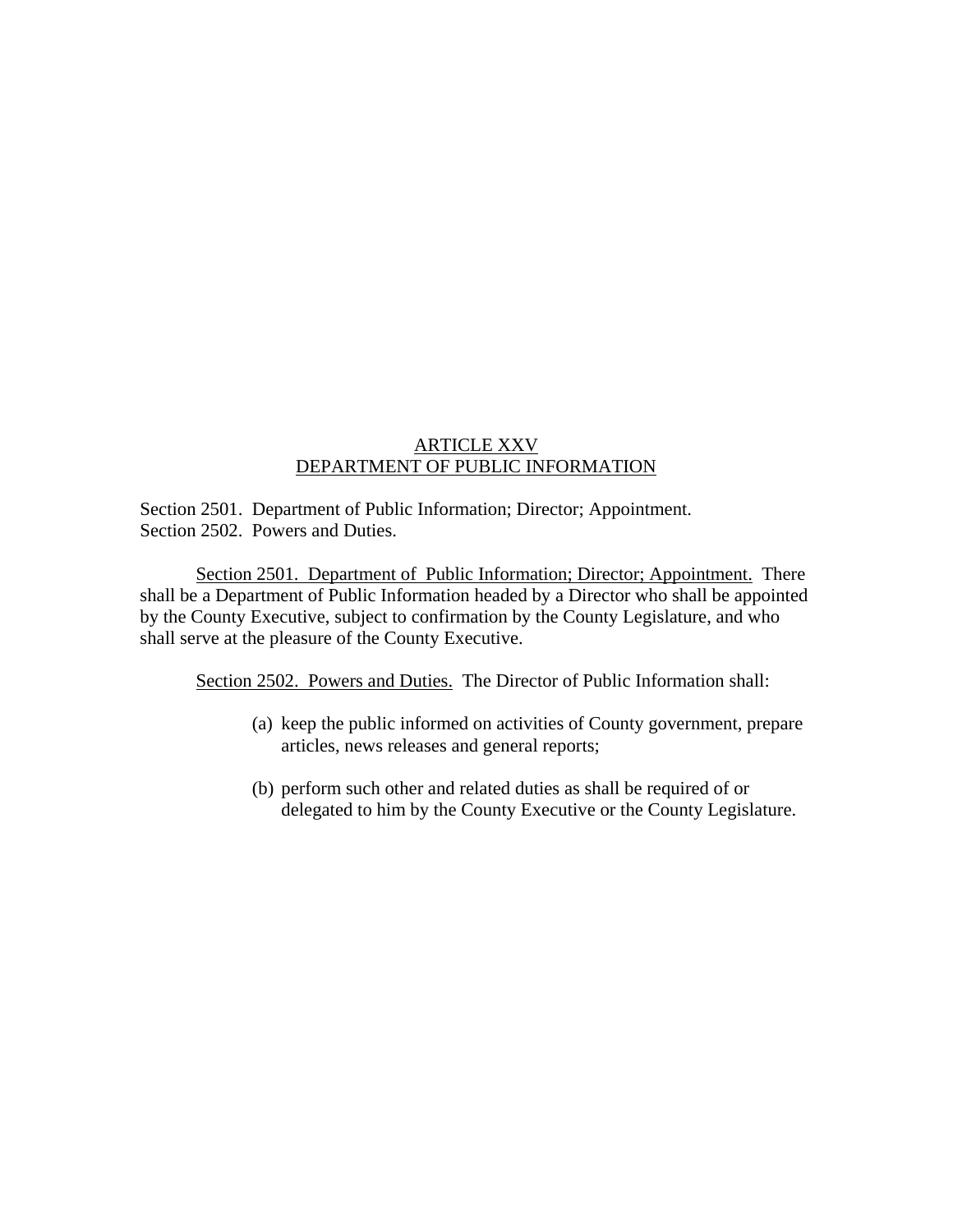## ARTICLE XXVI DEPARTMENT OF DATA PROCESSING

Section 2601. Department of Data Processing; Director; Appointment. Section 2602. Powers and Duties.

 Section 2601. Department of Data Processing; Director, Appointment. There shall be a Department of Data Processing, headed by a Director, who shall be appointed by the County Executive subject to confirmation by the County Legislature, and who shall serve at the pleasure of the County Executive.

Section 2602. Powers and Duties. The Director of Data Processing shall:

(a) head the office of data processing in the office of the County Executive, and shall perform such duties as shall be prescribed by the County Executive or the County Legislature.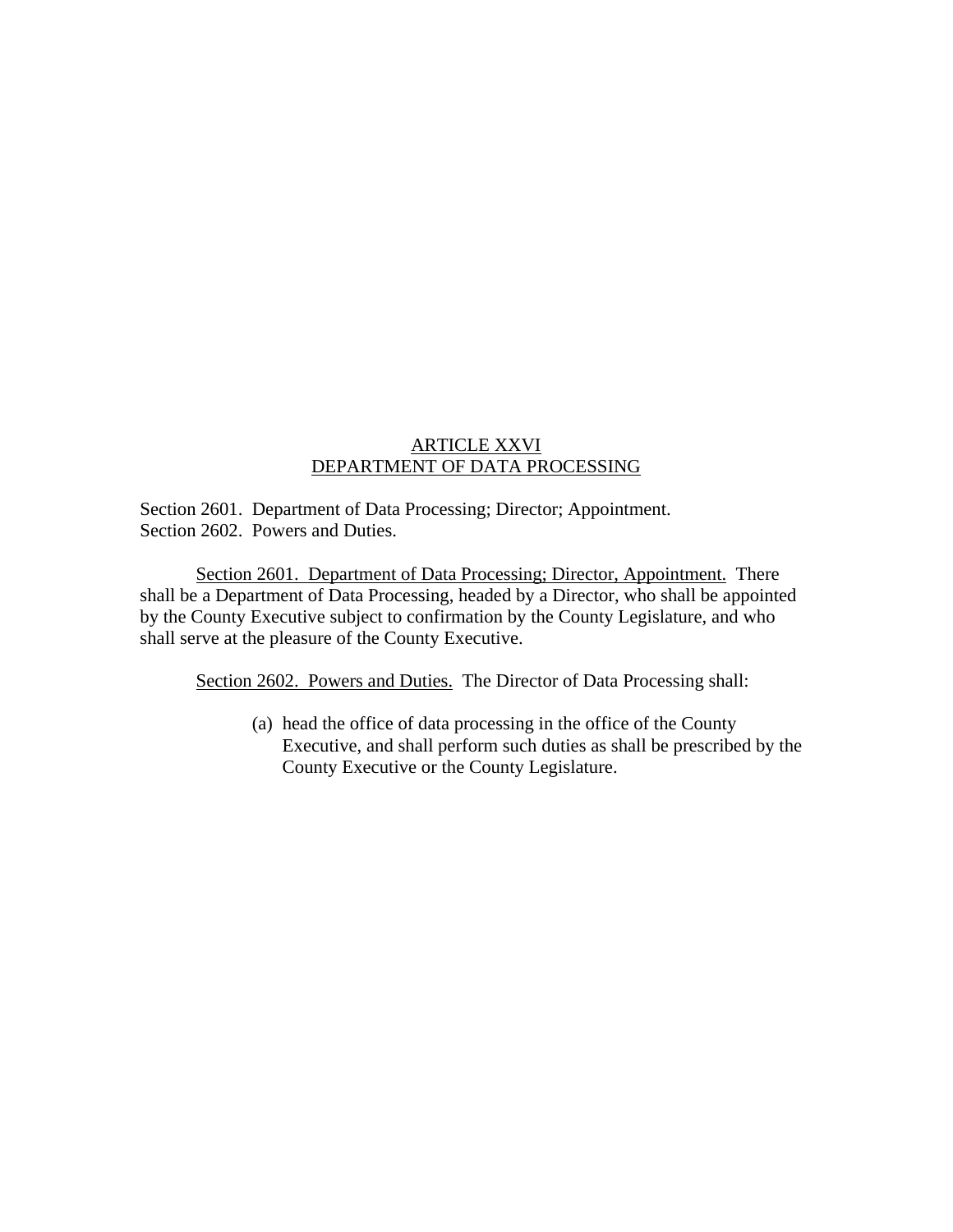#### ARTICLE XXVII OTHER COUNTY BOARDS, OFFICES, INSTITUTIONS AND FUNCTIONS

- Section 2701. Board of Elections.
- Section 2702. Probation Office; Director.
- Section 2703. Traffic Safety Board.
- Section 2704. Additional Appointments by County Executive.
- Section 2705. Miscellaneous Administrative Functions.

 Section 2701. Board of Elections. The Board of Elections, its powers and duties, and the method of appointment of the members thereof by the County Legislature, shall continue as provided by law.

Section 2702. Probation Office; Director. There shall be an Office of Probation, headed by a Probation Director, who shall be appointed in the same manner provided by Article 12-A of the Executive Law of the State of New York, and who shall have such powers and duties as are provided by law.

 Section 2703. Traffic Safety Board. The Traffic Safety Board, its powers and duties and the method of appointment of the members thereof by the County Legislature, shall continue as provided by law.

 Section 2704. Additional Appointments by County Executive. The following offices, boards and administrative units are hereby continued, and its head and members as presently authorized shall continue in offices for the terms established thereof, and upon expiration of the term of said head or member, shall be appointed by the County Executive subject to confirmation by the County Legislature for terms presently authorized by to wit: Civil Service Commission (Civil Service Law Sec. 15-a); Drug Abuse Council (Gen. Mun. Law Art. 12-E Sec. 239-u); Economic Opportunity; Fire Advisory Board (pursuant to Sec. 225-A County Law); Fish and Wildlife Management Board(pursuant to Sec. 198, Fish and Game Law); Forest Practice Board(Conservation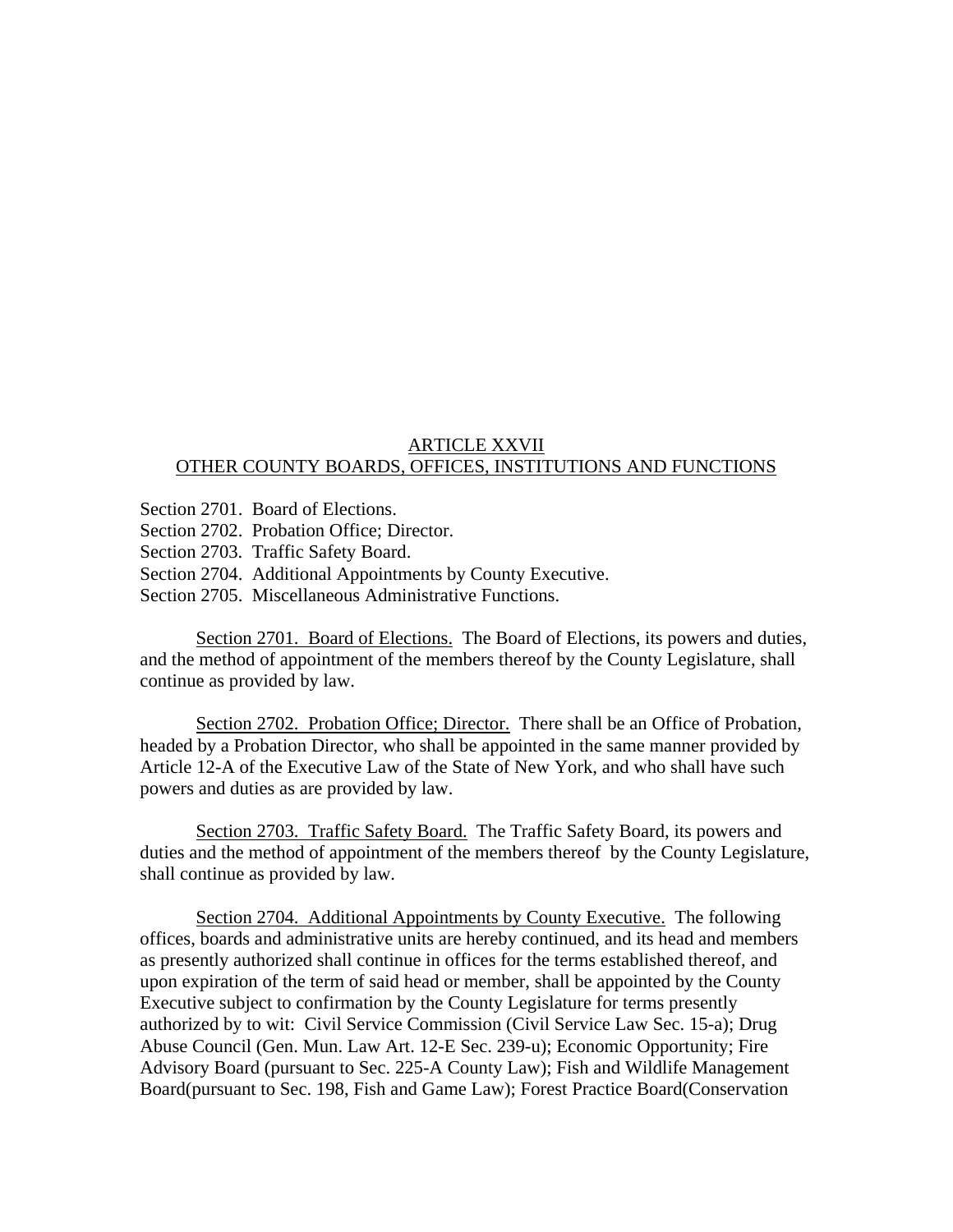Law Art. 3-1105); Historical Association; Human Relations Commission; Industrial Development Agency (N.Y.S. I. D. A. Art. Sec. 856); Jury Board (Judicial Law Art. 18); Medical Advisory Committee; Mental Health Board (Mental Hygiene Sec. 190-B); Soil Conservation Board; Southern Tier Central Regional Planning and Development Board (Art. 12-C Gen. Mun. Law); Finger Lakes Commission; Newtown-Hoffman Creeks Watershed; Harris Hill Soaring; Southern Tier Crime Control Planning Committee; Civil Defense Director; Veterans' Service Director; representatives on the County Extension Service; Dog Warden; Alcoholic Beverage Control Board; County Agriculture Society; County Conservation Commission; County Historian; Reforestry.

 The County Executive shall appoint the head of any other offices, boards, administrative units and members thereof.

#### ARTICLE XXVII

 Section 2705. Miscellaneous Administrative Functions. Administrative functions not otherwise assigned by this Charter shall be assigned by the County Executive to an administrative unit.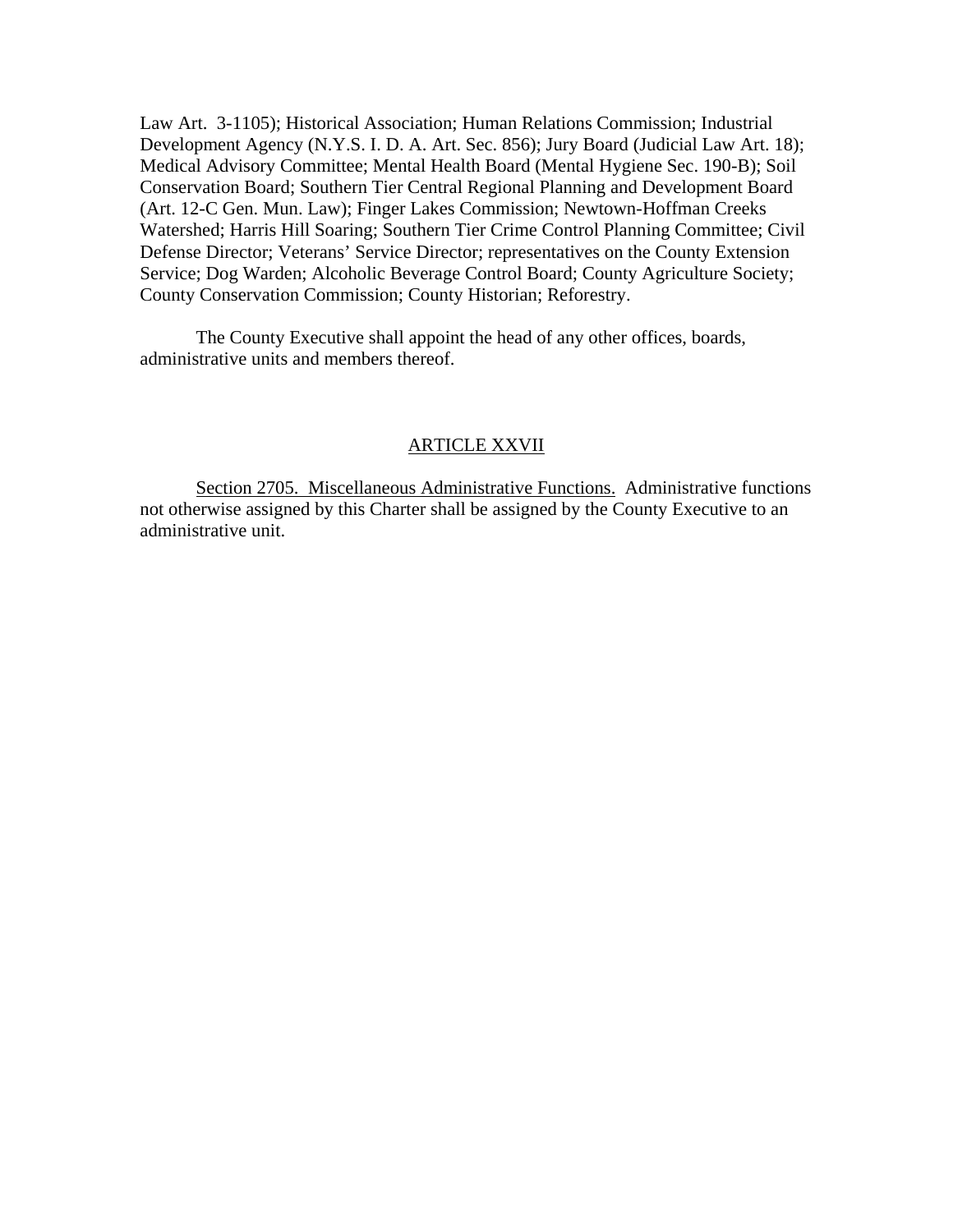## ARTICLE XXVIII SERVICE RELATIONSHIPS

Section 2801. Contracts with Public Corporations and Authorities.

 Section 2801. Contracts with Public Corporations and Authorities. The County of Chemung shall have the power to contract with any public corporation including, but not limited to, a municipal, district or public benefit corporation as defined in Section 3 of the General Corporation Law, or with any public authority or combination of the same for the establishment, maintenance and operation of any facility, and the rendering of any service which each of the contracting parties would have legal authority to establish, maintain, operate or render itself. The costs and expenses incurred, as well as charges for central facilities and administrative services relating thereto, shall be borne proportionately by each such contract in party as agreed upon.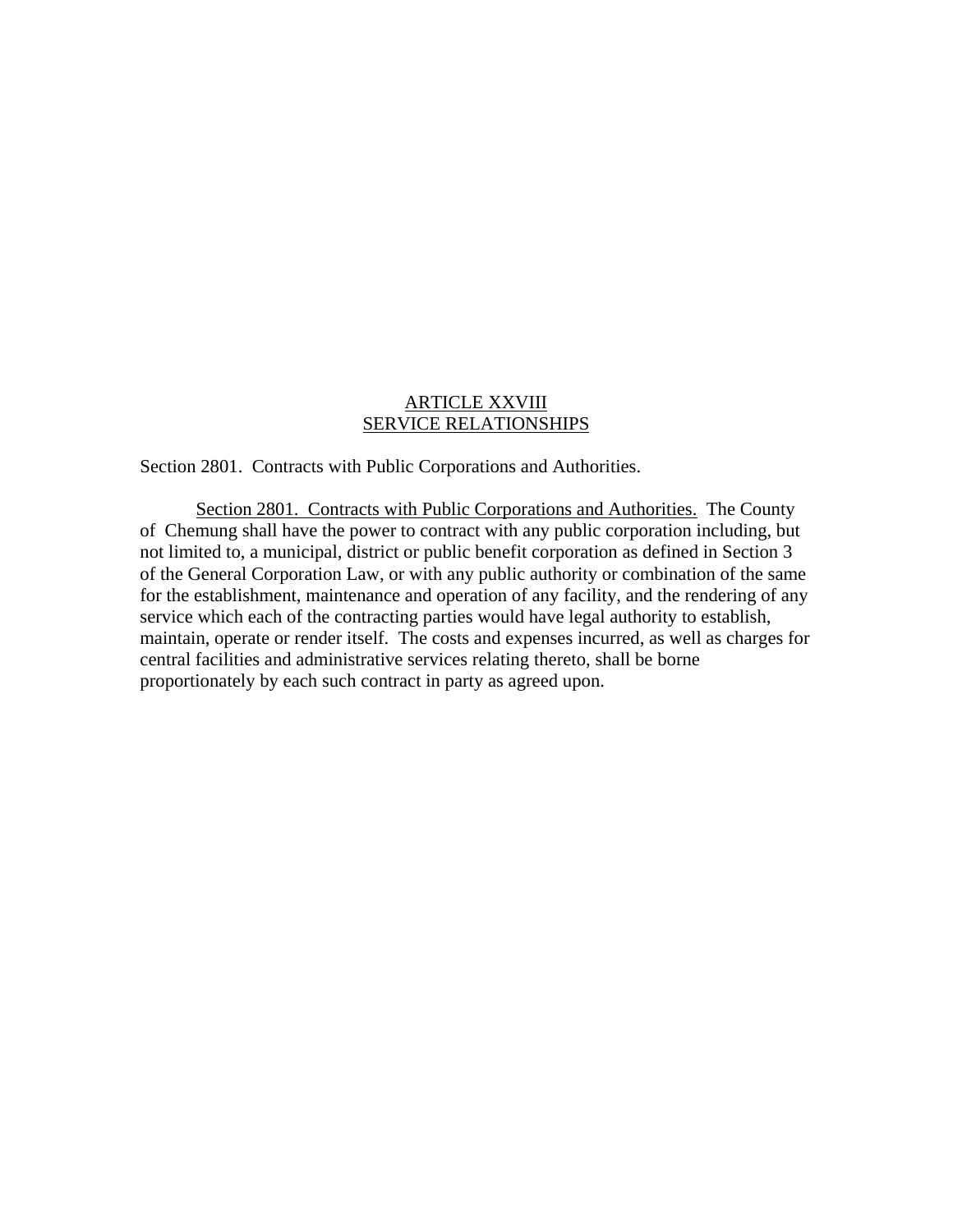## ARTICLE XXIX GENERAL PROVISIONS

- Section 2901. Administrative and Advisory Boards.
- Section 2902. Approval of Contracts.
- Section 2903. Civil Service Rights Continued; Status of Certain County Officers Previously Appointed; Removal of Certain County Officers.
- Section 2904. Classified Service; Exemptions.
- Section 2905. Filling Vacancy in Elective Office of County Executive.
- Section 2906. Filling Vacancy in Elective Office of District Attorney, Sheriff and County Clerk.
- Section 2907. Filling Other Vacancies.
- Section 2908. Power to Administer Oaths and Issue Subpoenas.
- Section 2909. Officers and Employees Engaging in Other Transactions.

Section 2901. Administrative and Advisory Boards. The Administrative Board of Chemung County Sewer District No. 1 and the Chemung County Solid Waste Disposal District shall have such power as specified in Article 5-A of the County Law. Such Boards shall continue as provided by law except that the powers of appointment of the administrative members of said board shall be exercised by the County Executive, subject to confirmation of the County Legislature.

 Except as otherwise provided in this Charter, every other board, the members of which are appointed, shall be an advisory board, consisting of such members, and the members thereof shall be appointed for such terms as may be provided in the Administrative Code.

Section 2902. Approval of Contracts. All contracts entered into by the County shall be executed in the manner as provided in this Charter or Administrative Code or as directed by the County Legislature.

 Section 2903. Civil Service Rights Continued; Status of Certain County officers Previously Appointed; Removal of Certain County Officers. The Civil Service status and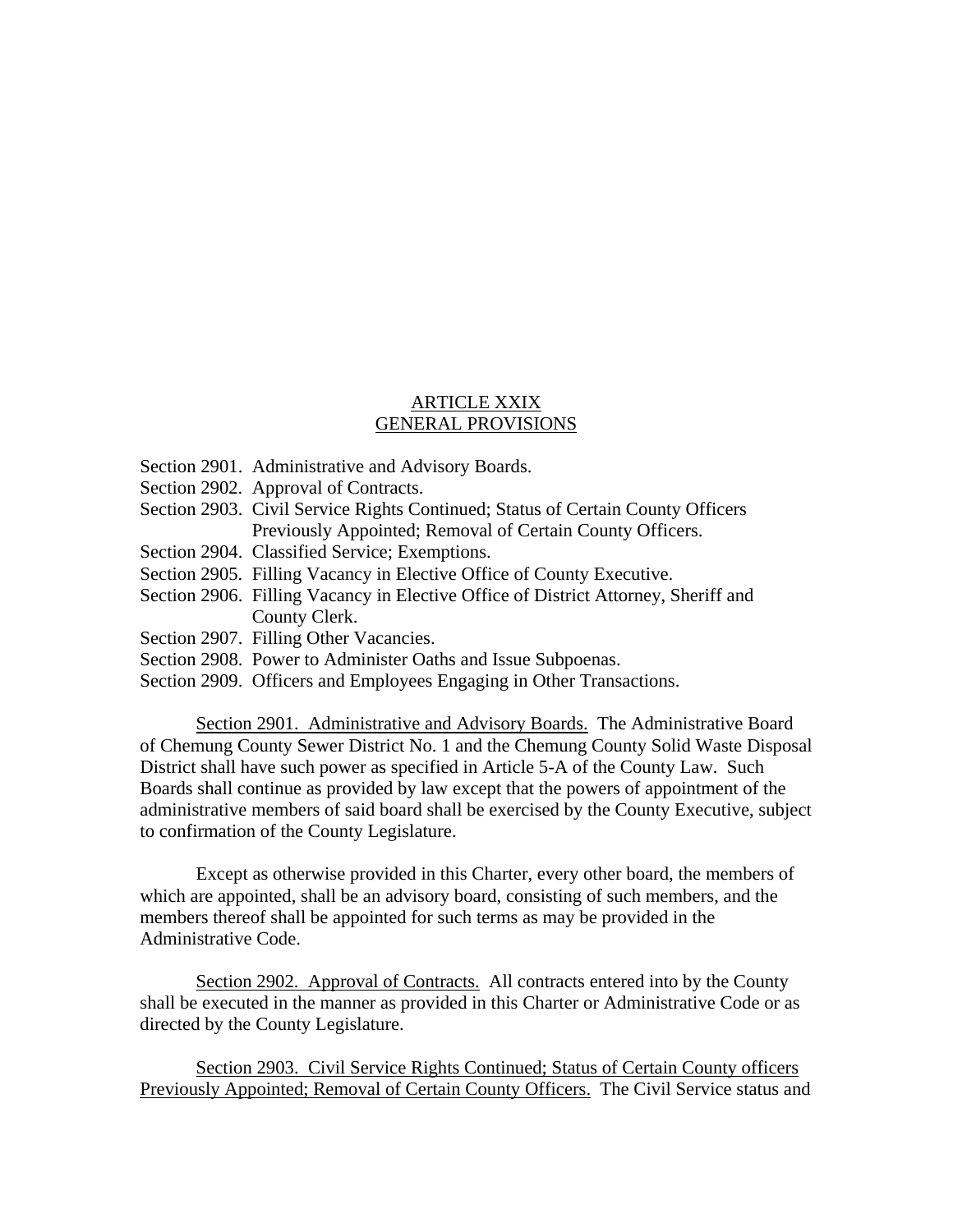rights of all County employees and their beneficiaries, including but not limited to those with respect to retirement and social security, shall not be affected by this Charter and Administrative Code. Any officer, unless removed, shall continue to serve until his successor is appointed, and has qualified, or until an interim appointment is made. Any County officer appointed by the County Executive or County Legislature, except as otherwise provided by the State Law, and may be removed after receipt of written notice from the appointing authority. A copy of such notice shall be filed in the office of the Clerk of the County Legislature.

 Section 2904. Classified Service; Exemptions. All positions in all department, offices, institutions and agencies of the County shall be in the classified service, except those held by the following: (1) elective officers; (2) heads of departments; (3) members of all boards, commissions and committees; and (4) the Commissioner of Jurors. For the purpose of this section, the heads of the divisions within the Executive Branch, including but not limited to Budget and Research, Purchase, and Central Services, shall be deemed to be heads of departments. The following positions in the classified service shall be included in the exempt class: (1) deputies who are authorized to act generally for and on behalf of their principals; (2) the confidential secretary to any officer or department head; (3) calendar clerk; (4) Personnel Officer; (5) Assistant District Attorneys; (6) Assistant County Attorneys; (7) Assistant Public Defenders; and (8) contractors and their employees engaged to public specified services.

 Section 2905. Filling Vacancy in Elective office of County Executive. A vacancy, otherwise than by expiration of term or by creation upon passage of this Charter, in the office of the County Executive shall be filled by appointment by the County Legislature of a qualified elector of the County having the same political affiliation as the person last elected to that office. The term of such person so appointed shall be until the commencement of the calendar year next succeeding the first General Election after the happening of the vacancy, if the vacancy occurs before September  $20<sup>th</sup>$ of any year. If the vacancy occurs after September  $20<sup>th</sup>$  of any year, then the term of such person so appointed shall be until the commencement of the second calendar year next succeeding the first General Election after happening of the vacancy, at which election a County Executive may be elected for the balance of the unexpired term, if any.

 Section 2906. Filling Vacancy in Elective office of District Attorney, Sheriff and County Clerk. The vacancy, otherwise than by expiration of term in any elective County office, including but not limited shall be filled by appointment by the County Executive, subject to confirmation by the County Legislature, of a qualified elector of the County, having the same political affiliation as the person last elected to that office. The term of such person so appointed shall be until the commencement of the calendar year next succeeding the first General Election after the happening of the vacancy if the vacancy occurs before September  $20<sup>th</sup>$  of any year. If the vacancy occurs after September  $20<sup>th</sup>$  of any year, then the term of such person so appointed shall be until the commencement of the second calendar year next succeeding the first General Election after the happening of the vacancy, at which election, a District Attorney, Sheriff and County Clerk, as the case may be, shall be elected for the balance of the term, if any.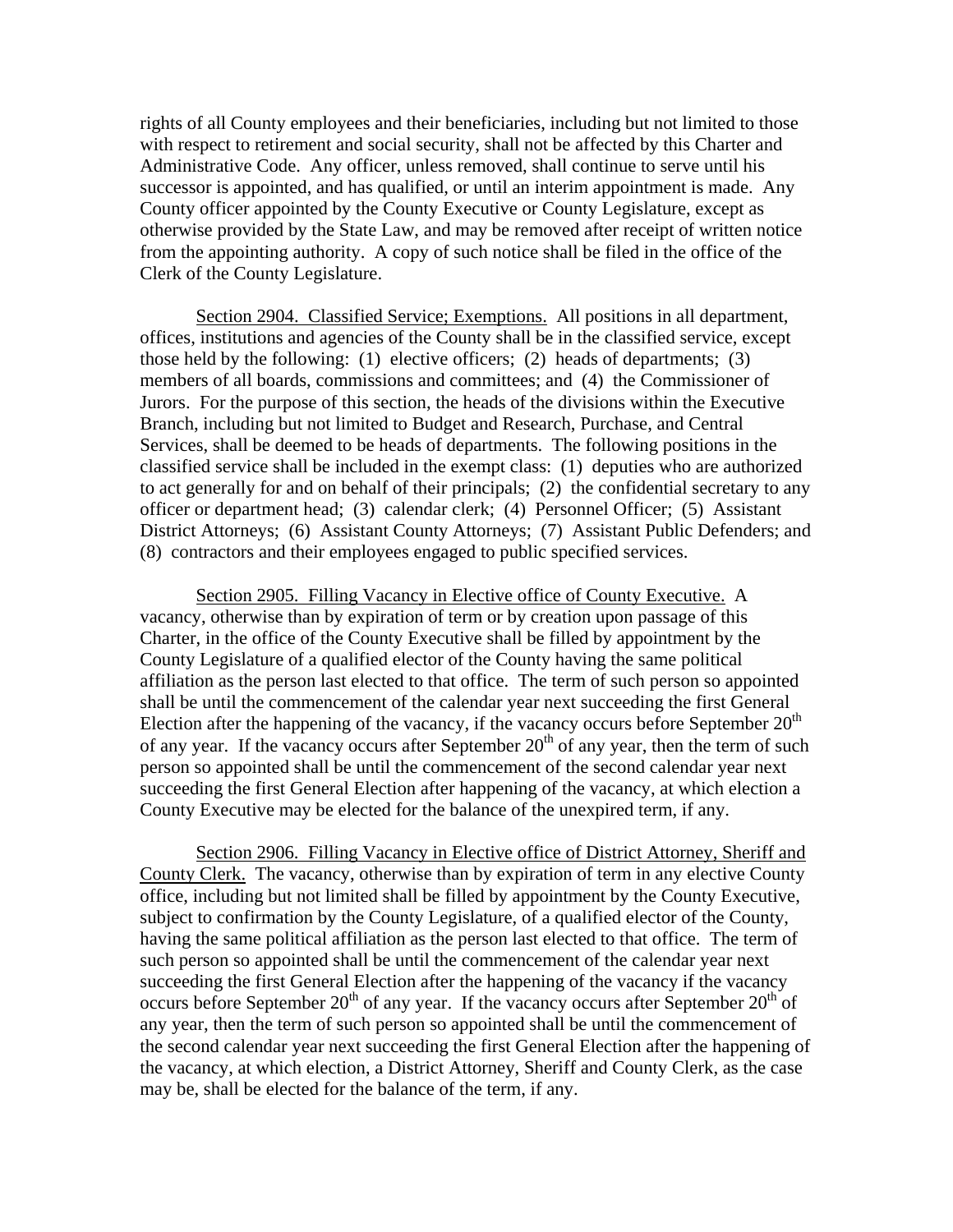Section 2907. Filling Other Vacancies. Except as otherwise provided in this Charter, a vacancy in the office of the head of any administrative unit, the head of which by virtue of this Charter the County Executive or the County Legislature shall have the power to appoint or remove, shall be filled by a person who shall be appointed on the basis of his administrative experience and his qualifications for the duties of such office by the County Executive, subject to confirmation by the County Legislature. Except as otherwise provided in this Charter, the head of any administrative unit shall have the power to fill vacancies occurring within such administrative unit pursuant to the Civil Service Law.

 Section 2908. Power to Administer Oaths and Issue Subpoenas. The County Legislature shall be empowered to conduct investigations into any subject matter within its jurisdiction. It shall have the power to issue subpoenas requiring witnesses to attend at such investigations for examination in reference to any matter within the scope of said investigations; and in a proper case, to require the production of all books, records, papers and documents, material relevant to such investigation, and to administer oaths or affirmations in connection therewith.

 The County Executive shall be empowered to conduct investigations into the performance of the official duties of any officer or employee within the Executive branch. He shall have the power to issue subpoenas requiring witnesses to attend at such investigations for examination in reference to any matter within the scope of said examination in reference to any matter within the production of all books, records, papers and documents, or material relevant to such investigations, and to administer oaths or affirmations in connection therewith.

 Section 2909. Officers and Employees Engaging in Other Transactions. No officer or employee of the County or member of the County Legislature shall have any interest, financial or otherwise, direct or indirect, or engage in any business or transaction or professional activity or incur any obligation of any nature, which is in substantial conflict with the proper discharge of his duties in the public interest.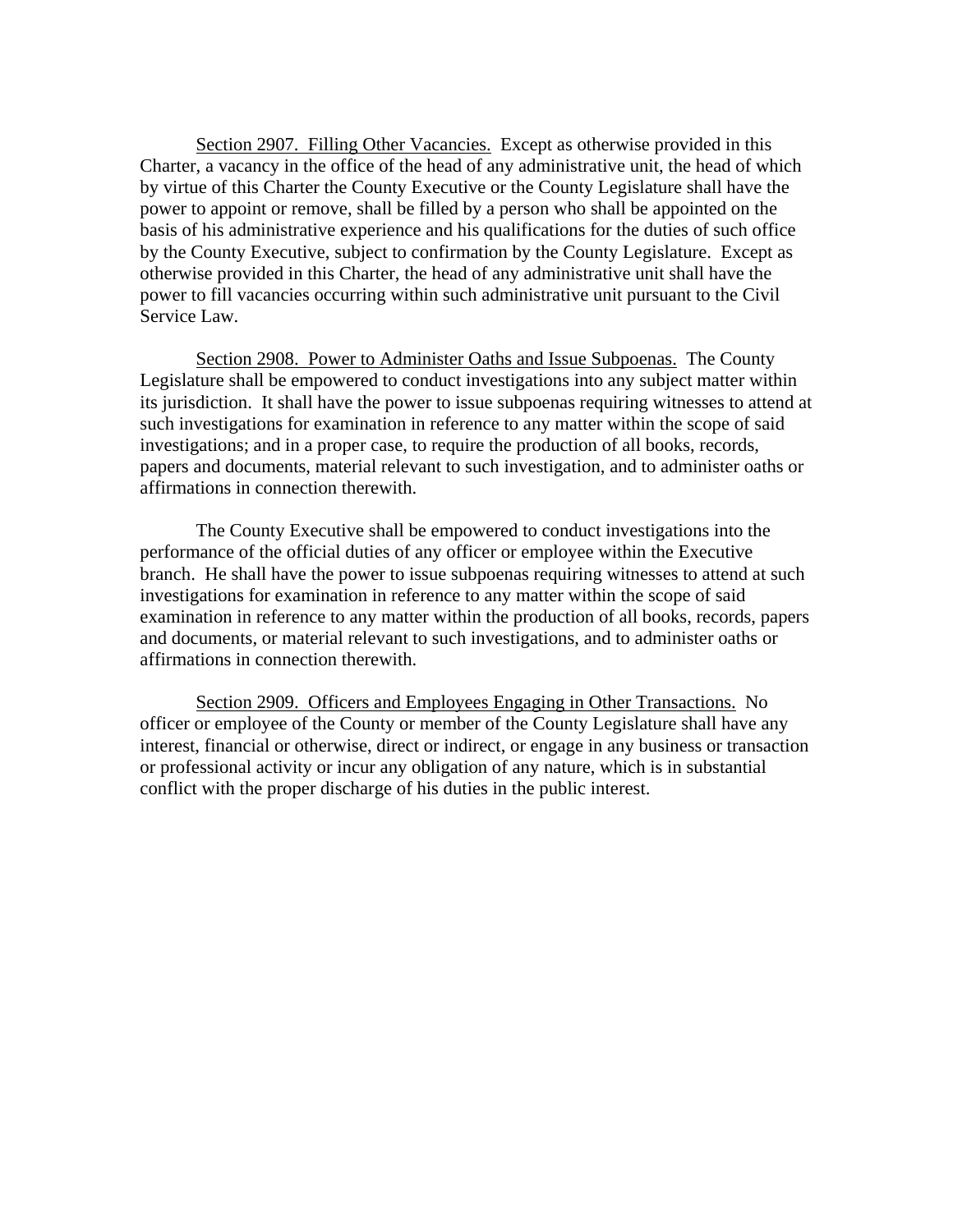# ARTICLE XXX APPLICATION OF CHARTER

Section 3001. Adoption of Charter; When Effective.

Section 3002. Amendment of Charter.

Section 3003. Continuity of Authority; Completion of Unfinished Business.

Section 3004. Separability.

Section 3005. Charter to be Liberally Construed.

Section 3001. Adoption of Charter; When Effective. This Charter shall upon approval by referendum in the manner provided by law become effective as of January 1, 1974, except that the Board of Supervisors shall have the power to appoint the first County Executive prior to January 1, 1974, as provided in Section 301 of this Charter. The Administrative Code may be adopted and amended by local law at any time subsequent to the approval and adoption of this Charter.

 Section 3002. Amendment of Charter. This Charter may be amended in the manner provided by law. Except as otherwise provided by this Charter, any local law which would create or abolish an elective County office, change an elective office to appointive, or an appointive office to elective, or change the powers of an elective County officer, shall be subject to mandatory referendum. No local law which would abolish or change an administrative unit prescribed in this Charter, or the power of an appointive County officer in the Executive branch, shall be enacted before January 1, 1974.

 Section 3003. Continuity of Authority; Completion of Unfinished Business. The performance of functions pursuant to the provisions of this Charter shall be deemed and held to constitute a continuation thereof for the purpose of succession to all rights, powers, duties, and obligations attached to such functions. Any proceedings or other business undertaken or commenced prior to the effective date of this Charter may be conducted and completed by the County officer or administrative unit responsible thereof under this Charter or Administrative Code.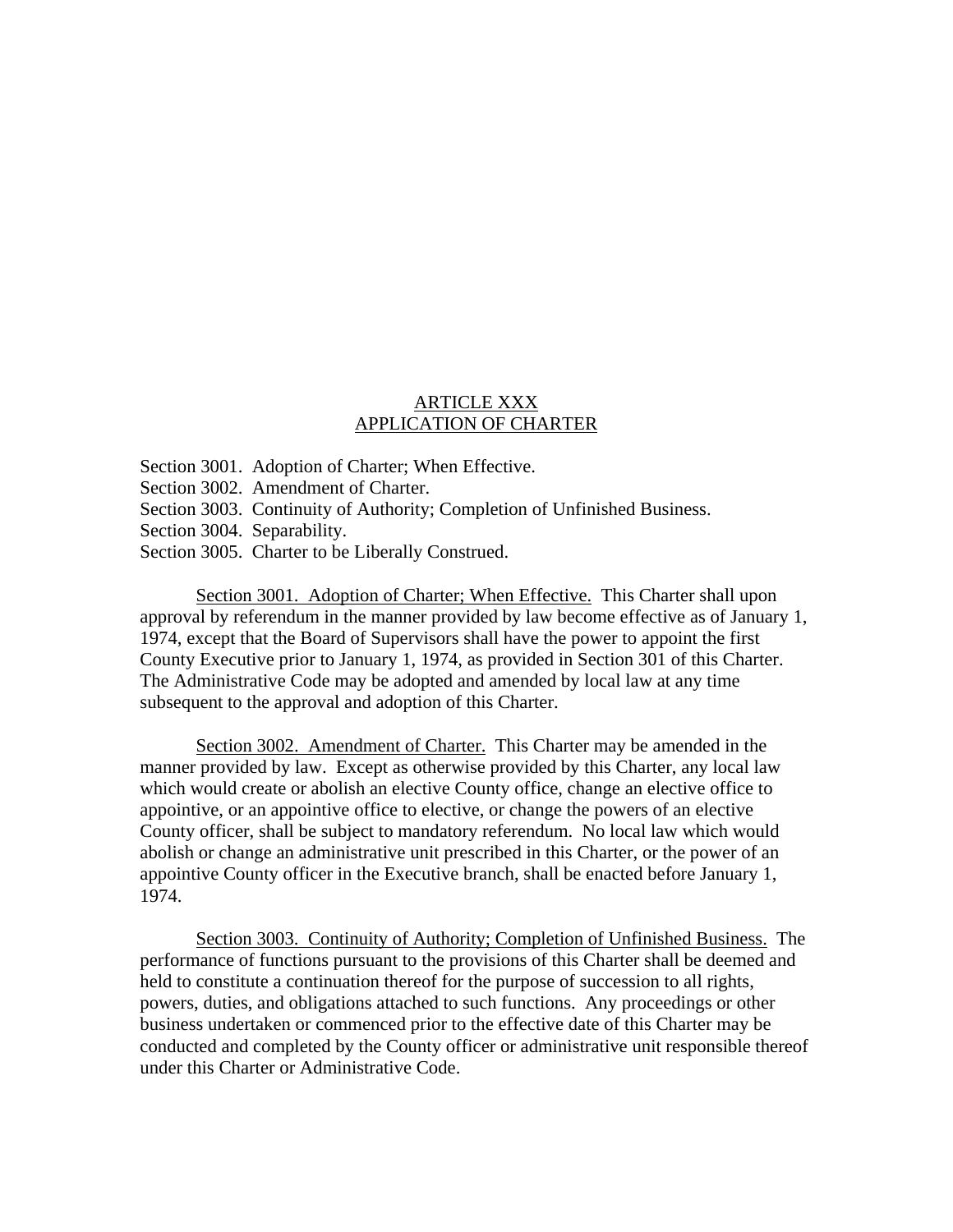This Charter shall not be deemed to invalidate any obligations heretofore issued by the County of Chemung or by any of its commissions, boards or agencies, and such obligations shall be and remain binding obligations of the County. In the event any obligation shall have been issued in anticipation of the issuance of bonds by the County or by any of its commissions, boards or agencies, the County is hereby empowered to issue such bonds as legal and binding obligations of the County.

 For the purpose of this section, a public authority shall not be deemed a County commission, board or agency.

 Section 3004. Separability. If any clause, sentence, paragraph, section or article of this Charter shall be adjudged by any court of competent jurisdiction to be invalid, such adjudication shall not affect, impair or invalidate the remainder thereof, but shall be confined in its operation to the clause, sentence, paragraph, section or article thereof directly involved in the proceeding in which such adjudication shall have been rendered.

 Section 3005. Charter to be Liberally Construed. This Charter shall be liberally construed to effectuate its objectives and purposes.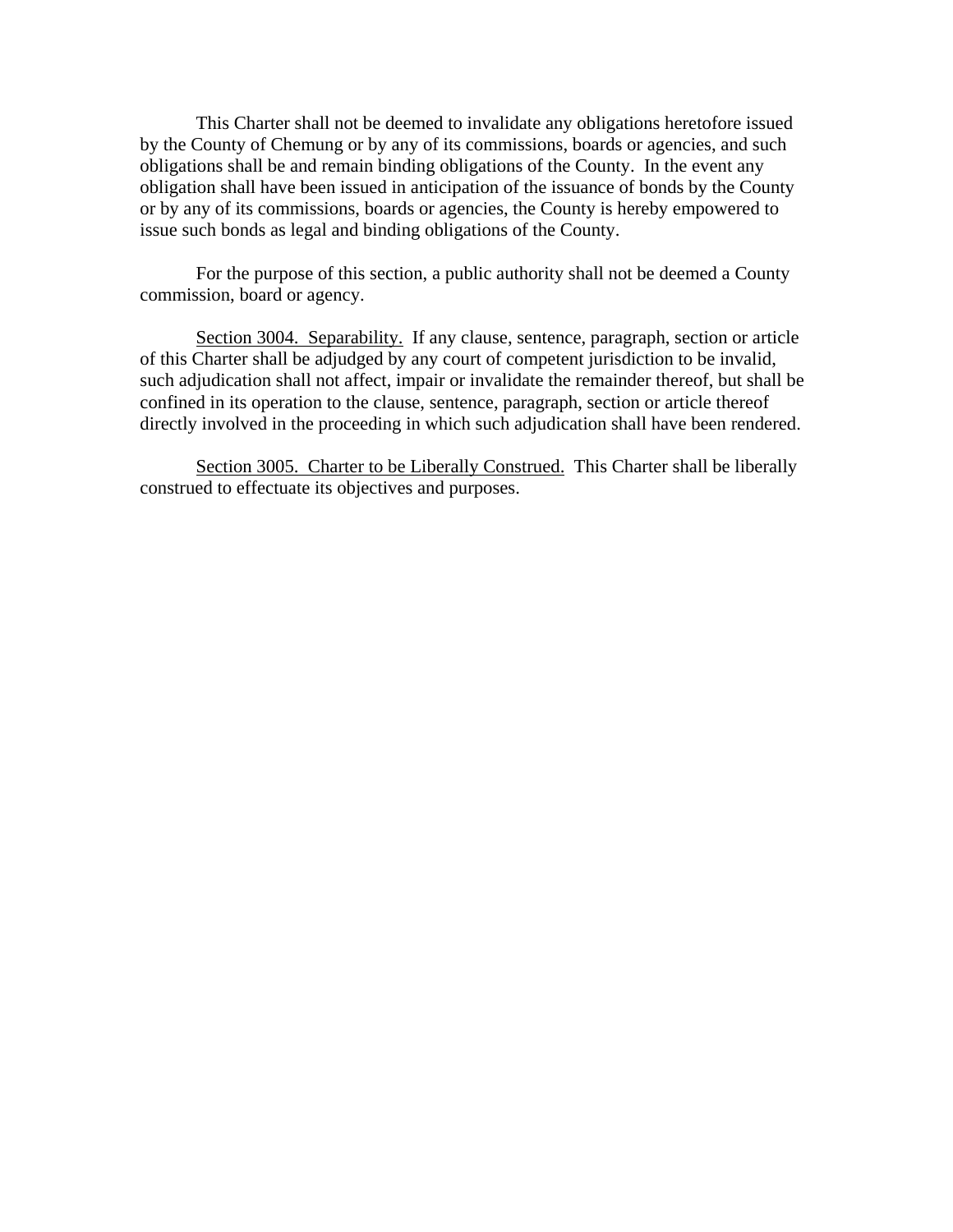## ARTICLE XXXI DEPARTMENT OF LONG TERM CARE

Section 3101. Title and Purpose. Section 3102. Powers and Duties.

 Section 3101. Title and Purpose. The County Legislature of the County of Chemung, in its continuing efforts to bring about the most efficient manner of providing services to the residents of Chemung County, and acknowledging the increasing complexity in the operation of the aforesaid can be best managed by a separate department of County government.

 There shall be entitled a "Department of Long Term Care", the head of which shall be the Director, who shall be responsible for the management and operation of the Department of Long Term Care. Such Director shall be appointed by the County Executive, subject to confirmation by the County Legislature, and shall continue to serve at the pleasure of the County Executive.

 Section 3102. Powers and Duties. The Director shall have and exercise all the powers heretofore or hereinafter granted or imposed by the Charter, the Administrative Code, Local law, ordinance or resolution of the County Legislature, order of the County Executive or by any applicable provision of any act of the State Legislature not inconsistent with the Charter or Code.

 The Director shall have the power to appoint and remove his deputies, officers and employees in his administrative unit as may be authorized by the County Legislature and within the appropriations provided thereof. He shall designate in writing the relative rank of deputies including the order of temporary succession of the deputies of the administrative head during absence or unavailability, and delegate among them such administrative powers and duties as he may determine. A copy of all designation and delegations shall be in writing and filed with the Department of Personnel, and copies thereof shall be filed with the County Executive and the Clerk of the County Legislature.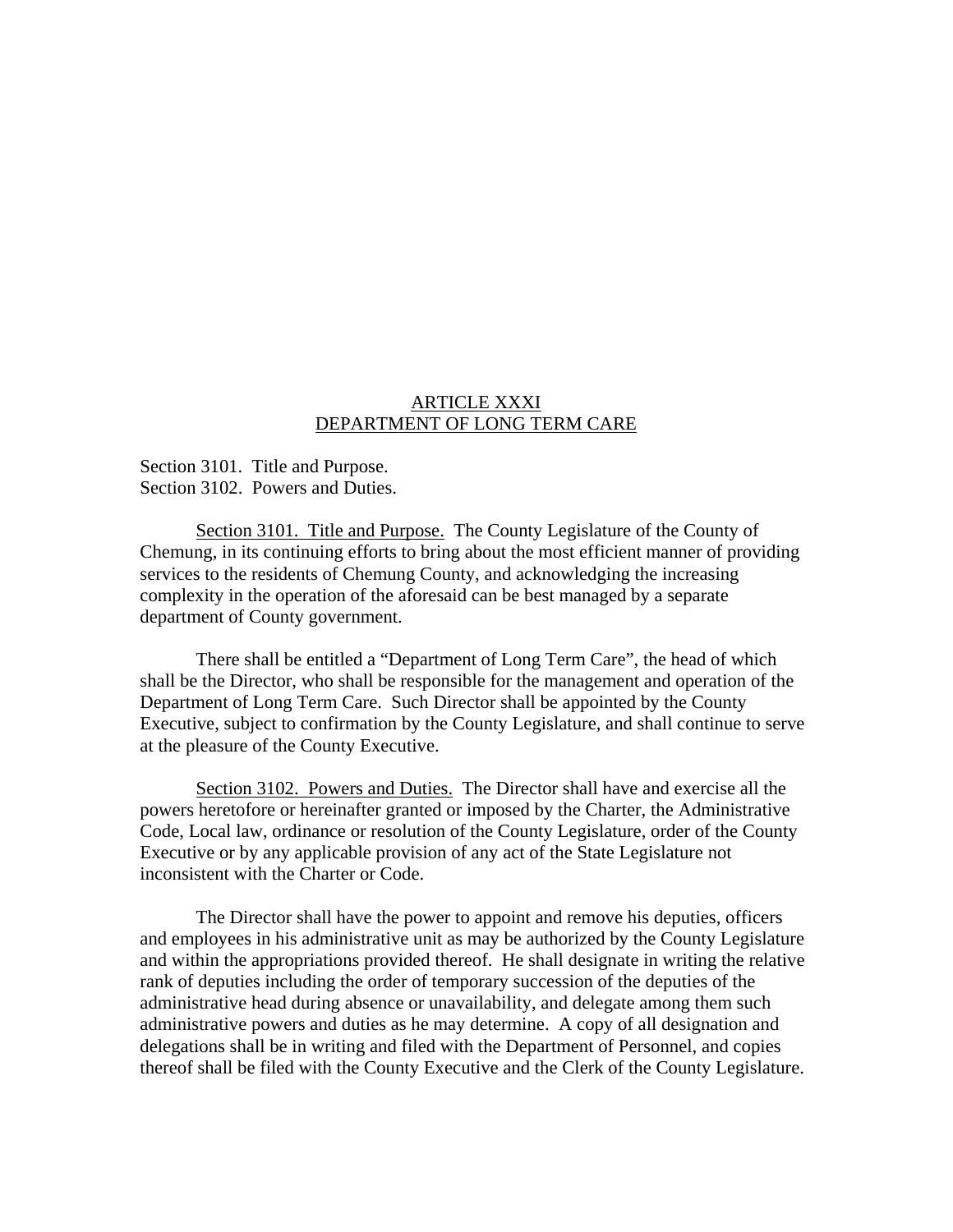### ARTICLE XXXII PUBLIC ADVOCATE

Section 3201. Public Advocate; Appointment; Qualifications. Section 3202. Powers and Duties. Section 3203. Assistant Public Advocates.

Section 3201. Public Advocate; Appointment; Qualifications.

There shall be a Public Advocate who shall be appointed by the County Executive subject to confirmation by the County Legislature. He or she shall serve at the pleasure of the County Executive, except that the Public Advocate may be removed from office by the County Executive only with the consent of the County Legislature. At the time of such appointment and throughout his or her term of office, the Public Advocate and his or her assistants shall be and remain duly licensed to practice law in the State of New York and shall have such other qualifications as may be required by law.

Section 3202. Powers and Duties.

The Office of the Public Advocate shall exist and function separately and distinctly from the Office of the Public Defender. The Public Advocate shall serve in the place and stead of the Public Defender whenever the Public Defender is disqualified from acting to discharge his or her duties in a particular case. The Public Advocate shall further have and exercise all powers, and perform all duties now or hereinafter otherwise imposed upon such position by applicable law.

Additionally, the Public Advocate shall provide legal counsel to persons charged with a crime and to those persons entitled to counsel pursuant to Section 262 and Section 1120 of the Family Court Act and Section 411 of the Surrogates Court Procedure Act in those circumstances in which such persons are financially unable to obtain such representation on their own. The Public Advocate shall also provide legal representation for persons charged with violations as defined in Section 55.05 of the Penal Law.

In the event that both the Office of the Public Defender and the Office of the Public Advocate are disqualified from acting in a particular case, it shall be the responsibility of the Public Advocate to ensure that counsel is assigned to all eligible parties. In all cases in which attorneys, other than from the Office of the Public Defender and the Office of the Public Advocate, are assigned to represent persons who are financially unable to obtain counsel, requests for payment of legal fees and expenses shall be submitted to the Office of the Public Advocate for approval prior to being paid by the County of Chemung.